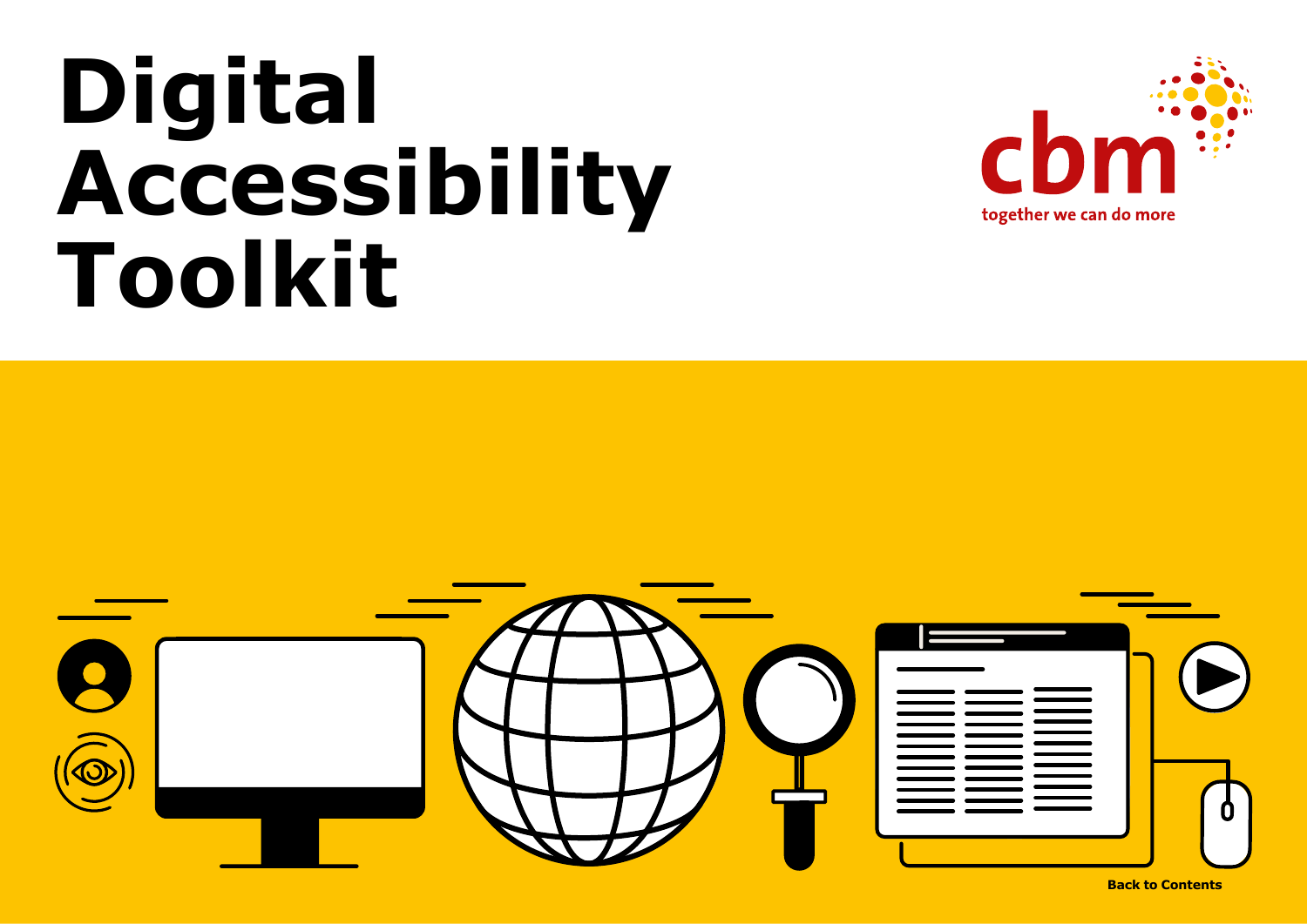## <span id="page-1-0"></span>**Contents**

| <b>Purpose of this toolkit</b>  |   |
|---------------------------------|---|
| <b>Structure of the toolkit</b> |   |
| <b>CBM Digital Toolkit</b>      | 6 |



#### **Glossary and acronyms** 7

| 1.1 Glossary |  |
|--------------|--|
| 1.2 Acronyms |  |



#### **[Background and considerations](#page-12-0)** 13

| 2.1 Overview                 |  |
|------------------------------|--|
| 2.2 International frameworks |  |

**2.2.1 [Human rights framework: CRPD](#page-14-1)** 15

|     | 2.2.2 Development frameworks<br>and accessibility<br><b>C</b> Resources: CRPD and inclusive<br>development | 16 |
|-----|------------------------------------------------------------------------------------------------------------|----|
| 2.3 | <b>International accessibility</b><br>standards<br><b>O</b> ICT accessibility standards                    | 17 |
| 2.4 | <b>ICT and inclusion</b>                                                                                   | 18 |
|     | 2.4.1 Practical considerations                                                                             | 18 |
|     | 2.4.2 Benefits for society and business                                                                    | 20 |
|     | 2.4.3 Accessibility and usability                                                                          | 21 |

## **Section 3**

#### **[Tools and guidance for creating](#page-22-0)  accessible content** 23

**3.1 Fonts** 24 **C** [Resources: Accessible fonts](#page-23-0) **3.2 Language and Easy Read** 25 **O** Resources: Plain language and Easy Read **3.3 [Structuring content](#page-25-0)  to be accessible** 26 **O** Resources: Structuring content to be accessible 27

| 3.4       | <b>Colour: contrast and graphics</b><br><b>O</b> Resources: Colour and graphics                  | 28 |
|-----------|--------------------------------------------------------------------------------------------------|----|
| 3.5       | <b>Alternative text</b><br><b>O</b> Resources: Alt text                                          | 29 |
| 3.6       | <b>Creating accessible video</b><br><b>O</b> Resources: Captioning,<br>transcribing, and editing | 30 |
| 3.7       | <b>Creating accessible content</b>                                                               | 31 |
|           | 3.7.1 Microsoft Word<br><b>O</b> Resources: Microsoft Word                                       | 31 |
|           | <b>3.7.2 Microsoft Excel</b><br><b>O</b> Resources: Excel                                        | 32 |
|           | <b>3.7.3 Microsoft PowerPoint</b><br><b>O</b> Resources: PowerPoint decks                        | 33 |
|           | 3.7.4 Adobe InDesign<br><b>O</b> Resources: InDesign: accessibility<br>tips and tutorials        | 34 |
| 3.7.5 PDF | <b>O</b> Resources: PDFs: accessible<br>publications and tagging documents                       | 34 |
|           | 3.7.6 EPUB and Kindle<br><b>O</b> Resources: EPUBs                                               | 35 |
|           | <b>3.7.7 Email</b><br><b>O</b> Resources: Emails                                                 | 35 |
|           | <b>3.7.8 Alternative formats</b>                                                                 | 36 |
| 3.8       | <b>Business cards</b>                                                                            | 37 |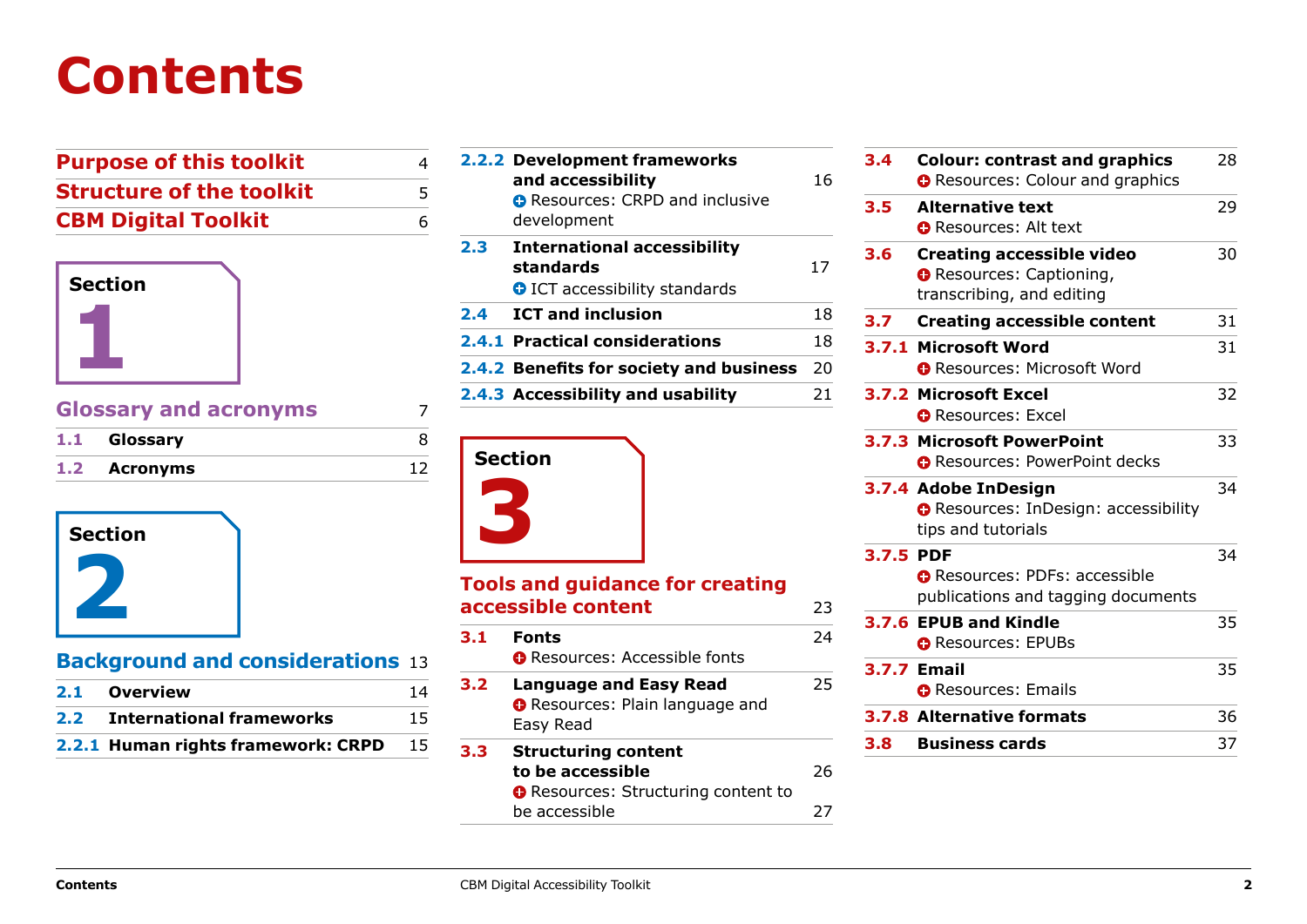

#### **Web accessibility** 38

| <b>Building an accessible website</b><br><b>O</b> Resources: Build an<br>accessible website | 39  |
|---------------------------------------------------------------------------------------------|-----|
| <b>Tools to check website</b><br>accessibility<br><b>O</b> Resources: Website accessibility | 40  |
| <b>Conference calls</b><br><b>O</b> Resources: Conference calls                             | 41  |
| <b>Online forms</b><br><b>O</b> Resources: Online forms                                     | 42. |
| <b>CAPTCHAS</b><br><b>C</b> Resources: CAPTCHAs                                             | 43  |
|                                                                                             |     |



#### **Procurement** 44

**5.1 [A screening tool: to procure or not](#page-44-0)  to procure?** 45 **5.2 [Process considerations](#page-45-0)** 46 **5.3 Other considerations** 47 **C** Resources: Procurement resources and tools





| <b>Need more help?</b> |  |
|------------------------|--|
|                        |  |
|                        |  |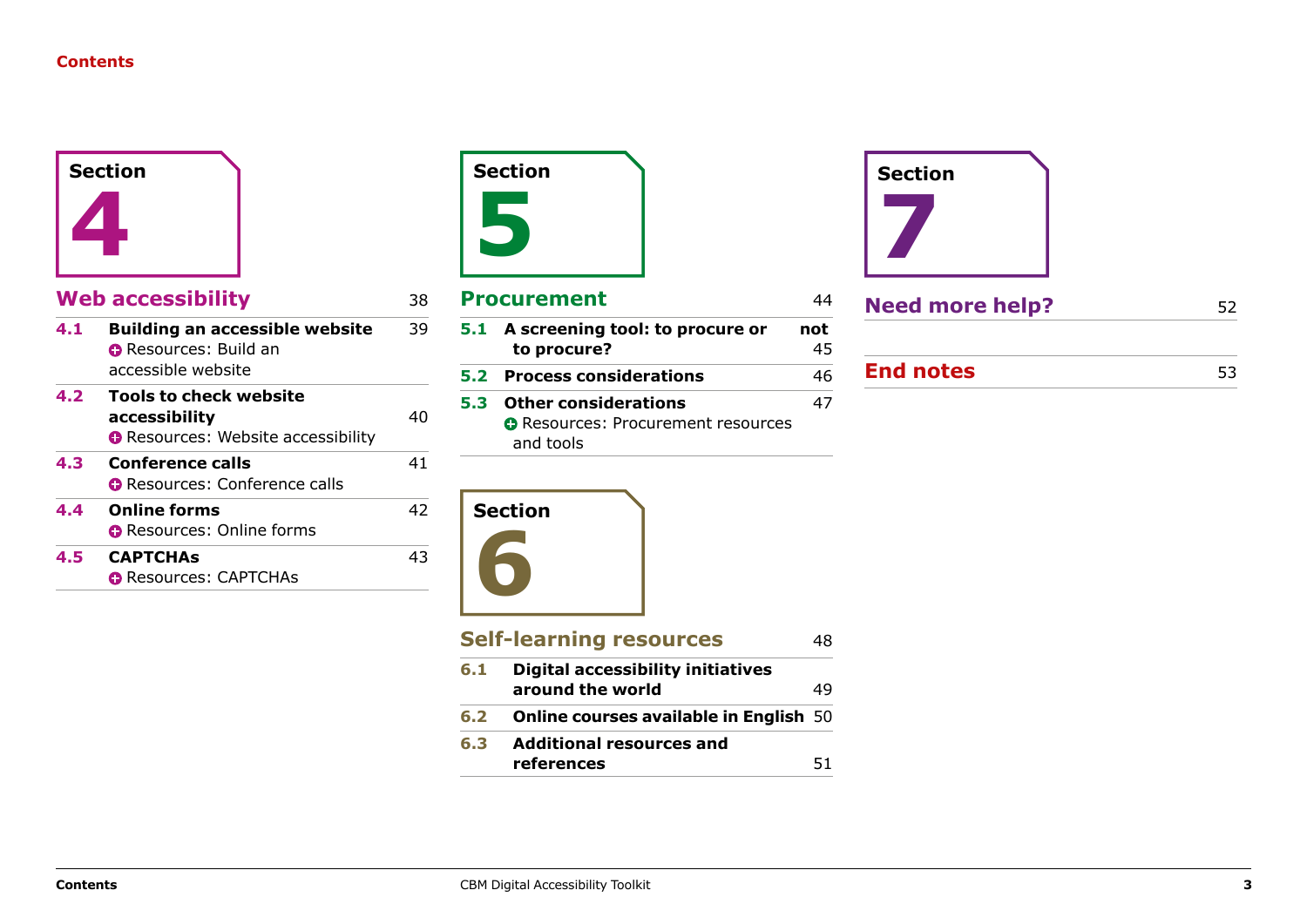## <span id="page-3-0"></span>**Purpose of the toolkit**

**The purpose of this toolkit is to share a selection of tools and recommendations pertaining to the accessibility of Information and Communication Technologies (ICT). Based on international standards and a scan of available technologies, these tools and recommendations are intended to contribute to the social and economic inclusion of persons with disabilities by ensuring that information is equitably accessible.**

CBM is committed to the principle that persons with disabilities should be able to fully participate in society on an equal basis. Our approach is based on the principles of the UN Convention on the Rights of Persons with Disabilities (CRPD) and on CBM's responsibility to promote accessibility and the principles of universal design in all spheres of its work, including CBM's digital content and communications.

#### **The goals of this toolkit are:**

- To **outline** the key international frameworks around digital accessibility and why it is critical for inclusion of persons with disabilities.
- To **link** people with tools, practice examples, free online training, and other resources so that their practice is digitally accessible.
- To **ensure** that digital accessibility is an inherent aspect of daily practice.
- To **align** the practices of those working with and for CBM.

#### **Who is this toolkit aimed at?**

This toolkit is intended to be used as a guide and practice resource by people working with and for CBM so that we produce accessible digital content and communications, and place accessibility at the centre of our ICT procurement processes.

We hope that the toolkit will be a resource for the wider community of persons with disabilities, Disabled People's Organisations (DPOs), and nongovernmental organisations (NGOs).

#### **Disclaimer: accessibility of links and websites**

As far as possible, CBM uses and links to accessible external websites – always recommending an accessible external resource over one that is not accessible. However, we cannot guarantee that external resources are always accessible or that you won't need to scroll down or search another website to find the information we link to.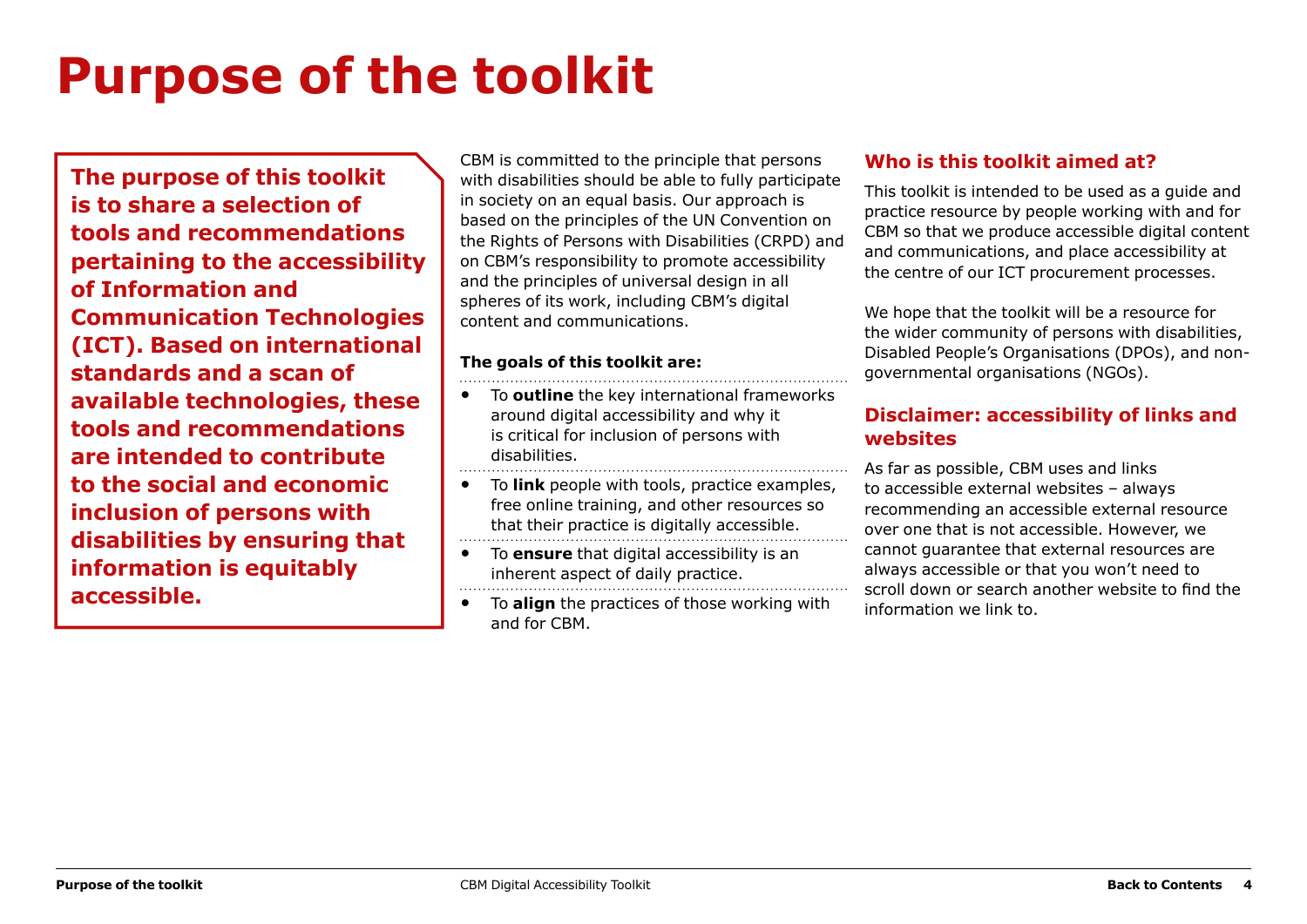## <span id="page-4-0"></span>**Structure of the toolkit**

**Section [1](#page-6-1)**

## **Section [2](#page-12-1)**

#### **Glossary and acronyms**

Provides basic definitions of main concepts and a list of acronyms used throughout this guide.

#### **Background and considerations**

Addresses the following questions:

- Where does this toolkit fit into the international legal and policy contexts of the CRPD and the Sustainable Development Goals (SDGs)?
- Why is accessible ICT critical for inclusion of persons with disabilities?
- What are key considerations in implementing digital accessibility?





#### **A scan of available tools and resources**

Present a selection of tools for producing accessible content in electronic documents, videos, and figures (Section 3); and tools to ensure web accessibility (Section 4).



#### **Procurement**

Outlines relevant tools and information for accessible ICT procurement. Includes tips and resources on how to communicate CBM's accessibility requirements for products and services being purchased; and how to evaluate what providers promise and deliver.

## **Section [6](#page-47-1)**

#### **Self-learning resources**

Provides additional information about and links to online resources if you would like to learn more about ICT accessibility.



#### **Need more help?**

Invites you to let us know if you would like to get involved in a discussion/support group in digital accessibility, and provides contact details within CBM if you would like to contact us.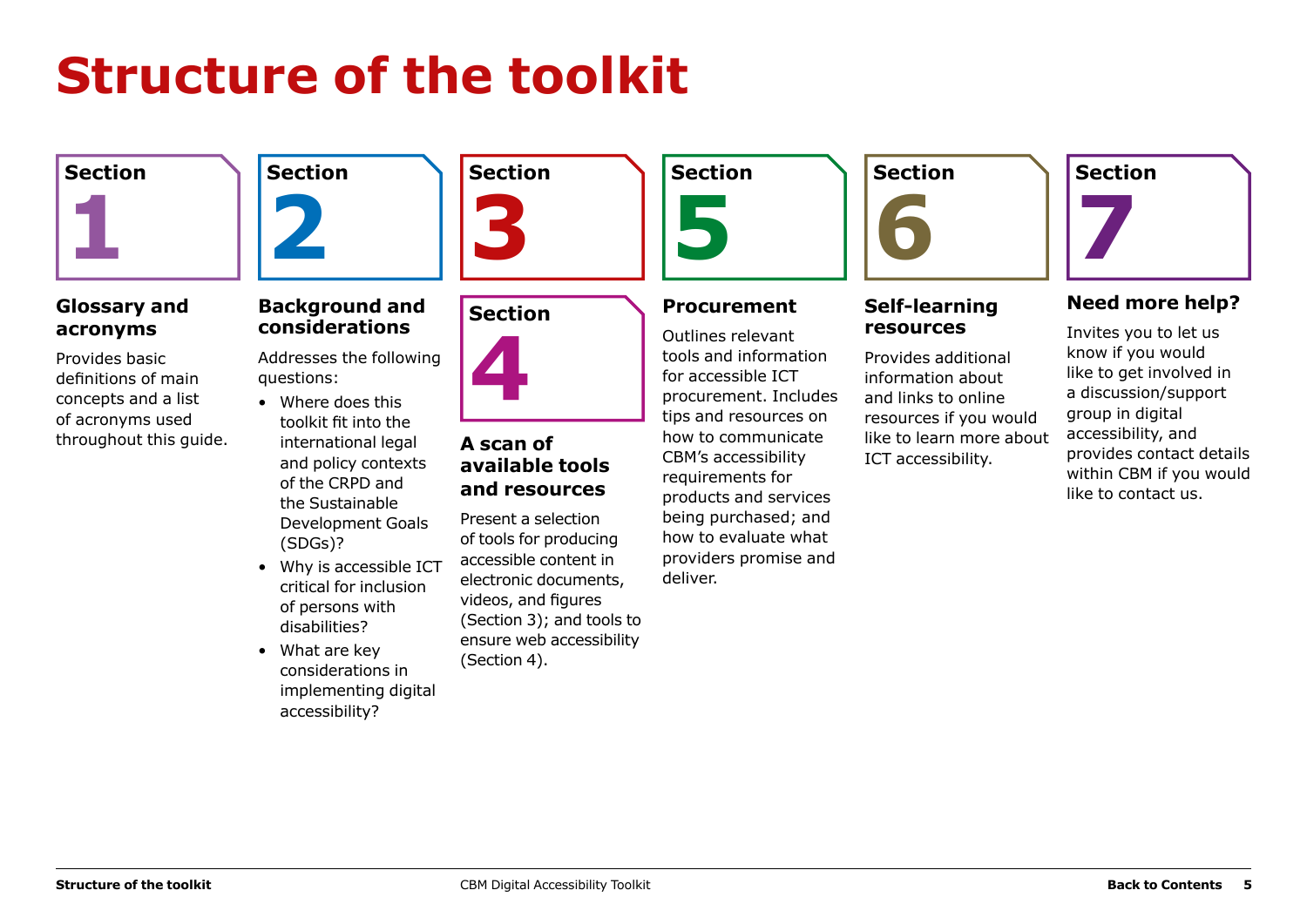## <span id="page-5-0"></span>**CBM Digital Toolkit**

#### **Make your information accessible from the start**

| Before you write that report |  |
|------------------------------|--|
| $\rightarrow$ Section 3      |  |

**[What are the international](#page-12-1)  standards?**

**→ Section 2** 

**[Planning a presentation?](#page-22-1) → Section 3** 

**[Working in Microsoft, Adobe](#page-22-1)  or InDesign? → Section 3** 

**[What role does alt text play?](#page-22-0) → Section 3** 

**Why is accessibility [important and how does it](#page-12-1)  benefit society? → Section 2** 

**[How do I make my website](#page-37-1)  accessible? → Section 4** 

**[I want to learn more](#page-47-1) Section 6**

**Who do I contact in CBM [about digital accessibility?](#page-51-1) → Section 7** 

**What's the international [human rights framework?](#page-12-1) → Section 2** 

**[What about video](#page-22-1)  accessibility? → Section 3** 

**Make accessibility part of [your procurement process](#page-43-1)  → Section 5** 

**[What about email?](#page-22-1) → Section 3**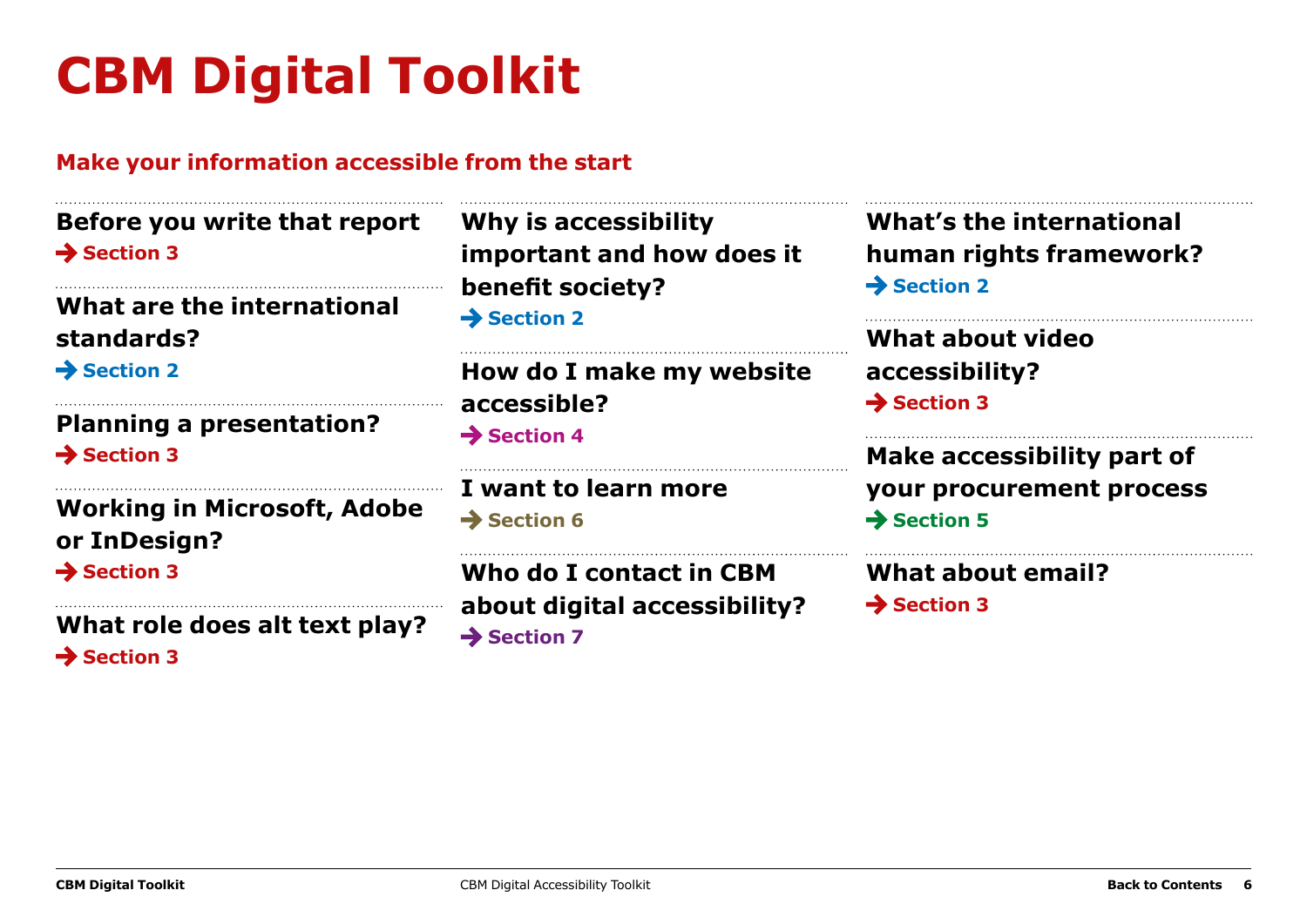## <span id="page-6-1"></span><span id="page-6-0"></span>**Section 1**

# **Glossary and acronyms**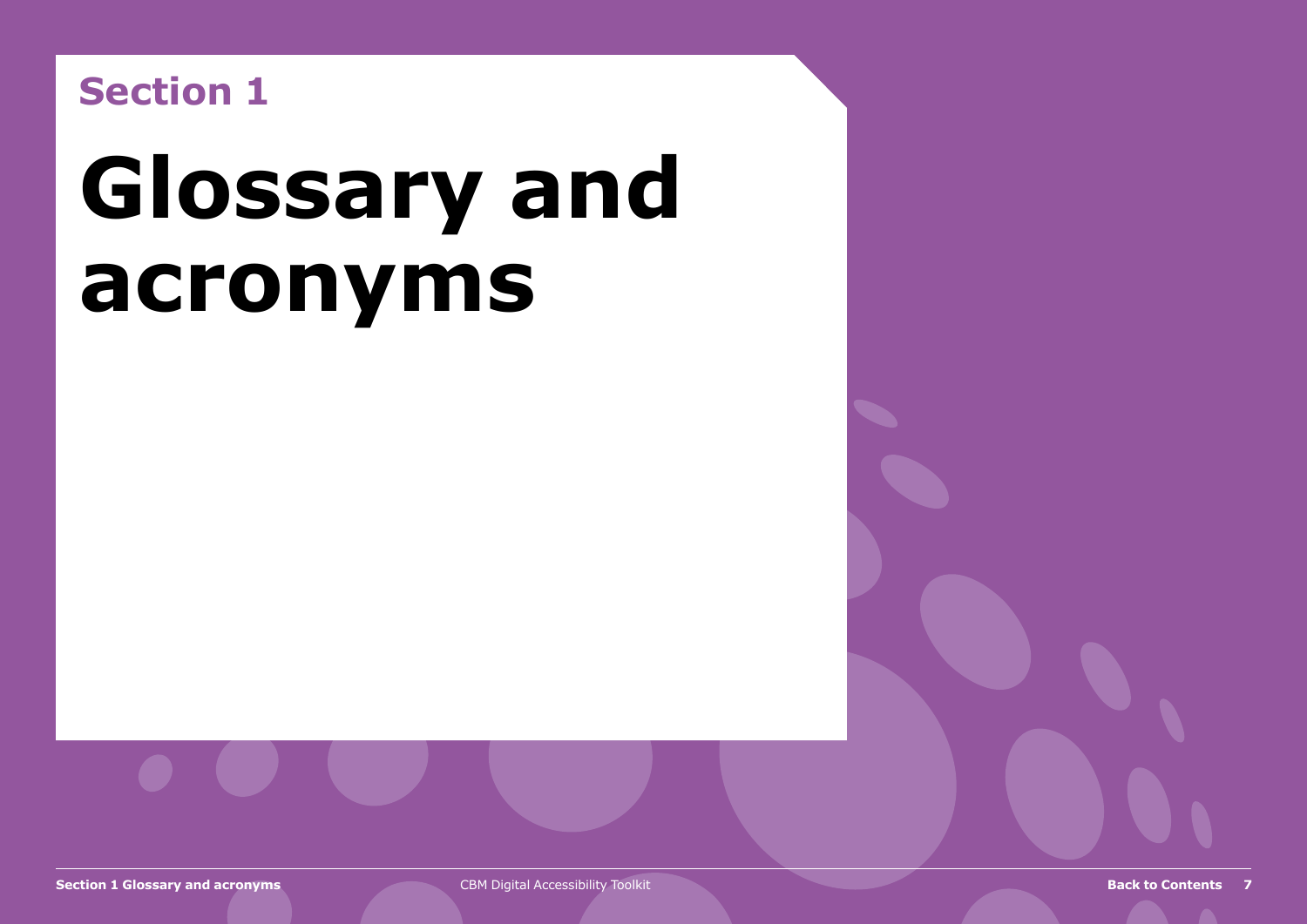### <span id="page-7-1"></span><span id="page-7-0"></span>**1.1 Glossary**

#### **Accessibility**<sup>1</sup>**:**

means ensuring that persons with disabilities are able to have access to the physical environment around them, to transportation, to information such as reading material, to communication technology, and systems on an equal basis with others. Accessibility requires forward thinking by those responsible for procurement and delivery of private and public services, products, systems, environments, and facilities to ensure that persons with disabilities can access and use services without barriers.

#### **Accessibility features:**

include any accessible technology, assistive technology, and specialty hardware and software that are either built-in or added on to products. The purpose of these features is to make technology easier to use by meeting a user preference, a user need, or facilitating a user interaction with the technology.

#### **Accessible formats:**

information available in formats such as, but not limited to, Braille, tactile graphics, large print, text-to-speech, oral presentation, electronic files compatible with screen readers, captioned or signed video for persons with hearing impairments, or icons and animations, 3D models for persons with cognitive disabilities.

#### **Agile software development:**

describes a set of values and principles for software development as defined in the [Agile](http://agilemanifesto.org/)  Manifesto<sup>2</sup>. The Agile methods goal is to enhance the value of the delivered product in order to satisfy the customer's requirements. It advocates for individuals and interactions over processes and tools, working software over comprehensive documentation, customer collaboration over contract negotiation, responding to change over following a plan.

#### **Alternative (alt) format:**

refers to formats, such as large print or Braille, for people who have difficulty reading or cannot read standard print. Alt format can also mean converting from one type of file format, such as PDF, to another format, such as Word or HTML.

#### **Alternative (or Alt) text:**

text for all non-text content, including photos, graphs, tables, so that both their content and function can be accessed by screen readers.

#### **App:**

common abbreviation for application. It is software that is developed to run on a mobile phone or a tablet.

#### **Assistive technology:**

any information and communications technology, product, device, equipment, and related service used to maintain, increase, or improve the functional capabilities of individuals with specific needs or disabilities.

#### **Barriers:**

when discussed in relation to persons with disabilities, barriers can have a number of meanings. They can be structural barriers, such as physical barriers (for example, stairs) or digital (for example, inaccessible websites), or in how a society organises itself in areas such as welfare and support services, opportunities to own or control resources, and decision making. Barriers can also be attitudinal, for example prejudice and negative perceptions of persons with disabilities can create barriers hindering their full and equal participation in society.

#### **Cheat sheets:**

quick reference guides, for example to Microsoft Word or Adobe InDesign.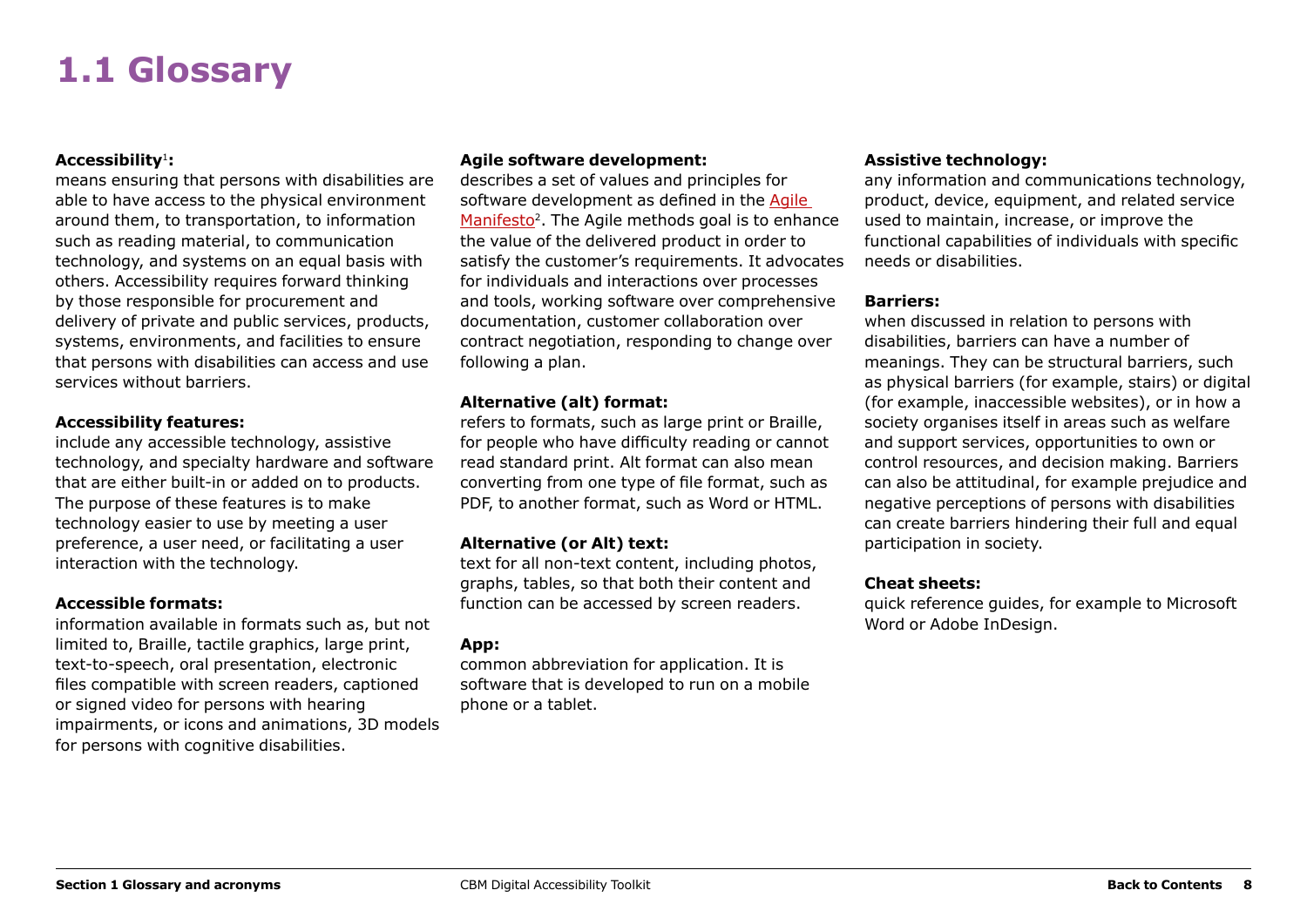#### <span id="page-8-0"></span>**Civil society:**

civil society is the term used to describe nonstate actors (individuals or groups that are not part of the government). It is made up of a wide range of people and groups such as charitable or not-for-profit organisations, self-help groups, unions, indigenous people's organisations, faith based groups, and many other activist groups advocating for rights. Disabled People's Organisations (DPOs) have an important role to play as part of civil society.

#### **Communication:**

is defined by the CRPD as including all possible means of communications that may eliminate barriers: "Communication includes languages, display of text, Braille, tactile communication, large print, accessible multimedia as well as written, audio, plain-language, human-reader and augmentative and alternative modes, means and formats of communication, including accessible information and communications technologies" [\(Article 2](https://www.un.org/development/desa/disabilities/convention-on-the-rights-of-persons-with-disabilities/article-2-definitions.html))<sup>3</sup>.

#### **Community of practice (CoP):**

a group of people who come together to share common interests and goals, with the aim of sharing information, developing knowledge, and developing themselves both personally and professionally4. Within such a community, people share their experience and tacit knowledge in free flow, improving their abilities and skills, and

fostering learning. CoP members explore ideas, discuss situations and needs, and help each other solve problems, although they do not meet every day.

#### **Convention on the Rights of Persons with Disabilities (CRPD):**

the CRPD is an international human rights treaty, which protects the rights and dignity of persons with disabilities. Parties to the Convention (those who have ratified it) are required to promote, protect, and ensure the full enjoyment of human rights by persons with disabilities.

#### **Digital accessibility or Information and Communication Technologies (ICT) accessibility:**

is generally accepted as being the quality of a mainstream technology such as a computer, mobile phone, self-service kiosk, piece of software or any device that acts as a digital content holder, to be used by the widest range of users possible, regardless of their abilities or disabilities.

#### **Disability:**

According to the CRPD, [Article 1](https://www.un.org/development/desa/disabilities/convention-on-the-rights-of-persons-with-disabilities/article-1-purpose.html) states that "Persons with disabilities include those who have long-term physical, mental, intellectual or sensory impairments which in interaction with various barriers may hinder their full and effective participation in society on an equal basis with others" 5 .

#### **Disabled People's Organisations (DPOs):**

Disabled People's Organisations are made up and led by persons with disabilities who lobby and advocate for the rights of their members. Some DPOs are impairment focussed. Others are cross disability and include a diverse group of persons with disabilities. Some DPOs have a focus on specific issues – such as women's DPOs. Others may focus on a particular interest such as sports. Some DPOs also focus on services or providing opportunities for employment and loans. A general definition of a DPO is a representative organisation or group of persons with disability, where persons with disability make up the majority of the staff, management, board, and volunteers – at all levels of the organisation.

#### **Functionality:**

in information technology, functionality is what a product, such as a software application or computing device, can do for a user, and includes any aspect of that product.

#### **Hardware:**

in information technology, hardware is the physical aspect of computers, telecommunications, and other devices. The term arose as a way to distinguish the "box", electronic circuitry, and components of a computer from the programme you put in it to make it do things. The programme came to be known as the software.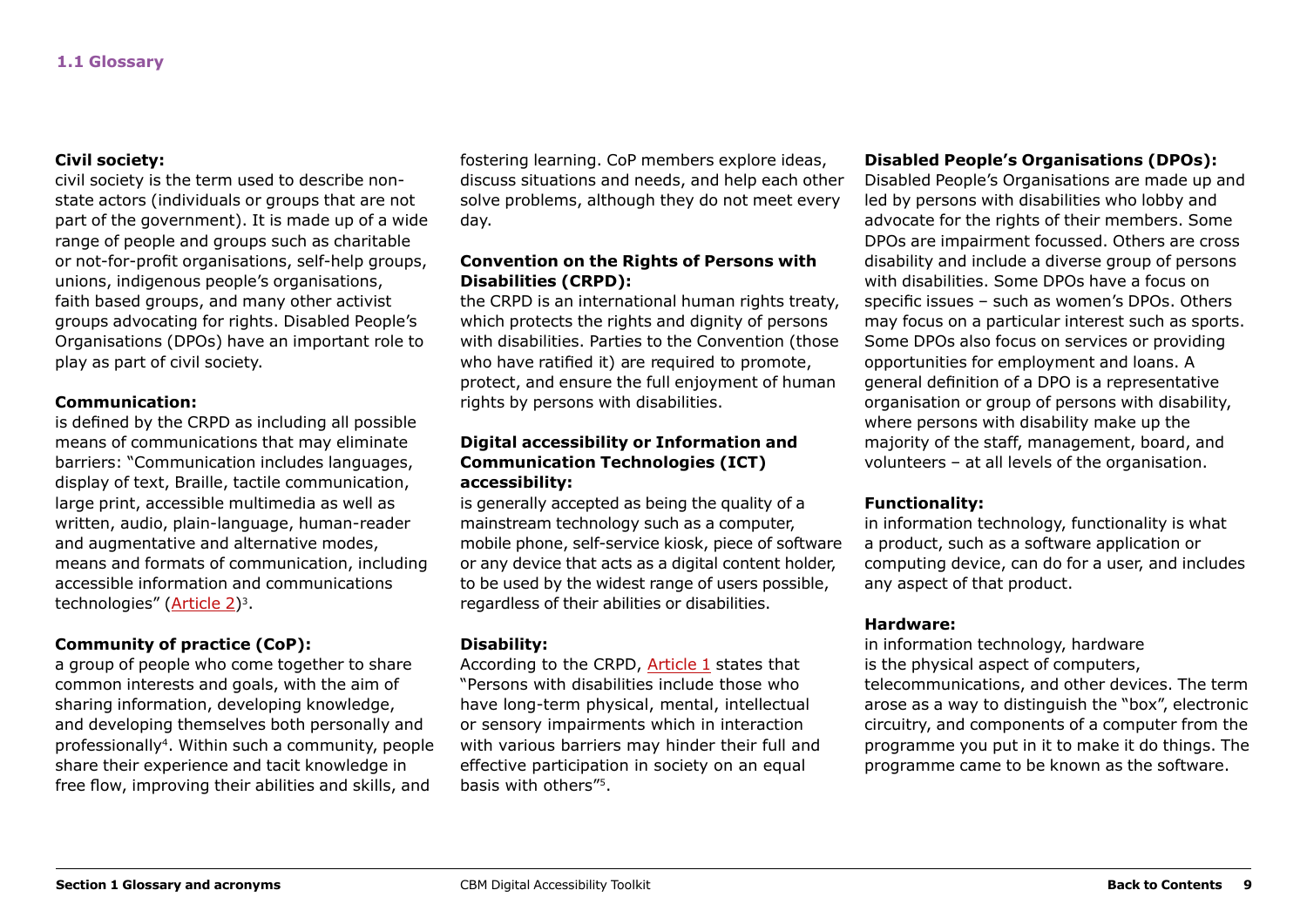#### <span id="page-9-0"></span>**Inclusion:**

is when all people participate in all aspects of civil, political, social, and economic life. At state level it is the process by which traditionally marginalised groups are consulted and considered in all policy and budgetary decisions. The disabled people's movement advocates strongly for inclusion of persons with disabilities at all levels, and especially in compliance with CRPD that States meet their obligations for all government public policy at national and district levels.

#### **Inclusive development:**

ensures that marginalised groups actively participate and benefit from the development processes and outcomes, regardless of their age, gender, disability, state of health, ethnic origin, sexual orientation, religion, or any other characteristics. It seeks to address the deepening inequality and consequent lack of access to opportunities for those who are excluded from development gains and processes<sup>6</sup>.

#### **Information and Communication Technologies (ICT):**

while different people and organisations understand differently what information and communications technology (ICT) means, it is generally acknowledged that ICT is an umbrella term that includes any information and communication device or application and its

content. Such a definition encompasses a wide range of access technologies, such as radio, television, satellite, mobile phones, fixed lines, computers, network hardware, and software7.

#### **Language**<sup>8</sup>**:**

includes spoken and signed languages and other forms of non-spoken languages.

#### **New Urban Agenda:**

was adopted in October 2016 at the UN Conference on Housing and Sustainable Development, also known as "Habitat III". It is an action-oriented document which sets out global standards of achievement in sustainable urban development for the next 20 years, guiding the efforts around urbanisation of a wide range of actors: nation states, city and regional leaders, international development funders, United Nations programmes as well as civil society, including the private sector.

#### **Non-discrimination:**

requires that people are entitled to equal treatment irrespective of their particular characteristics. It is used to assess apparently neutral criteria that may produce effects, which systematically disadvantage persons possessing those characteristics. Non-discrimination is fundamental to the human rights based approach and one of the underlying principles of the CRPD.

#### **Sendai Framework for Disaster Risk Reduction:**

was adopted in March 2015 and is a voluntary, non-binding agreement which recognises that the State has the primary role to reduce disaster risk, but that responsibility should be shared with local government, the private sector, and other stakeholders. Through its seven targets and four priorities for action, it aims for the substantial reduction of disaster risk and losses in lives, livelihoods and health and in the economic, physical, social, cultural and environmental assets of persons, businesses, communities, and countries.

#### **Software**<sup>9</sup>**:**

programmes that run on a computer or electronic device and perform certain functions.

#### **Standard**<sup>10</sup>**:**

a document that provides requirements, specifications, guidelines, or characteristics that can be used consistently to ensure that materials, products, processes, and services are fit for their purpose.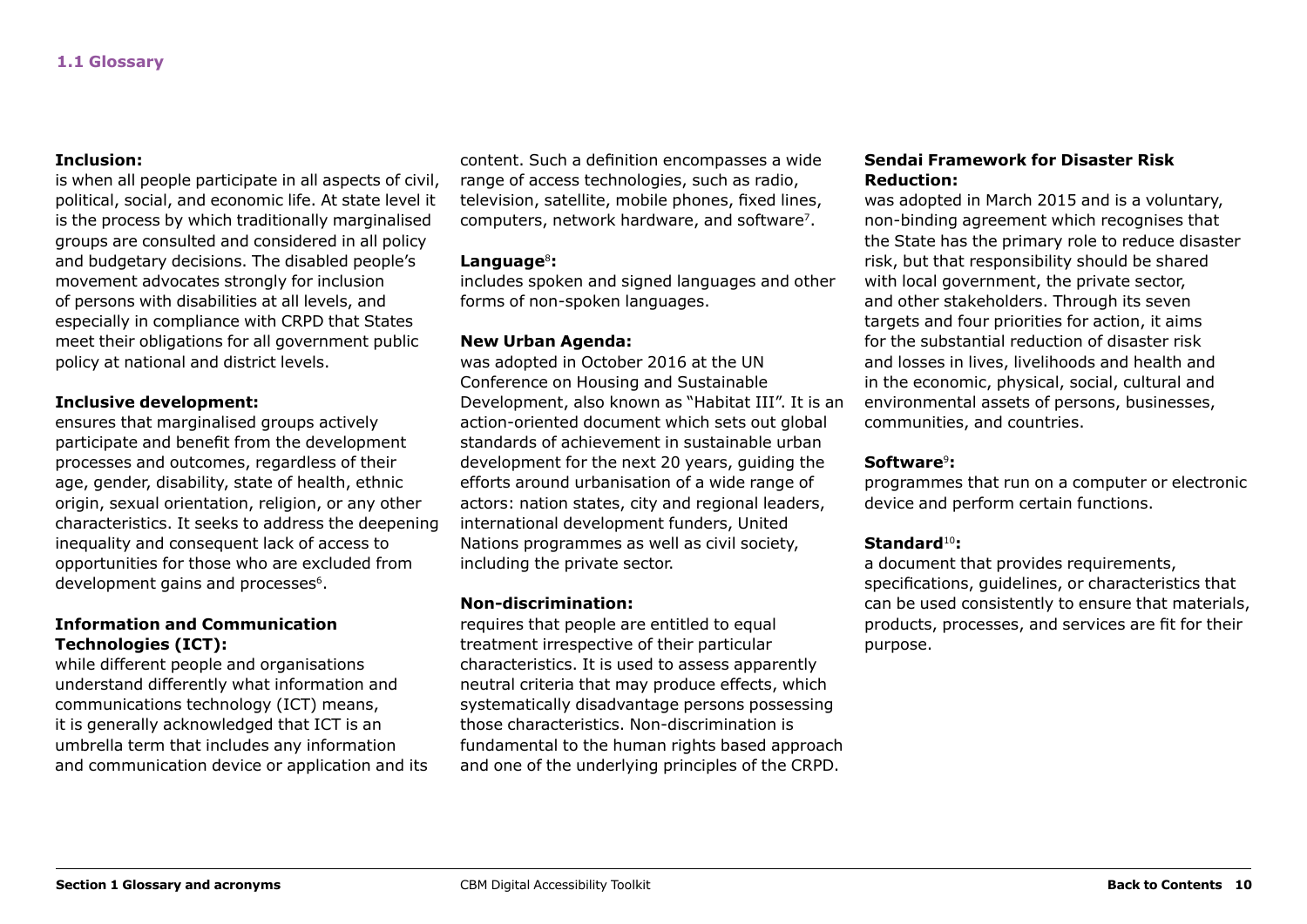#### <span id="page-10-0"></span>**Sustainable Development Goals (SDGs):**

were established by the United Nations in September 2015. It is a joint plan that has 17 goals highlighting three dimensions of development: economic, social, and environmental. Governments, UN agencies, nongovernmental organisations, and the business sector have agreed to work in partnership to try to end poverty, promote peace, share wealth, and protect the planet by 2030. This plan is also known as "Agenda 2030".

#### **Universal design<sup>11</sup>:**

means the design of products, environments, programmes, and services to be usable by all people, to the greatest extent possible, without the need for adaptation or specialised design. "Universal design" shall not exclude assistive devices for particular groups of persons with disabilities where this is needed. Similar terms are used depending on the context including: design for all, inclusive design, and universal accessibility.

#### **Usability**<sup>12</sup>**:**

the extent to which a system, product, or service can be used by specified users to achieve specified goals with effectiveness, efficiency, and satisfaction in a specified context of use.

#### **User-centred design:**

is a collection of processes which focus on putting users at the centre of product design and development. The development of a digital product is made taking into account user's requirements, objectives, and feedback.

#### **Web accessibility**<sup>13</sup>**:**

web-based content that persons with disabilities can perceive, understand, navigate, interact with, and contribute to.

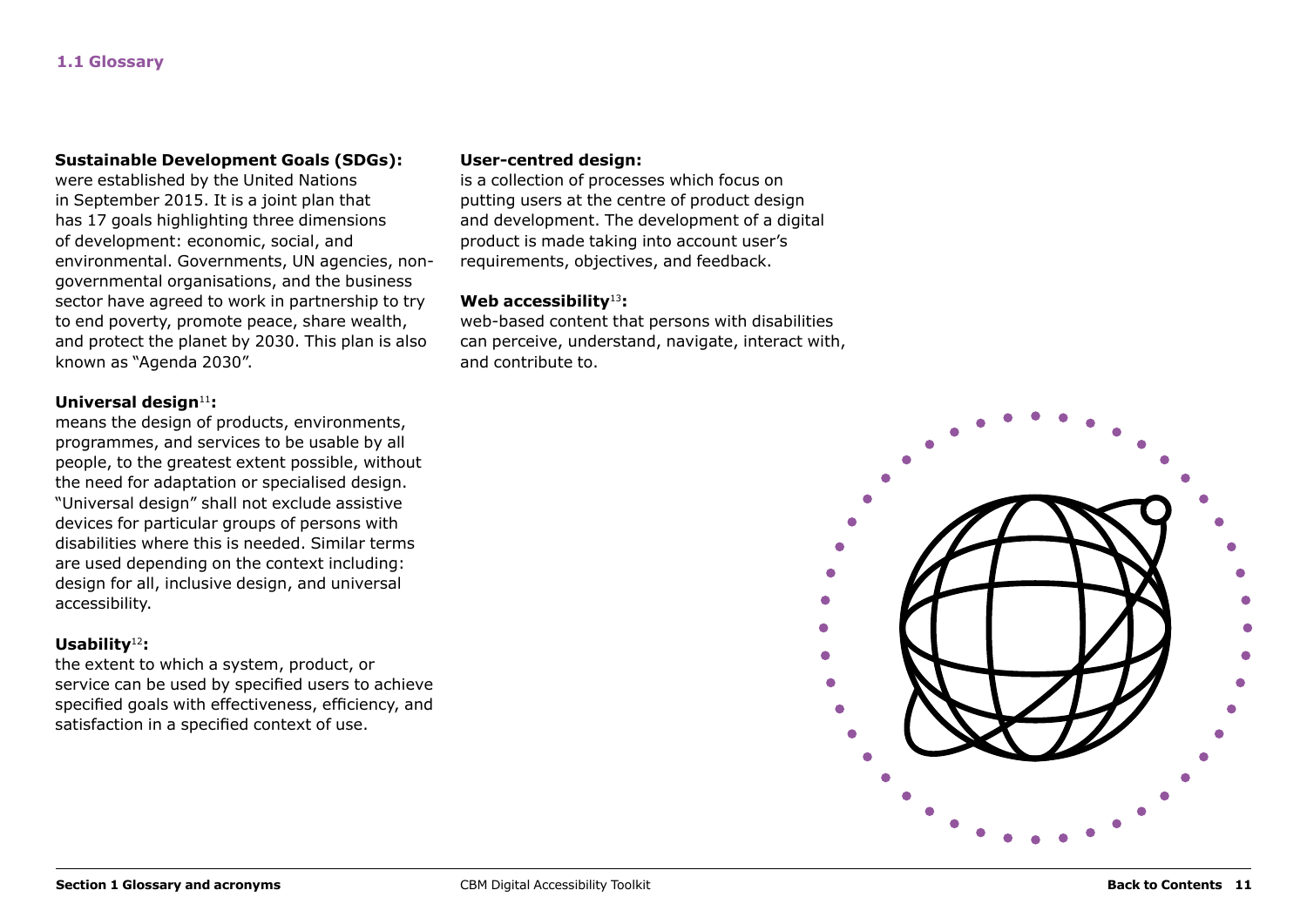## <span id="page-11-0"></span>**1.2 Acronyms**

| <b>ADD</b>   | <b>Accessible Digital Documents</b><br>C                                                         |        |
|--------------|--------------------------------------------------------------------------------------------------|--------|
| <b>AMAC</b>  | <b>Alternative Media Access Center</b>                                                           |        |
| AT           | Assistive Technology                                                                             |        |
| <b>ATAP</b>  | Association of Assistive Technology<br><b>Act Programs</b>                                       |        |
| <b>ATM</b>   | <b>Automated Teller Machine</b>                                                                  | I      |
|              | <b>CAPTCHAs</b> Completely Automated Public Turing<br>test to tell Computers and Humans<br>Apart | Ĩ.     |
| <b>CEN</b>   | European Committee for<br>Standardization                                                        | I<br>I |
| <b>CRPD</b>  | Convention on the Rights of Persons<br>with Disabilities                                         | I      |
| <b>DAISY</b> | Digital Accessible Information<br>SYstem                                                         | I      |
| <b>DCMP</b>  | Described and Captioned Media<br>Program                                                         | I      |
| <b>DESA</b>  | Department of Economic and Social<br>Affairs (UN)                                                | N<br>P |
| <b>DPO</b>   | Disabled People's Organisation                                                                   |        |
| <b>DRR</b>   | <b>Disaster Risk Reduction</b>                                                                   | ľ      |
| <b>EPUB</b>  | <b>Electronic Publication</b>                                                                    | ľ      |
| G3ict        | Global Initiative for Inclusive<br><b>Information and Communication</b><br>Technologies          | C<br>F |
| <b>GARI</b>  | <b>Global Accessibility Reporting</b><br>Initiative                                              | F<br>F |

| GDP          | <b>Gross Domestic Product</b>                                             |  |
|--------------|---------------------------------------------------------------------------|--|
| <b>GTM</b>   | GoToMeeting                                                               |  |
| <b>HTML</b>  | Hypertext Markup Language                                                 |  |
| <b>IAAP</b>  | <b>International Association of</b><br><b>Accessibility Professionals</b> |  |
| ICT          | <b>Information and Communication</b><br>Technologies                      |  |
| iOS          | Internetwork Operating System (the<br>Apple mobile operating system)      |  |
| <b>ToI</b>   | <b>Internet of Things</b>                                                 |  |
| ISO          | International Organization for<br>Standardization                         |  |
| IT           | <b>Information Technology</b>                                             |  |
| <b>ITIC</b>  | <b>Information Technology Industry</b><br>Council                         |  |
| ITU          | <b>International Telecommunications</b><br>Union                          |  |
| <b>MOOC</b>  | Massive Open Online Course                                                |  |
| <b>NCDAE</b> | National Center on Disability and<br><b>Access to Education</b>           |  |
| NDA          | <b>National Disability Authority</b>                                      |  |
| NGO          | Non-governmental organisation                                             |  |
| OS           | <b>Operating System</b>                                                   |  |
| <b>PAC</b>   | PDF Accessibility Checker                                                 |  |
| PС           | Personal Computer                                                         |  |
| <b>PDF</b>   | <b>Portable Document Format</b>                                           |  |

| <b>PEAT</b> | Partnership on Employment &<br>Accessible Technology. Note: PEAT is<br>also used to refer to Photosensitive<br><b>Epilepsy Analysis Tool (TRACE</b><br>Center) but not in this toolkit. |  |
|-------------|-----------------------------------------------------------------------------------------------------------------------------------------------------------------------------------------|--|
| PIN         | Personal identification number                                                                                                                                                          |  |
| SDGs        | Sustainable Development Goals                                                                                                                                                           |  |
| <b>SOAP</b> | Stanford Online Accessibility Program                                                                                                                                                   |  |
| <b>SUNY</b> | <b>State University New York</b>                                                                                                                                                        |  |
| UA          | <b>Universal Accessibility</b>                                                                                                                                                          |  |
| <b>VPAT</b> | <b>Voluntary Product Accessibility</b><br>Template                                                                                                                                      |  |
| W3C         | World Wide Web Consortium                                                                                                                                                               |  |
| WAI         | Web Accessibility Initiative                                                                                                                                                            |  |
| <b>WAVE</b> | Web Accessibility Evaluation Tool                                                                                                                                                       |  |
| WBU         | World Blind Union                                                                                                                                                                       |  |
| <b>WCAG</b> | Web Content Accessibility Guidelines                                                                                                                                                    |  |
| WebAIM      | Web Accessibility in Mind                                                                                                                                                               |  |
| WHO         | World Health Organization                                                                                                                                                               |  |
| <b>WTO</b>  | World Trade Organization                                                                                                                                                                |  |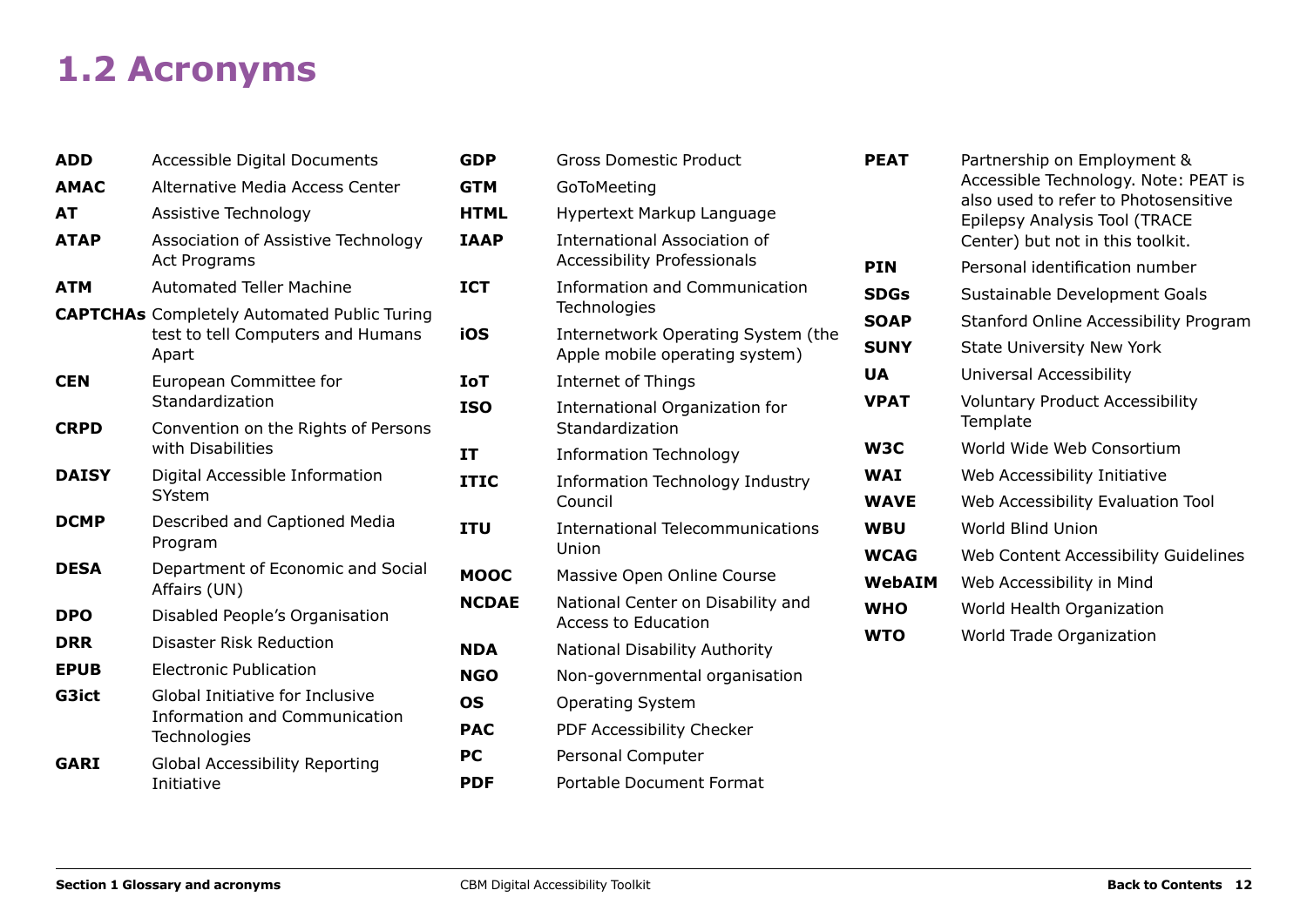## <span id="page-12-1"></span><span id="page-12-0"></span>**Section 2**

# **Background and considerations**

CBM Digital Accessibility Toolkit **13**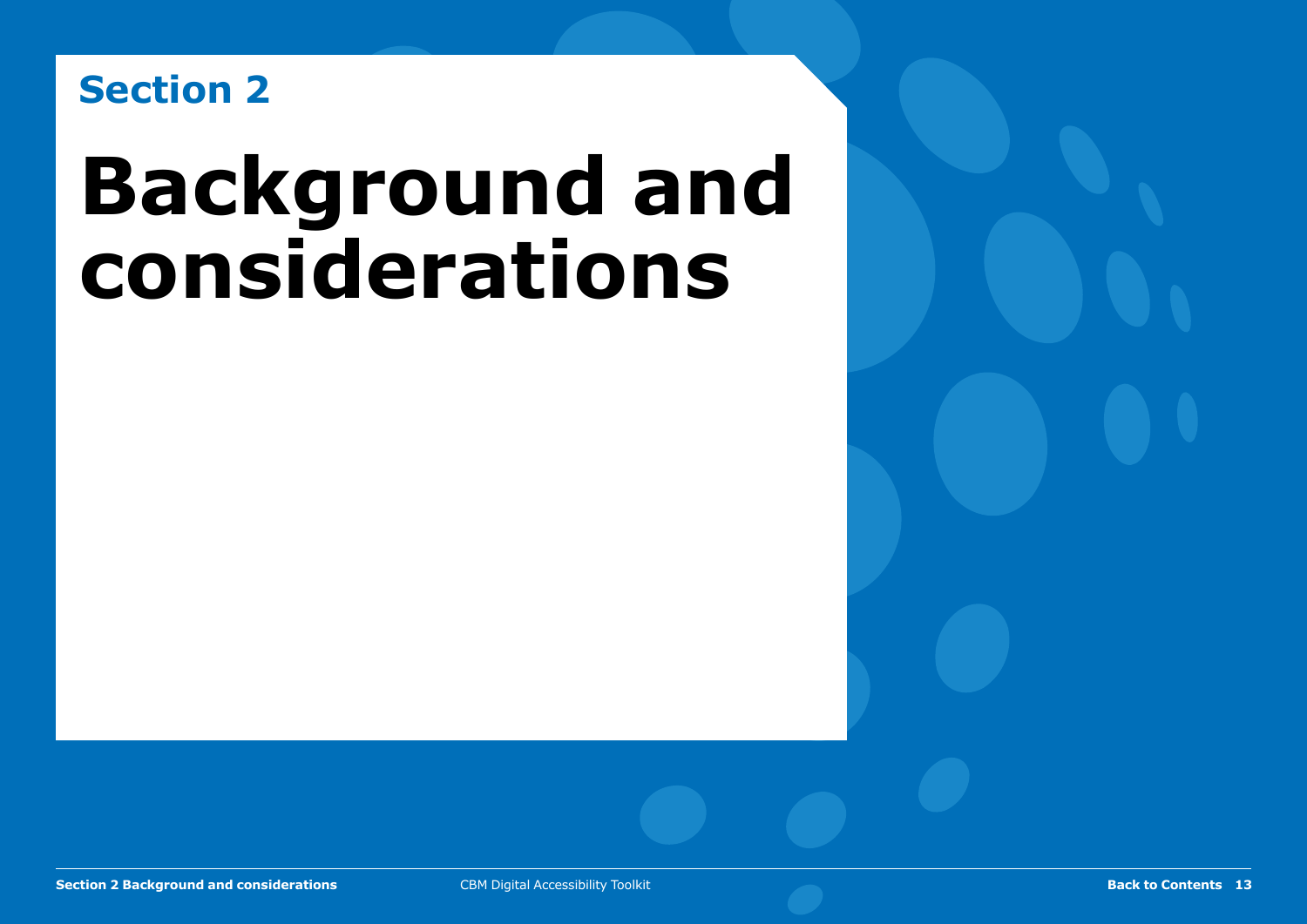### <span id="page-13-1"></span><span id="page-13-0"></span>**2.1 Overview**

**According to the World Health Organization (WHO), 1 billion people, or 15% of the world's population, experience some form of disability and encounter severe disadvantages because of the few or non-existent conditions of physical and digital accessibility**<sup>14</sup>**.** 

Addressing ICT accessibility is key to achieve full and active participation of every member of society in all aspects of life, including civic, social, economic, and political activities, as well as participation in decision-making processes.

CBM is committed to producing accessible content and communications. It has developed this toolkit to support the use of accessible ICT across all its work and to ensure that information and processes are consistent with the international human rights framework,

and established principles and best practice in this area. This section provides the context within which this toolkit has been developed to highlight just how critical it is for those who work for and with CBM to adhere to the principles of ICT accessibility as well as accessibility in general.

## **1 billion**

#### $= 15\%$  of the world's population

experience some form of disability and encounter severe disadvantages because of the few or non-existent conditions of physical and digital accessibility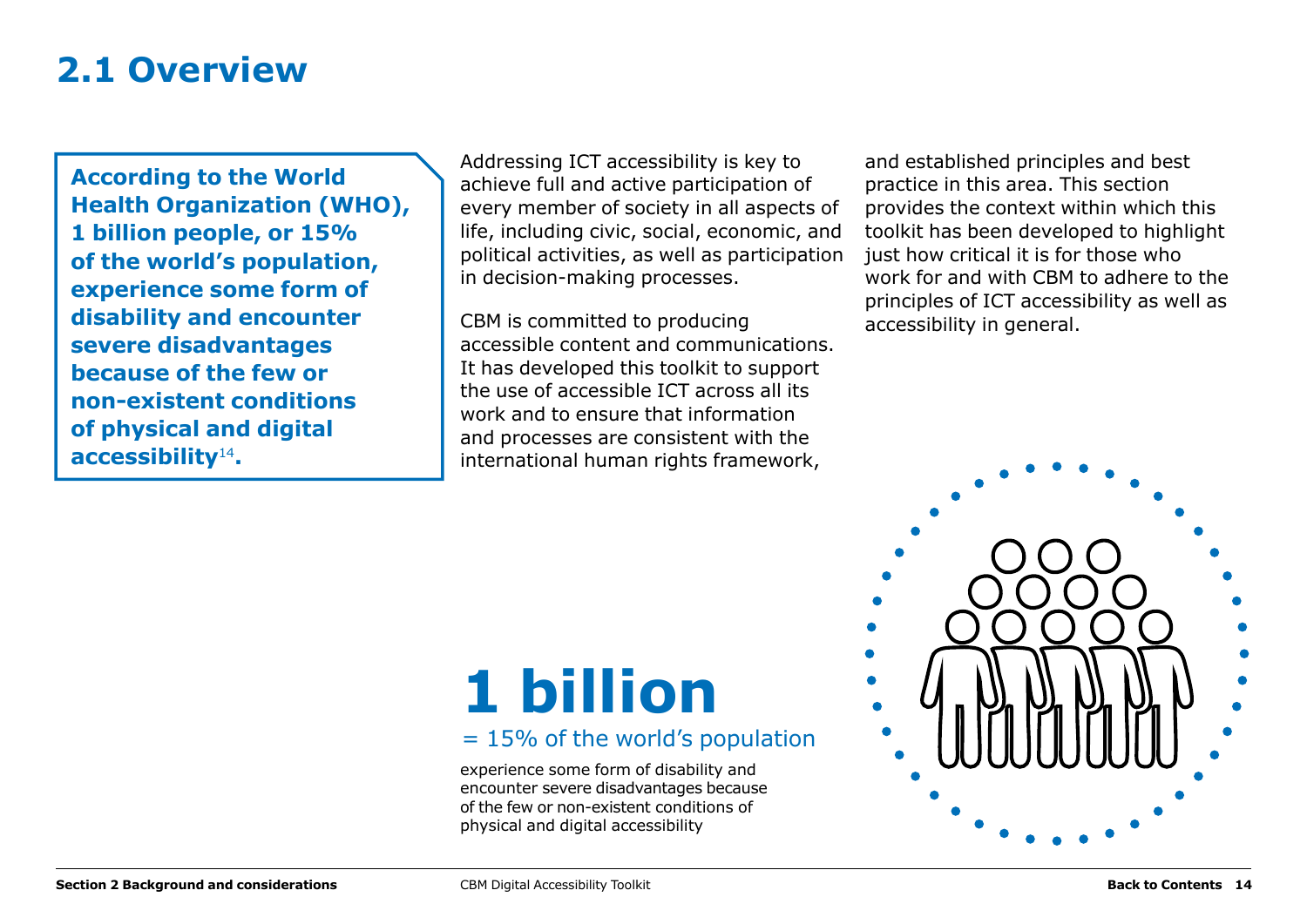## <span id="page-14-2"></span><span id="page-14-0"></span>**2.2 International frameworks**

#### <span id="page-14-1"></span>**2.2.1 Human rights framework: CRPD**

In the CRPD, accessibility is recognised as a vital precondition for persons with disabilities to participate fully and equally in society, effectively enjoying all their human rights and fundamental freedoms. Governments, civil society organisations, and the private sector have a key role to play in ensuring that accessibility is not an afterthought but a central component of their work including core systems and programmes [\(article 9\)](https://www.un.org/development/desa/disabilities/convention-on-the-rights-of-persons-with-disabilities/article-9-accessibility.html)15. **Information and communications, including information and communications technologies and systems, have been defined as an integral part of accessibility rights** and fundamental to ensuring that persons with disabilities can exercise their right to freedom of expression and opinion. This includes the freedom to seek, receive, and impart information and ideas on an equal basis with others and through all forms of communication of their choice [\(article 21\)](https://www.un.org/development/desa/disabilities/convention-on-the-rights-of-persons-with-disabilities/article-21-freedom-of-expression-and-opinion-and-access-to-information.html)16. The CRPD also recognises the importance of promoting the concept of universal design (article  $2)^{17}$ .

ICT accessibility underpins much of the convention. The articles listed below are not intended to be an exhaustive list and are listed in numerical order.

- **• Situations of emergency preparedness**  and response [\(article 11\)](https://www.un.org/development/desa/disabilities/convention-on-the-rights-of-persons-with-disabilities/article-11-situations-of-risk-and-humanitarian-emergencies.html)<sup>18</sup> including situations of armed conflict, humanitarian emergencies, and the occurrence of natural disasters. ICT accessibility plays a vital role in communicating emergency information to citizens.
- **• Living independently and being included in the community** [\(article 19\)](https://www.un.org/development/desa/disabilities/convention-on-the-rights-of-persons-with-disabilities/article-19-living-independently-and-being-included-in-the-community.html)<sup>19</sup>.
- **• Personal mobility** ([article 20](https://www.un.org/development/desa/disabilities/convention-on-the-rights-of-persons-with-disabilities/article-20-personal-mobility.html))<sup>20</sup> including access to quality mobility aids, devices, assistive technologies, and entities that produce mobility aids and assistive technologies.
- **• Freedom of expression and opinion, and access to information** ([article 21\)](https://www.un.org/development/desa/disabilities/convention-on-the-rights-of-persons-with-disabilities/article-21-freedom-of-expression-and-opinion-and-access-to-information.html)<sup>21</sup>.
- **• Respect for home and the family** ([article](https://www.un.org/development/desa/disabilities/convention-on-the-rights-of-persons-with-disabilities/article-23-respect-for-home-and-the-family.html)  [23\)](https://www.un.org/development/desa/disabilities/convention-on-the-rights-of-persons-with-disabilities/article-23-respect-for-home-and-the-family.html)<sup>22</sup> including access to comprehensive information for family planning.
- **• Access to educatio**n [\(article 24\)](https://www.un.org/development/desa/disabilities/convention-on-the-rights-of-persons-with-disabilities/article-24-education.html)23, including education, internships, and skills training.
- **Access to health** [\(article 25\)](https://www.un.org/development/desa/disabilities/convention-on-the-rights-of-persons-with-disabilities/article-25-health.html)<sup>24</sup> to be able to make informed decisions and give consent.
- **Work and employment** ([article 27](https://www.un.org/development/desa/disabilities/convention-on-the-rights-of-persons-with-disabilities/article-27-work-and-employment.html))<sup>25</sup> including access to innovation and e-commerce opportunities.
- **• Participation in political and public life** ([article 29](https://www.un.org/development/desa/disabilities/convention-on-the-rights-of-persons-with-disabilities/article-29-participation-in-political-and-public-life.html))26.
- **• Participation in cultural life, recreation, leisure and sport** ([article 30](https://www.un.org/development/desa/disabilities/convention-on-the-rights-of-persons-with-disabilities/article-30-participation-in-cultural-life-recreation-leisure-and-sport.html))<sup>27</sup>.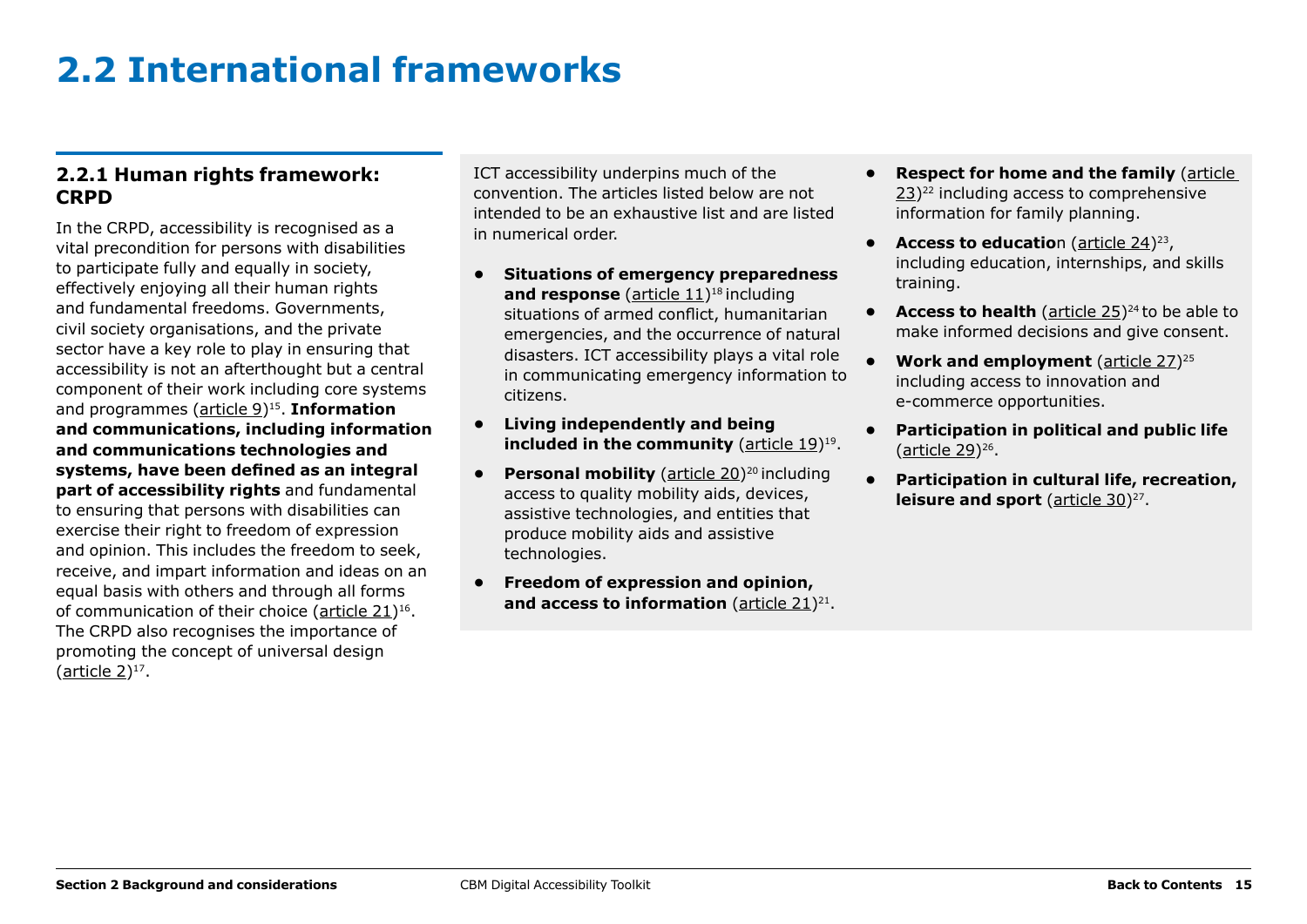#### <span id="page-15-1"></span><span id="page-15-0"></span>**2.2.2 Development frameworks and accessibility**

The incorporation of accessibility and universal design in the Post-2015 Framework for Disaster Risk Reduction and the New Urban Agenda provide further opportunities to build resilient communities and inclusive Smart cities. Universal and equitable access is also a core foundation of sustainable development and enshrined in Agenda 2030 Sustainable Development Goals (SDGs) in the core commitment of "leave no one behind". Delivering on these commitments will mean true alignment with the CRPD.

#### **Marrakesh Treaty: pivotal for ICT accessibility**

The Marrakesh Treaty is a ground-breaking treaty in opening up access to digital information for blind people. According to the World Blind Union (WBU), this treaty should go a long way to ending the book famine faced by people who are blind, visually impaired, or cannot effectively read print. Countries that ratify the treaty are obliged to allow blind people and their organisations to make accessible copies of books without requiring copyright permission. And the treaty also allows for such accessible versions to be imported and exported, again without recourse to copyright permission. As WBU states, however, to make the treaty a reality, countries must sign, ratify, and implement its provisions.28

#### **C** Resources

#### **CRPD and inclusive development**

[Convention on the Rights of Persons with](https://www.un.org/development/desa/disabilities/convention-on-the-rights-of-persons-with-disabilities.html)  Disabilities29 (CRPD) and its [General Comment](http://www.ohchr.org/EN/HRBodies/CRPD/Pages/GC.aspx)  number 230 on accessibility.

[Disability Inclusive Development Toolkit,](http://www.cbm.org/article/downloads/54741/CBM-DID-TOOLKIT-accessible.pdf)  CBM31.

The inclusion imperative: towards disability[inclusive and accessible urban development:](http://www.cbm.org/article/downloads/54741/The_Inclusion_Imperative__Towards_Disability-Inclusive_Development_and_Accessible_Urban_Development.pdf)  key recommendations for an inclusive urban agenda<sup>32</sup>.

[Smart Cities for All Toolkit](http://smartcities4all.org/#toolkits)<sup>33</sup>.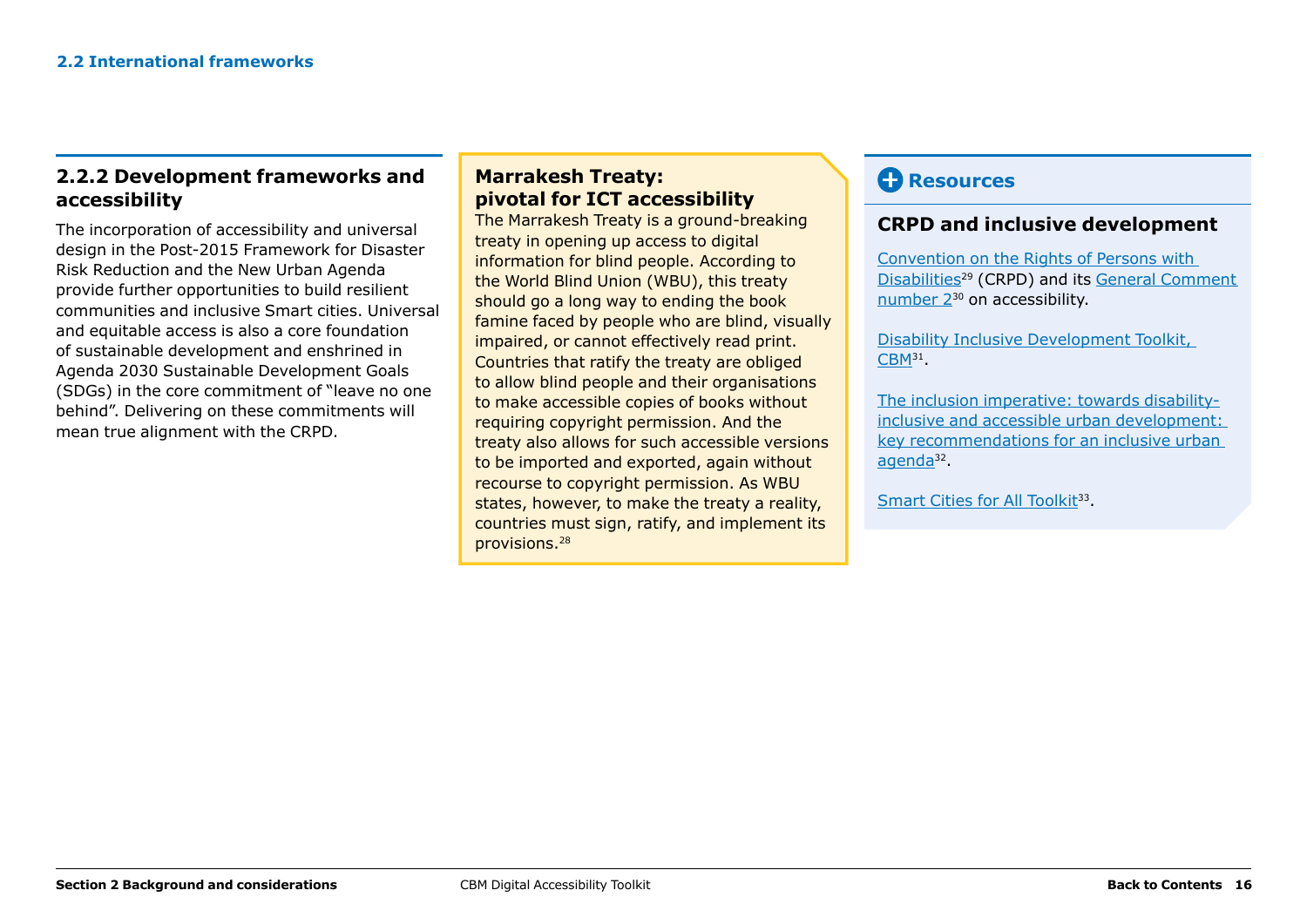## <span id="page-16-1"></span><span id="page-16-0"></span>**2.3 International accessibility standards**

A recognised accessibility standard is usually referenced in legislation, public policy, or organisational policies that require ICT products and services to be accessible. Being "accessible" then means complying with that standard. Accessibility standards for specific product types often attempt to quantify accessibility in measurable ways by listing required attributes, objective tests, and pass/fail criteria.

#### **C** Resources

#### **ICT accessibility standards**

A guide to implementing priority ICT accessibility standards is available in the [Smart Cities for All Toolkit](http://smartcities4all.org/#toolkits) developed by G3ict and World Enabled38.

The following three standards are the most important existing standards that define what accessibility means for ICT and the web.

#### **Web Content Accessibility Guidelines (WCAG 2.0)**

This is an international standard for website accessibility that specifies testable "success criteria" for three compliance levels (A, AA, or AAA). This means it is possible to state objectively whether a given web page is accessible to a recognised level (A is for basic level accessibility and AAA is for the highest). The web content accessibility guidelines can be found on [World Wide Web Consortium \(W3C\)](https://www.w3.org/standards/webdesign/accessibility)  website.34

#### **Standard EN 301 549**

This standard is used in Europe to guide procurement. The guidelines from this standard outline the functional performance requirement that is expected of ICT equipment, regardless of the physical, cognitive, or sensory abilities of the user.35 The full text on the Accessible IT Procurement Toolkit [Standard EN 301 549](http://mandate376.standards.eu/standard) can be found on their webpage<sup>36</sup>.

#### **Section 508 of the Rehabilitation Act**

This is a standard from the United States that is used to guide procurement, and it groups items into six product categories. This standard provides full technical standards to understand what is expected for each of these six categories, as well as how to comply with them. More information regarding the Section 508 standards can be found on the [US Access](https://www.access-board.gov/guidelines-and-standards/communications-and-it/about-the-section-508-standards/section-508-standards)  Board's website37.

CBM concurs with the use of these standards to guide practice. It is important to note that, although the relevant standards try to ensure accessible content to the widest group of users, compliance with these standards may not be sufficient. Expert review or formal user testing (if possible), will often identify issues that are not covered by any standard.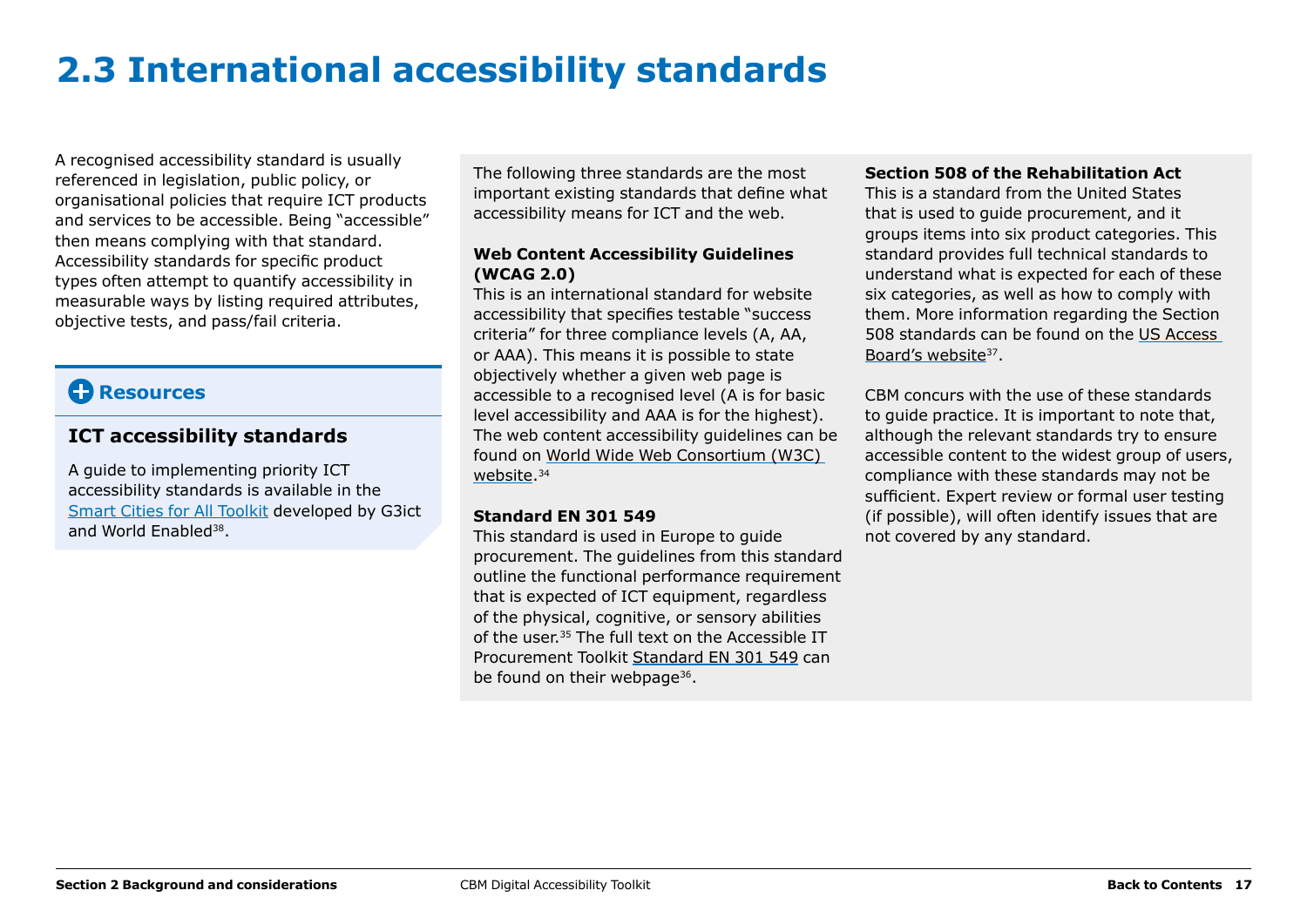## <span id="page-17-2"></span><span id="page-17-0"></span>**2.4 ICT and inclusion**

To create fully inclusive societies, public procurement policies and processes for ICT must have accessibility as a required criterion. ICT is central in our lives today and our use of and reliance on digital devices continues to grow. As reported by the Smart Cities for All initiative, "50 billion devices will be connected to the internet by 2020, up from 10 billion in 2012 and just 200 million in 2000". However, as data from the USA advises, in comparison with the general population persons with disabilities are less likely to own digital devices (20% less likely) or go online (23% as opposed to 8%).<sup>39</sup>

If we do not prioritise ICT accessibility we risk widening the existing inequalities and the digital divide for persons with disabilities. Society requires everyone's contribution. Without their full and equal participation and contribution, persons with disabilities and other marginalised groups will experience greater disadvantage and discrimination. This section looks at some of the key considerations and benefits in implementing ICT accessibility.

#### <span id="page-17-1"></span>**2.4.1 Practical considerations**

Reliance on digital media, digital products, and the Internet to engage in daily activities such as banking, communicating, and accessing information, is increasing. Digital accessibility is a crucial levelling mechanism to ensure timely and equitable access to education, jobs, and services to persons with disabilities. Increasing technology also brings the means to remove barriers for a wide range of users around real time texts, screen readers, and applications to support people who need memory aids or support to live more independently. Applying universal design principles in current and future technology open up far more opportunities, as the case studies about electronic money transfer and wayfinding navigation solutions through mobile devices show.

#### **The role of technology in creating inclusive livelihoods: mobile phone technology and banking**

M-Pesa, a mobile payments app, enables customers in Kenya to make simple, secure financial transactions using SMS technology. For example, electronic money transfer. You don't need to have a bank account: M-Pesa (M for mobile and Pesa is Swahili for money) holds its users' money in a bank account run by the company. M-Pesa has opened up banking for persons with disabilities as well as entrepreneurship, enabling "entrepreneurs of all abilities to succeed". It also facilitates remote rural communities to participate in the local economy, where before they had been excluded. <sup>40</sup>

In December 2017, M-Pesa IVR (Interactive Voice Response) Solution was launched. While currently only available for checking your M-Pesa balance, it aims to solve the problem of fraud experienced by people with visual impairments where they need to share their PINs when they use M-Pesa.<sup>41</sup>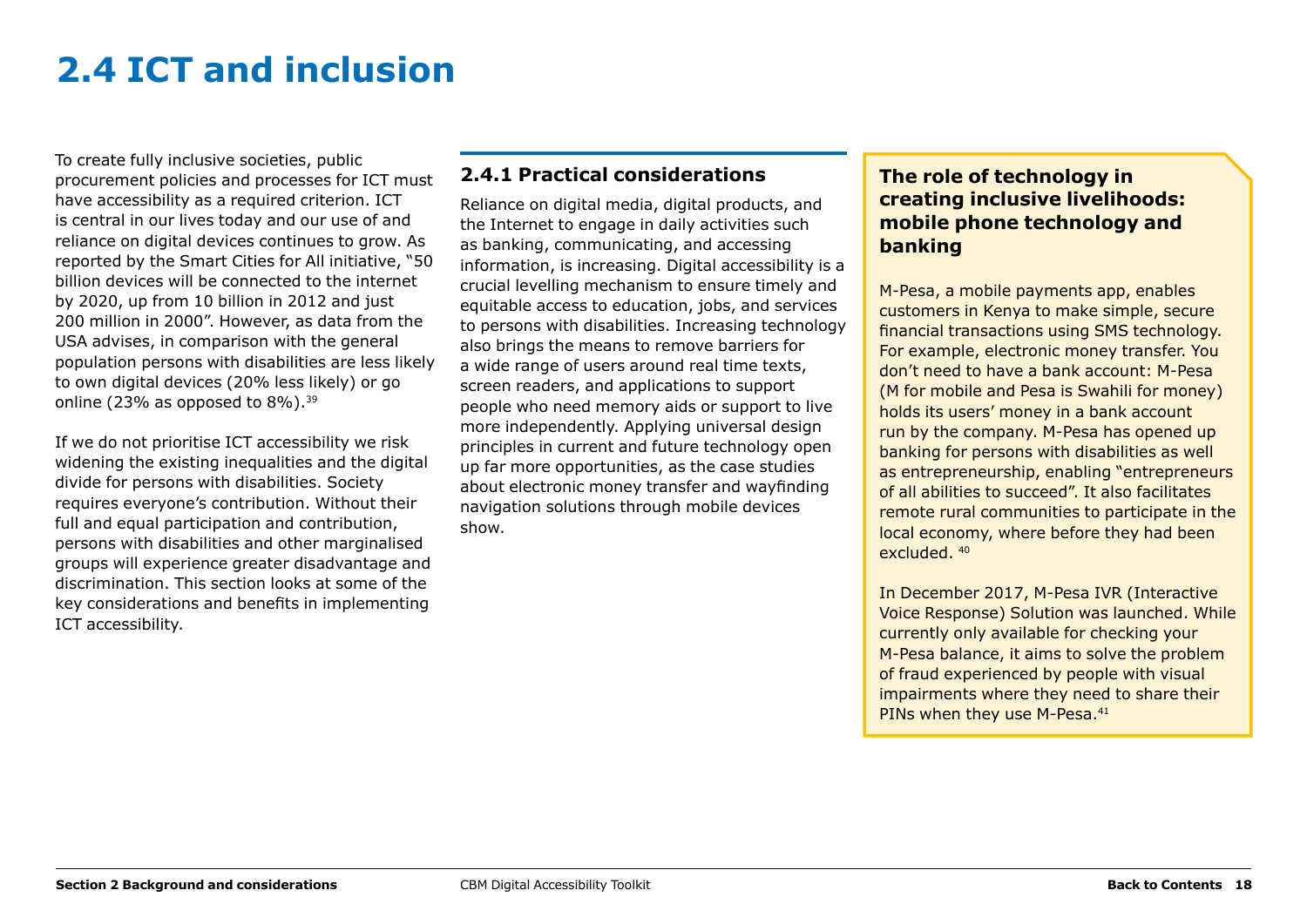#### <span id="page-18-0"></span>**The role of technology in supporting wayfinding navigation solutions for persons with disabilities: two examples of good practice**

[Wheelmap.org](https://news.wheelmap.org/en/faq/)<sup>42</sup> is an interactive digital map for finding wheelchair accessible places. Anyone can identify places that are wheelchair accessible, or not, by using a simple 'traffic light' code: green means fully wheelchair accessible, yellow means partly accessible, and red indicates somewhere that is not accessible. There is a wide choice of languages available and it will set to the user's location.

The Click and Go wayfinding  $a^{23}$  is a free app that provides navigation information about places like bus or train stations, college campuses, airports, hotels, hospitals – as well as getting to them. It uses VoiceOver and other accessibility tools that are built-in to your mobile device, and you can also mark your favourite venues which makes finding them at a later stage easier.

Users of this toolkit should keep in mind the interaction between the user, hardware, and software, including:

- What is required of the user to be able to access and use, including to understand, the information technologies that create and convey messages? For example, is your information about this in plain language?
- Who are the users you are communicating with? Users can include: users of screen readers (or other text-to-speech software), screen magnifiers, literacy software solutions, speech recognition software, software for colour-blindness, and keyboard only or headcontrol users.
- What is the best format for you to convey your message? In deciding what to use, have you considered the different strengths between formats? For example, Microsoft Office documents (Word, Excel, and PowerPoint) versus PDFs, videos, and EPUBs; cloud or web-based operating systems versus local or on-site storage and access.
- Should you use multiple formats to communicate your message so that you can leverage the strengths of each to reach as wide an audience as possible?

#### **Consider the context: an example**

A CBM partner has been funded to create a video on hand-washing. This video is primarily intended for deaf people who use their respective national sign languages in English speaking countries. What factors would need to be considered? What accessibility features could be leveraged to ensure that the video is accessible and usable for the primary target audience?

Awareness of assistive technologies and digital accessibility standards is a central responsibility for people producing digital resources. Equally as important is training in the use of assistive technologies: both for people to appropriately use these tools when producing accessible content and for users.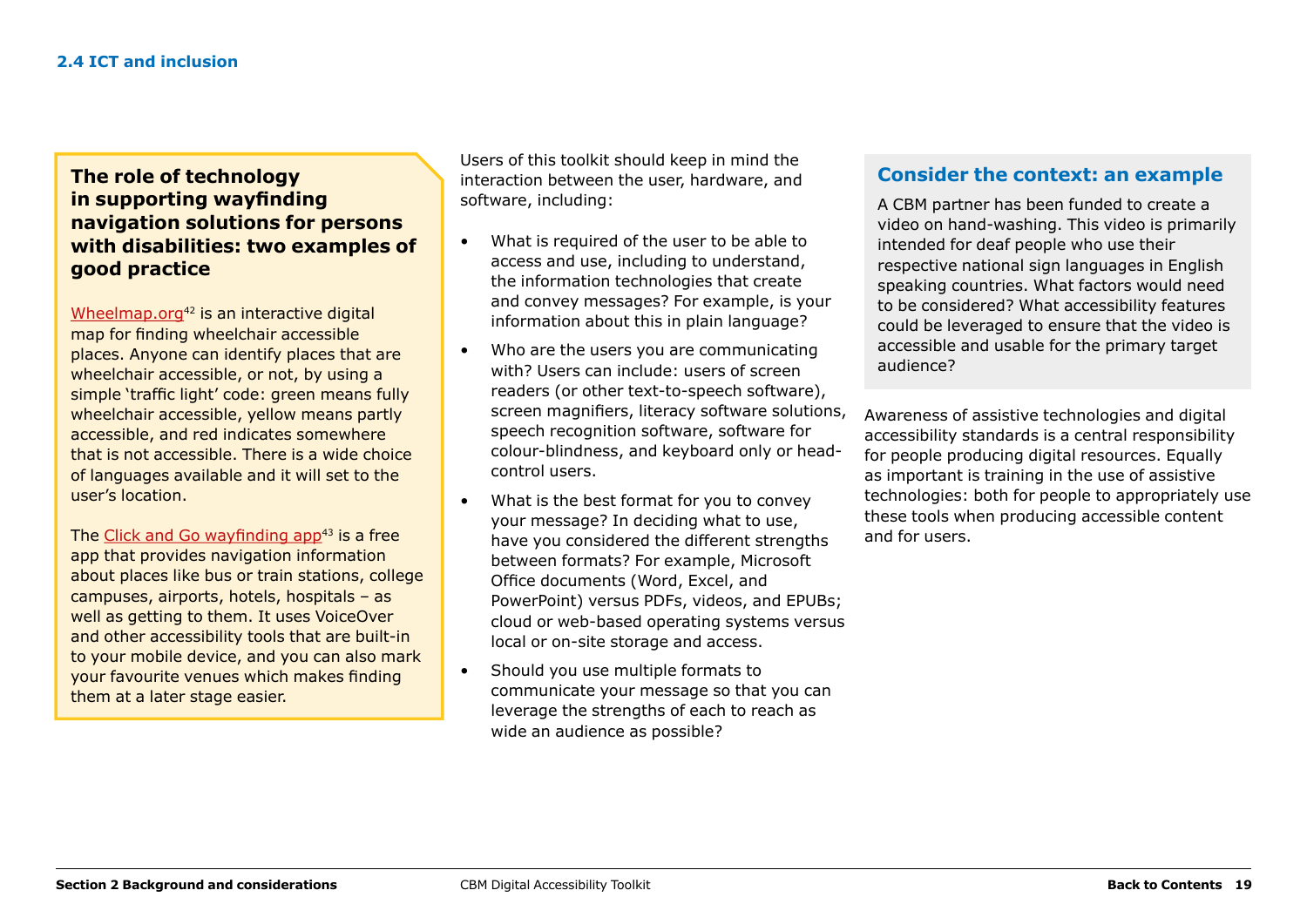#### <span id="page-19-1"></span><span id="page-19-0"></span>**2.4.2 Benefits for society and business**

Accessible ICT means that everyday technology, including digital content, is usable for a wide audience. Digital inclusion benefits everyone to participate on a more equal basis and to contribute to the economic, social, cultural, and political lives of their societies. As this case study on the importance of accessible technology in humanitarian action shows, it can facilitate persons with disabilities and other groups in society, for example older populations, to access and share information, and to both provide and receive support in a crisis situation.

#### **The importance of accessible technology in humanitarian action**

From early warning systems to resilient infrastructure, technology is playing an increasingly important role at all stages of disaster risk reduction (DRR) and emergency response. Recognising this, CBM has developed [an accessible smartphone app – "Humanitarian](http://www.cbm.org/CBM-launches-Humanitarian-Hands-on-Tool-HHoT--530657.php)  Hands-on Tool" – which provides step-by-step guidance on how to design and implement an inclusive emergency response<sup>44</sup>. Ensuring that technology used in humanitarian action is developed in an accessible way will mean that persons with disabilities can fully participate in DRR measures and emergency responses.

Before a disaster occurs, technology enables us to plan responses appropriate to the area. It allows us to map the most at-risk families, and enhances the planning of evacuation routes and emergency shelters.

When responding to emergencies, technology is again invaluable across all types of warning systems and to facilitate fast and efficient responses, with social media being used as a way to exchange information and as a tool to mobilise and coordinate people.

In the aftermath of a disaster, technology enables us to build more resilient homes and community infrastructures, to transfer cash to where it is needed, and although the use of drones is in its infancy, its potential is clear.45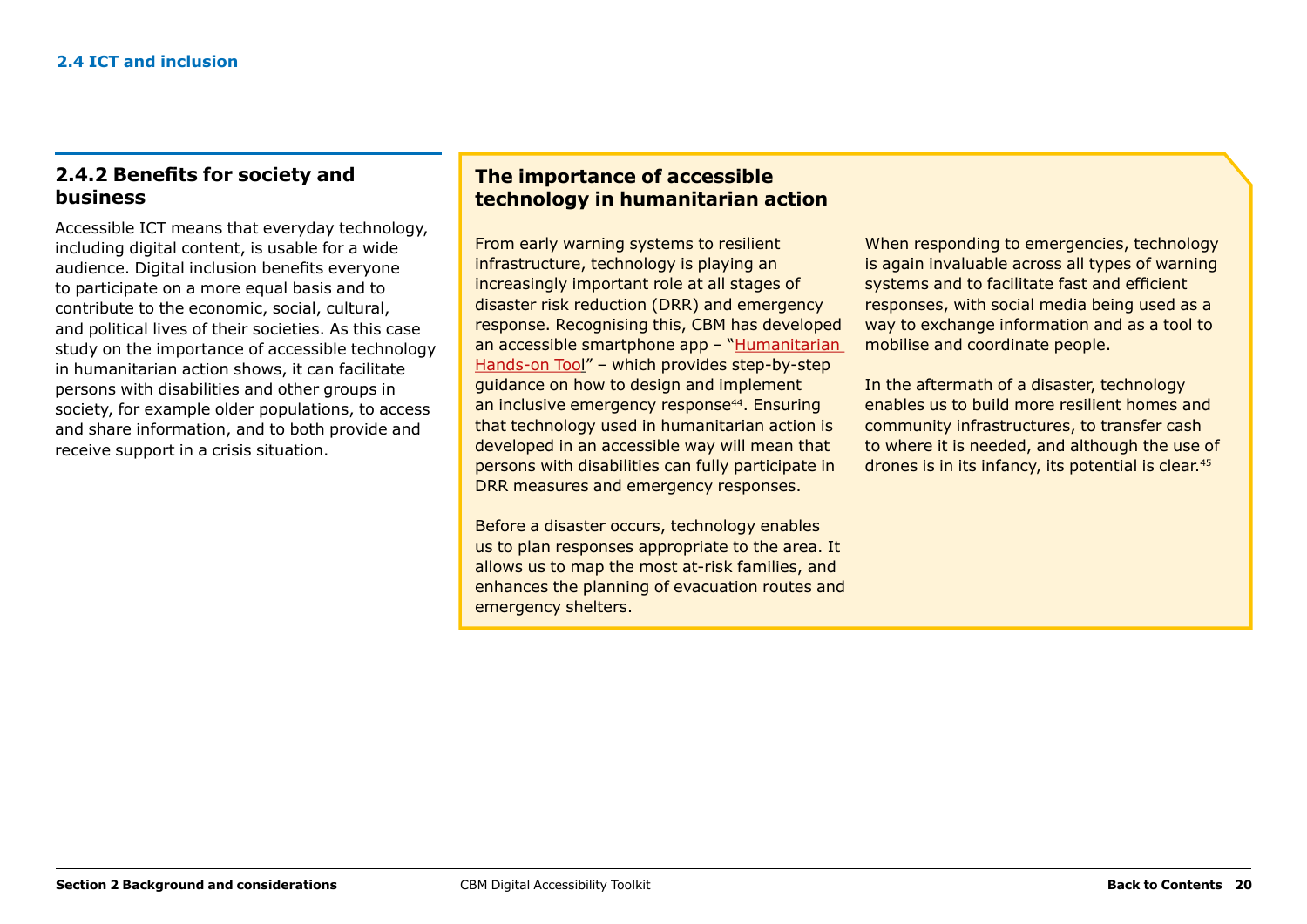From a business perspective, ICT accessibility features also improve the comfort of the work environment and increase productivity for employees. For employers, having accessible products and services available in their workplaces can increase their pool of potential employees and invite a more diverse workforce. A 2010 report by the OneVoice Coalition for Accessible ICT states that organisations can attain six key business goals by investing in accessible and usable ICT46:

#### • Reach new markets.<br>……………………………………………………

 $\ldots$ 

- Maximise employee engagement and productivity.
- Provide high quality products and services.

- Improve supply chain management.
- Build partner and community relations.
- Minimise risk of legal action.

#### <span id="page-20-0"></span>**2.4.3 Accessibility and usability**

Resources like this toolkit help ensure that persons with disabilities can use and understand digital content and communications on an equitable basis as those without a disability. Given this, users of this toolkit should distinguish and consider **accessibility** and **usability** when creating digital items.

Accessibility can be measured by comparing how well a product or service can be used by someone with a disability and by someone without a disability. In technology, accessibility features are intended to reduce that gap. The effectiveness of an accessibility feature can be measured by asking: does this feature increase the number of people who can independently use this product or service? If the answer is yes, then the accessibility of the product or service has improved.

Usability examines how easily something can be used by a specific group of people. While an accessibility feature may have good usability for one group of people, it may differ significantly for another group of people.

#### **Accessibility versus usability: an example**

Returning to the hand-washing video, the accessibility of the hand-washing video will improve by including captions in English and if appropriate, an embedded video with international sign, as more people, overall, will be able to understand this video. By doing so, the usability of the video for people who are deaf or hard of hearing will also improve. Additionally, captions can be very useful for people for whom English is not their primary language. It is always good practice to supply a link to the transcript of the captioning with the video so that the content can also be accessible to people with vision impairment that use English. However, the usability of this hand-washing video would be very low if the video is supposed to target a group of people who only speak French or Spanish.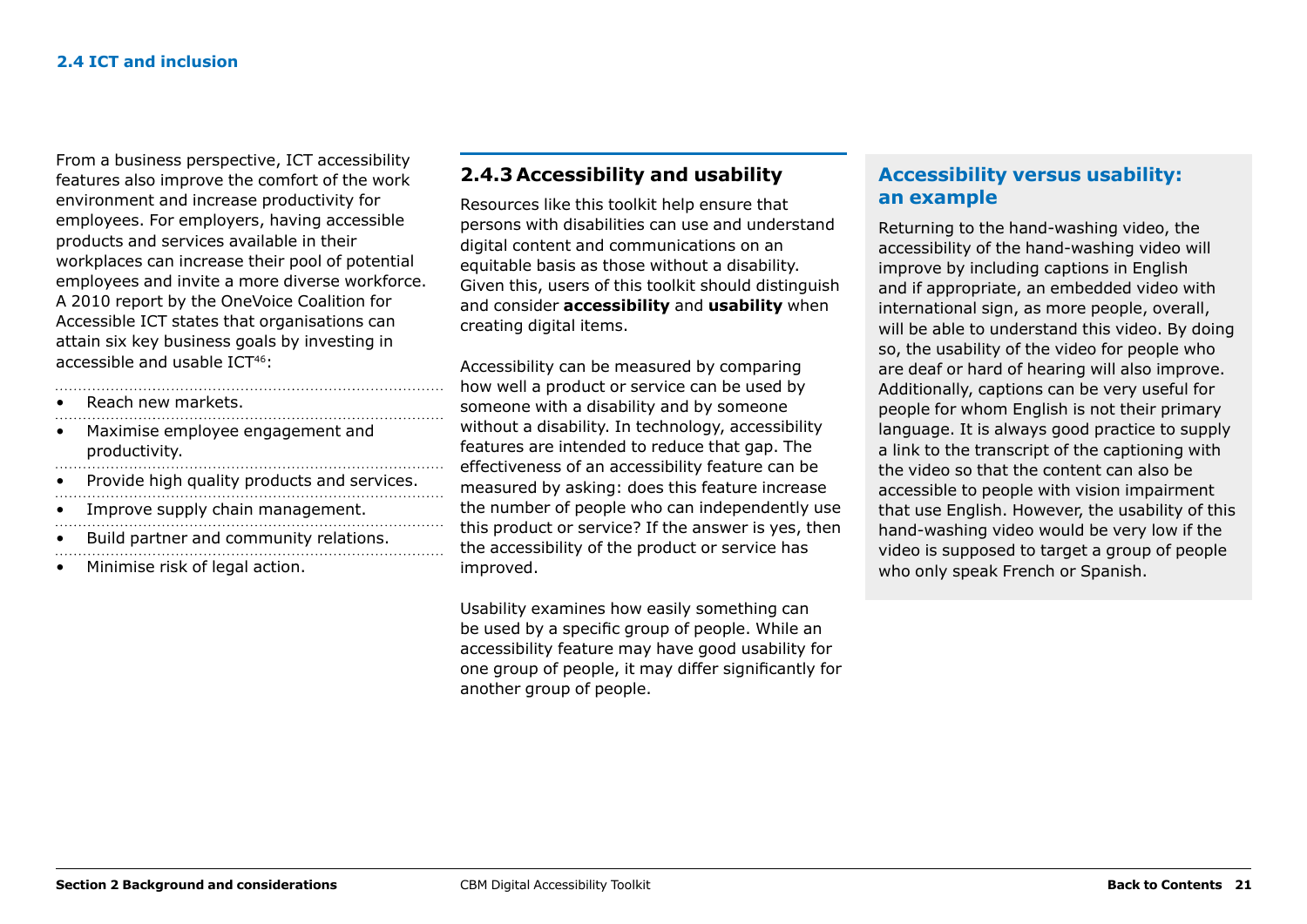## **7 facts about digital accessibility**

You don't have to be an IT expert to make digital accessibility happen

#### **1 billion disabled people globally (15% of the world population) have limited access to the internet.**

Barriers include: the cost of hardware, software, or broadband; a lack of skills or training; the need for assistive technology; a lack of accessibility policies to facilitate access to the internet.

**And when they get online, only 40% of CRPD countries have accessible government websites that facilitate access to services for persons with disabilities.** 

The top 10 commercial and news media websites are accessible in only 18% of CRPD countries.

#### **Most problems are easy to fix and relatively cheap.**

Make use of free online evaluation tools; consult with persons with disabilities; and conduct usability testing with a diverse group of participants to understand what the problems are.

#### **Creating accessible documents is easy.**

Larger fonts and left aligned text are easier to read; busy layouts and dense text are difficult to read; clear structure in web pages and documents makes them easier to navigate; images should include descriptive alternative text; and language should be simple.



**The most common accessibility errors include missing alternative text for images, poor colour contrast, and making important information hard to find.**



#### **Listen to users.**

Users have clear expectations about their needs and preferences, and what they like and what they want to avoid – like CAPTCHA verifications. Check in with users on a regular basis to ensure that accessibility is maintained over time.

#### **Start with good design.**

Considering and including accessibility from the beginning is cheap and essential to avoid procurement and design mistakes. Good design simply makes sense and benefits everyone.

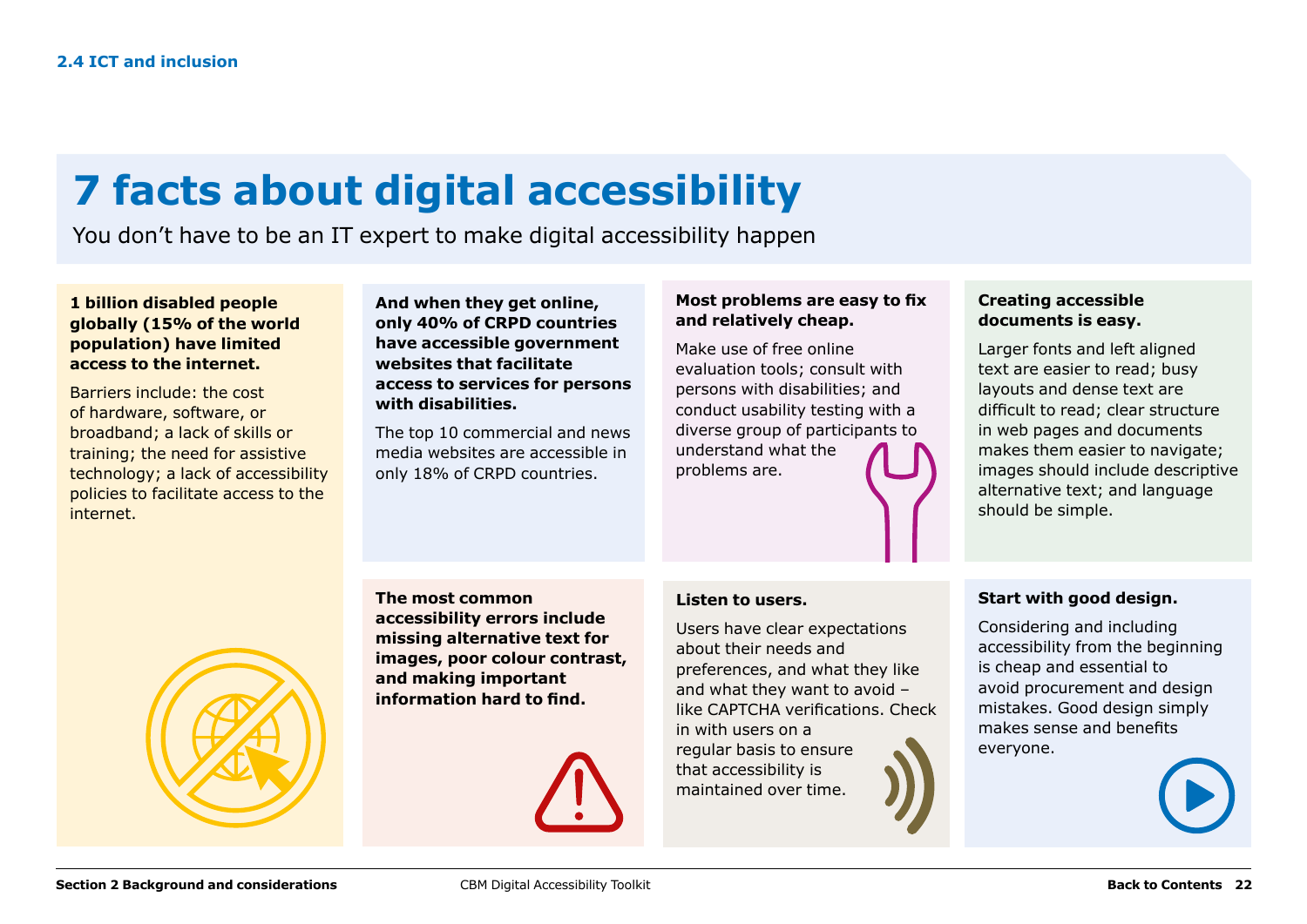## <span id="page-22-1"></span><span id="page-22-0"></span>**Section 3**

# **Tools and guidance for creating accessible content**

In this section, we focus on both the content and the tools that are available to produce accessible content. The guidance in this section is recommended for all printed and electronic communication including text documents, emails, websites, and any other kind of digital communication material. Special requirements apply to some formats, which are explained further below.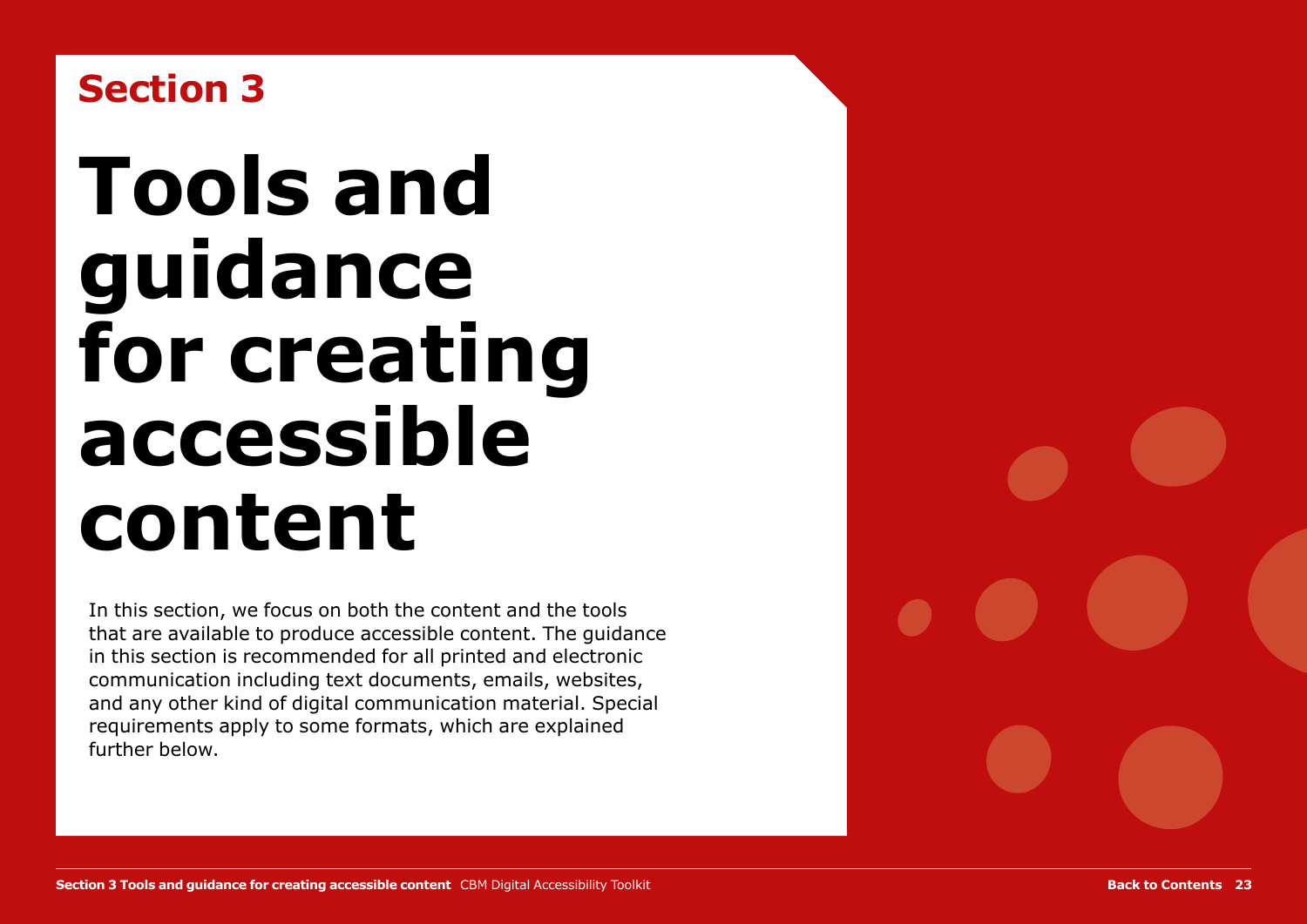### <span id="page-23-1"></span><span id="page-23-0"></span>**3.1 Fonts**

#### **Key points**

- Current research shows no overall difference in the readability between fonts with flourishes (Serif) and simple fonts (Sansserif)<sup>47</sup>, but font choice can improve or worsen the readability of a document for an individual.
- Offering a choice of fonts and font size is crucial when considering the differing needs and preferences of users. For example, someone with dyslexia may require a certain font for readability while someone else with low vision may require a certain font size for equitable readability.
- Examples of Serif fonts in 12-point size: Times New Roman, Garamond, Cambria.
- Examples of Sans-serif fonts in 12-point size: Verdana, Tahoma, Calibri.

#### **Testing font accessibility**

A font is considered more accessible if it is easy to distinguish between similar characters such as:

**Z** and **2**

**S** and **5**

**I**, **l** and **1** (I, L and One)

A font is considered accessible if there is sufficient spacing between letters in a word, such as:

**m** and **rn**

**oa** and **oo**

**cl** and **d**

#### **C** Resources

#### **Accessible fonts**

[WebAIM](http://www.webaim.org/techniques/fonts/#readability): font readability<sup>48</sup>

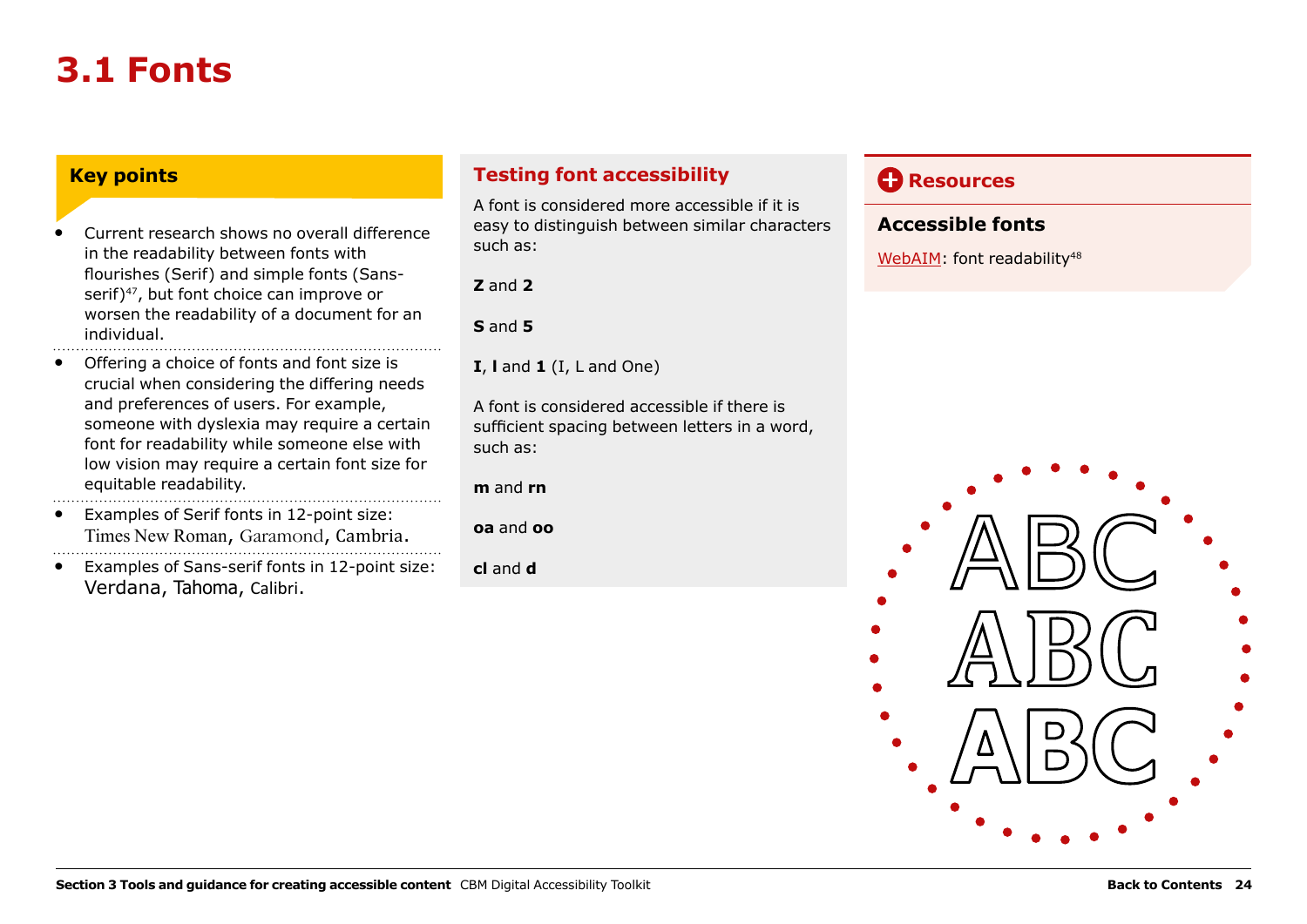## <span id="page-24-1"></span><span id="page-24-0"></span>**3.2 Language and Easy Read**

#### **Key points**

- When providing information to the general public, the message should be relayed in the simplest language possible. This concise, clear communication method is defined as "Plain Language".
- Plain language allows the target audience to quickly **identify** the message, **understand** the message, and **use** the message.
- Easy Read is a format of creating documents to make a message easily understandable and makes use of plain language.

#### **Resources**

#### **Plain language and Easy Read**

Organisations like the [Plain English Campaign](http://www.plainenglish.co.uk/) provide a paid service to check publications and websites to ensure that the language used is understandable<sup>49</sup>. They also provide free guides on writing in Plain English. Similar services exist in other countries, for their respective languages.

[Change](http://www.changepeople.org)50 is a human rights organisation led by disabled people which provides free resources and paid services to create bespoke accessible information in easy read and video formats. Their guide on How to Make Information [Accessible, contains detailed, practical ad](http://www.changepeople.org/getmedia/923a6399-c13f-418c-bb29-051413f7e3a3/How-to-make-info-accessible-guide-2016-Final)vice on preparing easy read documents, including advice on making the writing accessible and selecting picture<sup>51</sup>.

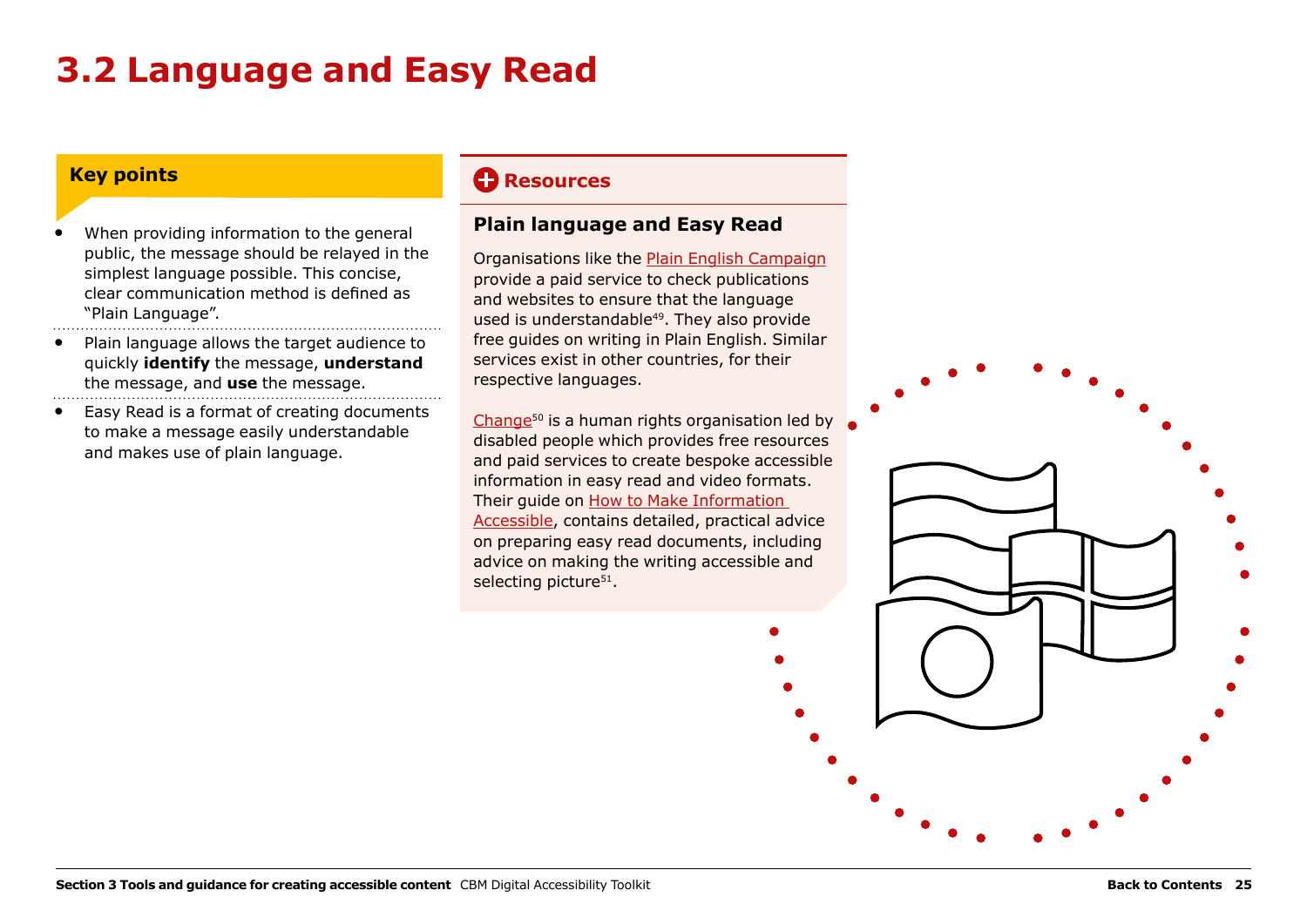## <span id="page-25-0"></span>**3.3 Structuring content to be accessible**

#### **Key tips to follow when creating text documents**

#### **Avoid:**

- writing large sections of text in "all-caps" (all capital letters).
- putting valuable information in headers and footers as screen readers will ignore them.
- underlining large blocks of text as it reduces readability.
- hyphenating words that are usually not split (for example "continua-tion" should not be hyphenated, but hyphenating "editor-inchief" is fine).
- footnotes. With the exception of the EPUB 3 format, footnotes are difficult to make accessible. Minimise their use.

#### **Do:**

- use headings and sub-headings.
- $\mathcal V$  keep sections short.
- provide summaries for tables.
- $\vee$  provide a glossary of terms to aid
- understanding of technical words and acronyms.
- explain the full name of an abbreviation or acronym when it first occurs.
- $\vee$  use appropriate font size, a font size of 10 point and smaller is not accessible.
- keep text left-aligned to keep spaces between words even.
- $\vee$  use distinct spacing between lines, between paragraphs, and between sections.
- $\vee$  use bold for strong emphasis.
- in all instances, underline and embed hyperlinks using appropriate functions in Word or InDesign or the links may not work if exported to a PDF.
- use concise, but descriptive, hyperlink text.
- $\vee$  use appropriate alt text for all images and tables.
- $\vee$  use accessible text and background colour.

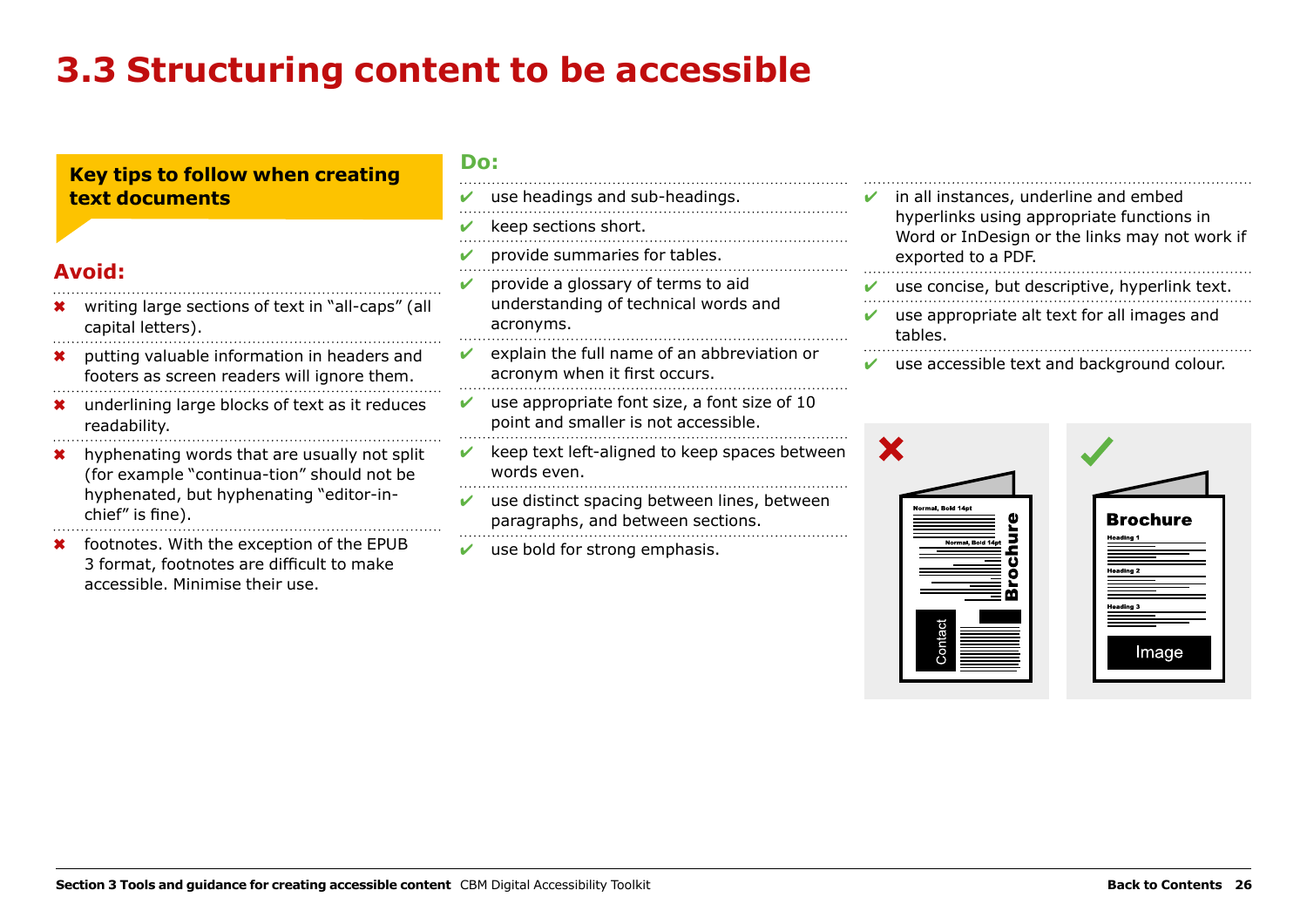#### <span id="page-26-1"></span>**Additional key points when creating tables, spreadsheets, and graphs**

#### **Avoid:**

- ✖ empty rows/columns using blank lines for visual formatting purposes.
- using columns of empty table cells.
- ✖ merging cells.

#### **Do:**

### ✔ give each spreadsheet tab a meaningful name.

- $\vee$  name rows and columns in tables.
- use appropriate description and alt text for all images and tables.
- ✔ adjust column widths and row heights.
- $\vee$  use simple table structures.

**Tables should only be used to present data; they should not be used to control page layout.**

#### **Bad examples of tables. Avoid:**

- ✖ Use of table to create/control page layout, including web page (also, no headings or alternative text).
- Simple table design but without headings or alternative text it is not clear.

#### **Good example of a simple table design with headings and alternative text. Do:**

| Font family -<br>generic | <b>Font family</b><br>- name | <b>Example in</b><br>12-point size |
|--------------------------|------------------------------|------------------------------------|
| Serif                    | <b>Times New</b><br>Roman    | <b>Times New</b><br>Roman          |
| Serif                    | Garamond                     | Garamond                           |
| Sans-serif               | Verdana                      | Verdana                            |
| Sans-serif               | Calibri                      | Calibri                            |

**Alt text:** This table comprises three columns setting out two generic font families (serif and sans-serif), two font family names associated with each generic family, and an example of that font in 12-point size.

#### **C** Resources

#### <span id="page-26-0"></span>**Structuring content to be accessible**

Web Accessibility Initiative, [web accessibility](https://www.w3.org/WAI/tutorials/page-structure/)  tutorials<sup>52</sup>.

[Section 3.7](#page-30-2) of this toolkit has further information about creating accessible content in Word, Excel, PowerPoint and PDF documents.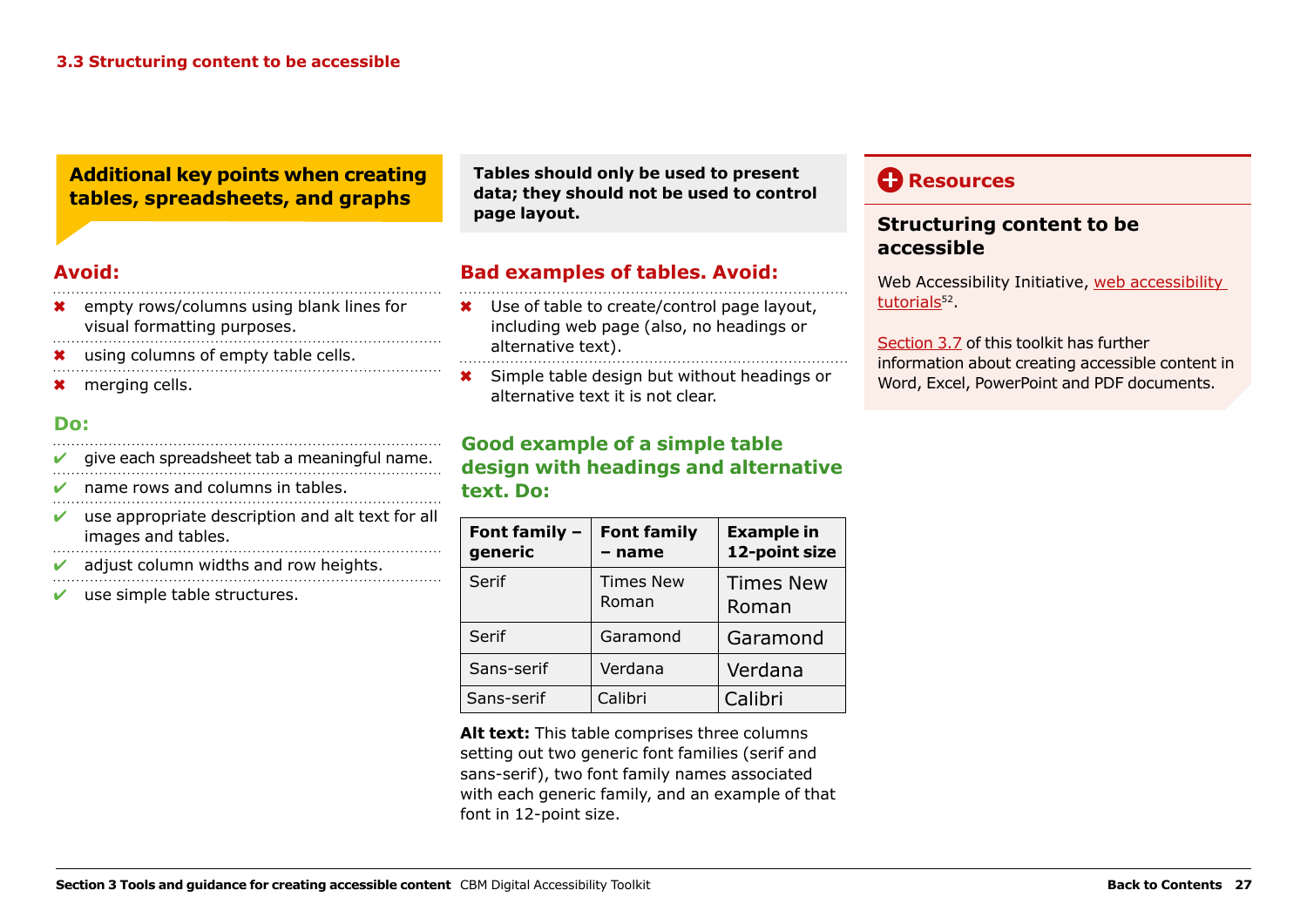## <span id="page-27-1"></span><span id="page-27-0"></span>**3.4 Colour: contrast and graphics**

#### **Key points**

- Ensure that colours for the text, graphics, and the background have sufficient contrast when viewed by someone with colour-blindness or when viewed on a black and white screen.
- Be particularly mindful when choosing colours for graphs and charts.

#### **C** Resources

#### **Colour and graphics**

[Colour contrast analyser](https://developer.paciellogroup.com/resources/contrastanalyser/) by the Paciello Group. Versions for Windows and Mac OSX are available for download.53

[Colour contrast checker](https://snook.ca/technical/colour_contrast/colour.html#fg=33FF33,bg=333333) by Snook.ca. Colour codes must be manually entered for analysis.54

[Color Oracle](http://colororacle.org/) is an excellent, free, and easyto-use colour blindness simulator.<sup>55</sup>

Penn State University provides some [guidelines on how to make charts more](http://accessibility.psu.edu/images/charts/)  accessible56. This includes advice on both drafting text alternatives and colour considerations.

Ontario University provides [general guidelines](https://carmenwiki.osu.edu/display/10292/Describing+Graphics)  for describing graphics<sup>57</sup>.

[PennState website \(colour and contrast on](http://accessibility.psu.edu/color/contrasthtml/)  web pages $5^{58}$ .

W3C Working group note: understanding WCAG 2.0, contrast.<sup>59</sup>

WebAIM, including a [contrast checker](http://webaim.org/resources/contrastchecker/)<sup>60</sup>.

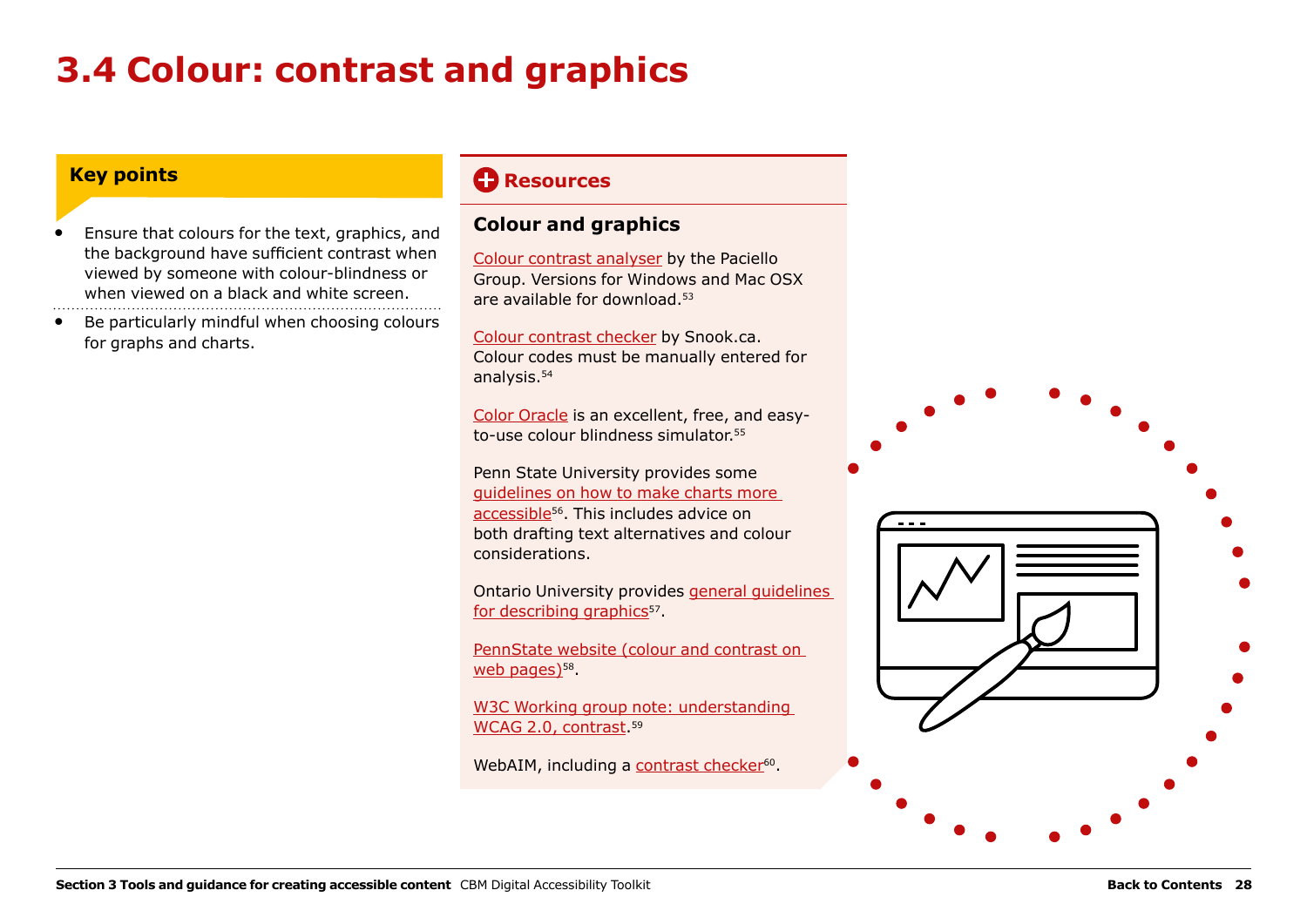## <span id="page-28-1"></span><span id="page-28-0"></span>**3.5 Alternative text**

#### **Key points**

- Alternative text, or alt text, should be provided for all non-text elements, such as graphs, pictures, tables, images, logos, links, and any other form of graphic information.
- Alt text concisely describes what is shown in the graphic.
- Alt text will not automatically show in a document but will show when mousing over the image or if using screen readers.
- Alt text should avoid beginning with "picture of" or "image of".
- Alt text can be added in HTML using a description tag.
- Twitter: alt text of up to 420 characters can be added to images embedded in Tweets.

Even where an image has a caption, using alt text is best practice.

#### **Alt text: example**



A group of people with and without disabilities sat at the entrance to a building laughing while they pose.

#### **C** Resources

#### **Alt text**

[Jim Thatcher: alt text](http://www.jimthatcher.com/webcourse2.htm)<sup>61</sup>.

[WebAIM: alternative text](http://www.webaim.org/techniques/images/alt_text.php#overview)<sup>62</sup>.

[Altformat.org:](http://www.altformat.com/) accessible text for learning<sup>63</sup>.

The Diagram Center [Image Description](http://diagramcenter.org/making-images-accessible.html#guide)  Guidelines<sup>64</sup>.

[Making images accessible for people on](https://support.twitter.com/articles/20174660?lang=en)  Twitter<sup>65</sup>.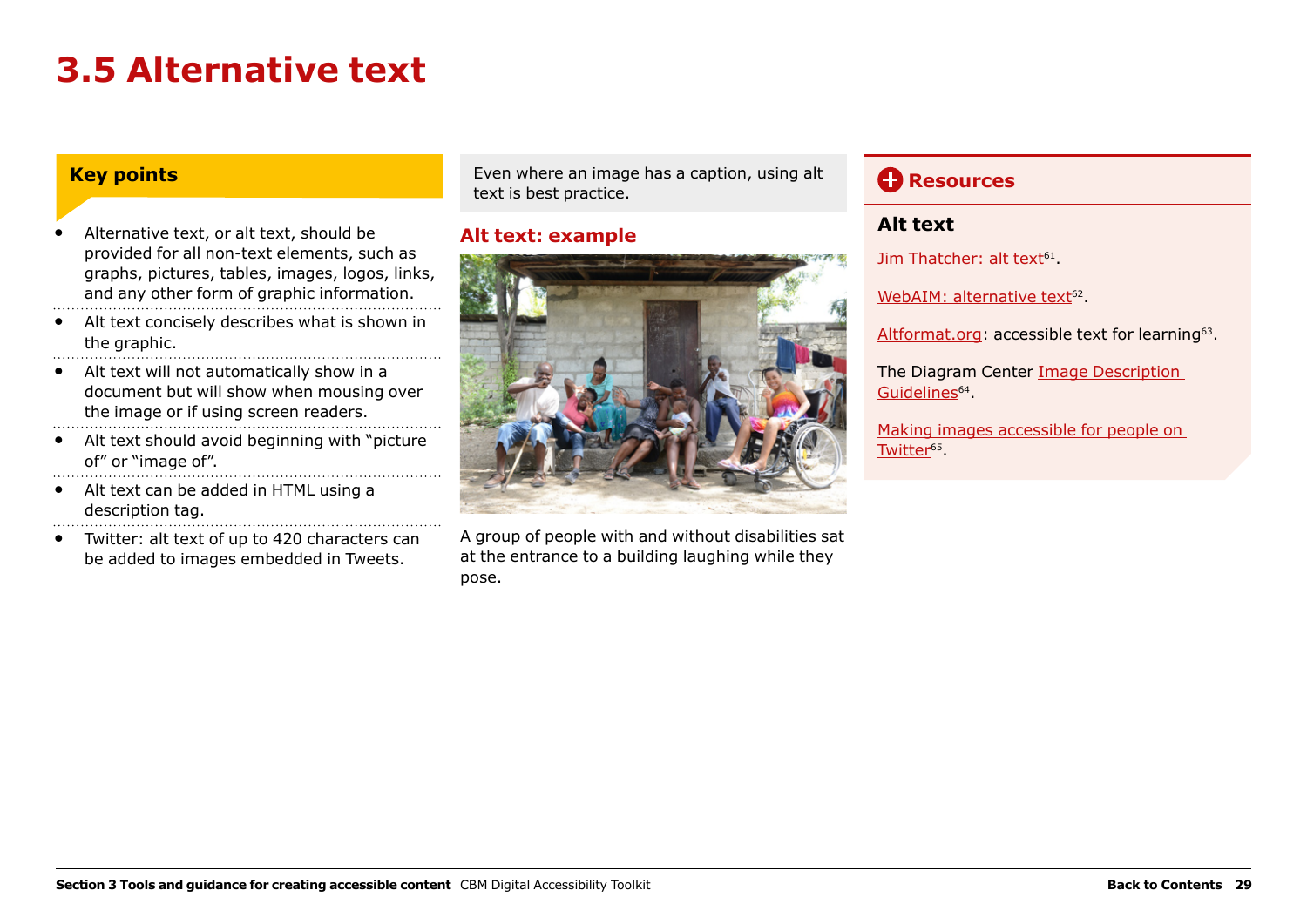## <span id="page-29-1"></span><span id="page-29-0"></span>**3.6 Creating accessible video**

#### **Key points**

- Captions (also referred to as subtitles) for videos improve access to content for people who have hearing impairments.
- Captioning converts the audio dialogue of a video into text and displays the text in time with the audio.
- Non-dialogue captions, such as speaker identifications, sound effects, and music descriptions are written in square brackets to differentiate them from the dialogue.
- Captioning can be created manually or be auto-generated.
- Captions can be downloaded from one platform (like YouTube) as an .srt file and reused in another platform that accepts .srt files (like Facebook).
- A sign language translation/interpretation track is useful for people who are deaf and use sign as their primary language.

#### **C** Resources

#### **Captioning, transcribing, and editing**

[Captioning YouTube Videos](http://ncdae.org/resources/cheatsheets/youtube.php) is a tutorial from The National Center on Disability and Access to Education (NCDAE) on the different ways to caption YouTube videos<sup>66</sup>. Please note that the tutorial itself is not fully accessible.

Facebook also now gives users an option to automatically [add closed captions to their](http://wersm.com/how-to-automatically-generate-captions-on-your-facebook-videos/)  videos<sup>67</sup> or to upload an .srt file.

In addition to captioning videos, it may be helpful to provide a non-synchronised text transcript in a separate file. [This tutorial](https://www.youtube.com/watch?v=erx9czQsY2Q) describes how to create free automated **transcripts for both Mac and Windows**68.

The DCMP (Described and Captioned Media Program) [Captioning Key](http://www.captioningkey.org/text.html) provides tips and advice on editing captions<sup>69</sup>.

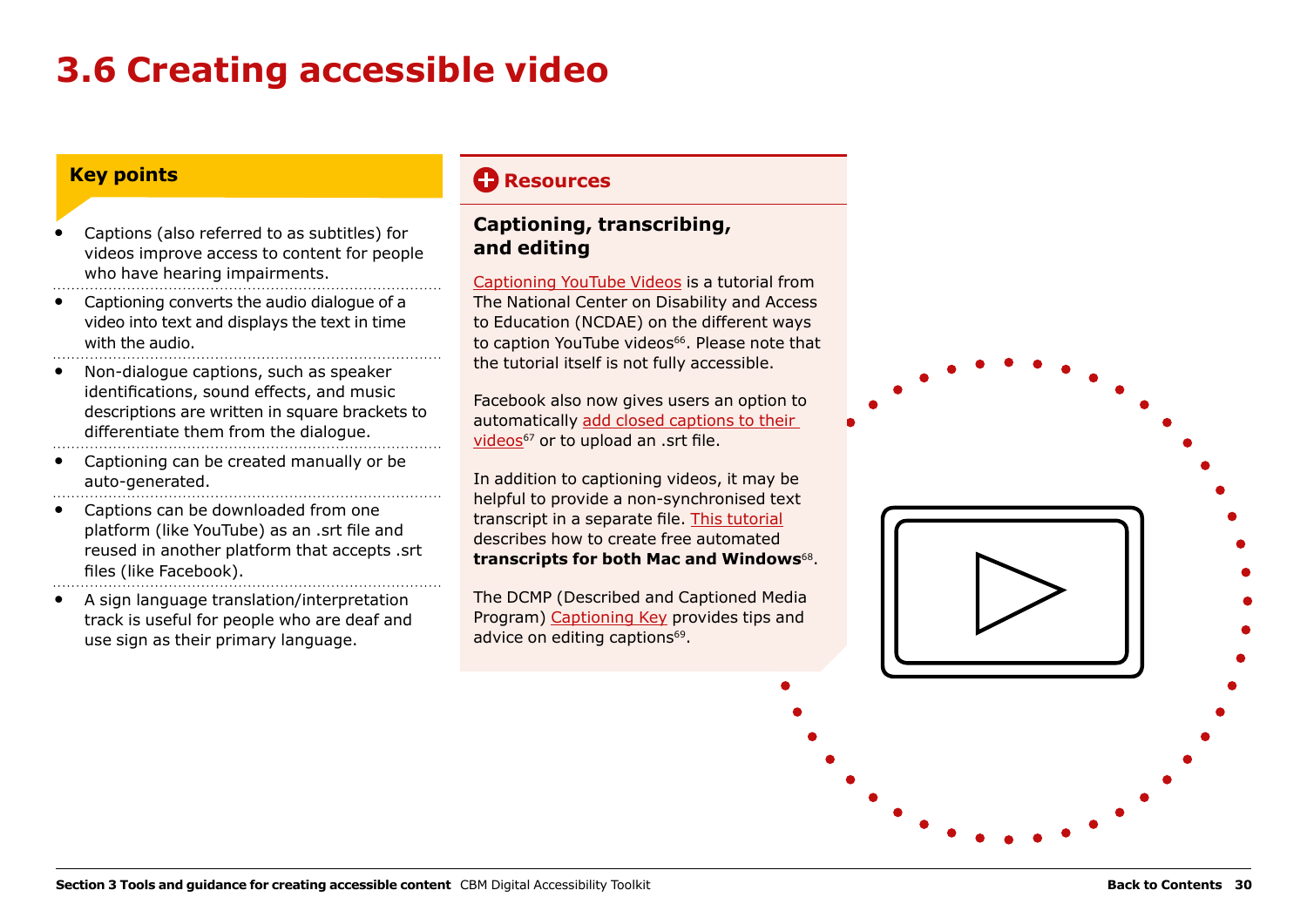## <span id="page-30-2"></span><span id="page-30-0"></span>**3.7 Creating accessible content**

#### <span id="page-30-1"></span>**3.7.1 Microsoft Word**

#### **Key points**

- Include alternative text with all visuals and tables.
- Add meaningful hyperlink text and ScreenTips.
- Ensure that colour is not the only means of conveying information.
- Use sufficient contrast for text and background colours.
- Use built-in headings and styles.
- The core accessibility features of Microsoft Word are present in all Windows versions as far back as Word 2003.
- Test documents with the built-in accessibility checker. The Word accessibility checker tool can automatically check the accessibility of your document, but it is available only in Word 2013 onwards.
- Word for Mac lags behind the Windows version in terms of accessibility support. To avoid version issues, the .docx format should not be used in Word 2007 and 2010. Instead, use .doc format (Word 1997 – 2003 format).

#### **C** Resources

#### **Microsoft Word**

The [Microsoft accessibility website](https://www.microsoft.com/en-us/accessibility/)<sup>70</sup> provides help pages and tips for creating accessible documents using accessibility features, including the [Microsoft guide on how to use](https://support.office.com/en-us/article/Use-the-Accessibility-Checker-on-your-Windows-desktop-to-find-accessibility-issues-a16f6de0-2f39-4a2b-8bd8-5ad801426c7f)  the accessibility checker tool $71$ .

Be aware of the [limitations of accessibility](https://accessible-digital-documents.com/blog/pdf-accessibility-checker/#errors)  checkers<sup>72</sup>.

Microsoft has [a step-by-step tutorial for](https://support.office.com/en-us/article/Make-your-Word-documents-accessible-d9bf3683-87ac-47ea-b91a-78dcacb3c66d?CorrelationId=dfdf4ff9-7c5e-4975-8e06-26356774364c&ui=en-US&rs=en-US&ad=US)  Word73 that includes guidance for Windows versions 2013 and 2016; Mac version 2016; and Word for iOS, Android, Word online, and the Windows 10 app.

The NCDAE Microsoft Word one-page cheat sheets<sup>74</sup>.

The [PDF Accessible website](http://www.pdfaccessible.com/en/tutorials/training-accessible-word/) (pertains to PDFs generated from Word documents)<sup>75</sup>.

[Adobe Acrobat X Best Practices for PDF](http://www.adobe.com/content/dam/Adobe/en/accessibility/products/acrobat/pdfs/acrobat-x-pdf-accessibility-best-practices.pdf)  Accessibility (PDF 6.42MB)76 (pages 79 to 87; pertains to PDFs generated from Word documents).

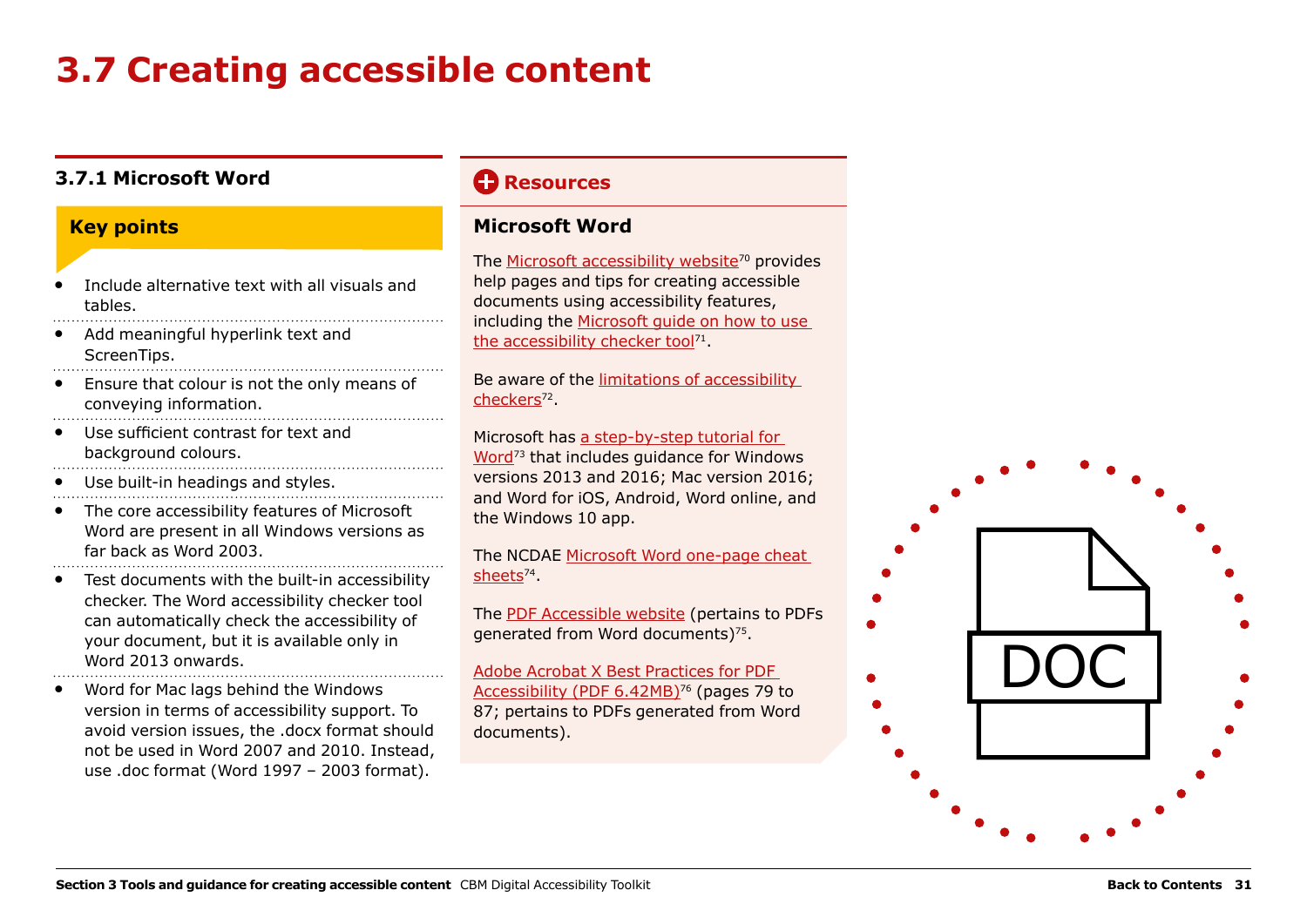#### <span id="page-31-1"></span><span id="page-31-0"></span>**3.7.2 Microsoft Excel**

#### **Key points**

- Include alternative text with all visuals and tables. Alt text for images and tables are not available for Excel 2007 and earlier in Windows and not available in iOS/Mac.
- Add meaningful hyperlink text and ScreenTips. For instance, instead of using ambiguous link text such as 'click here' or 'read more', include the full title of the destination page. You can also add ScreenTips that appear when your cursor hovers over a cell that includes a hyperlink.
- Give all sheet tabs unique names, and remove blank sheets.
- Use a simple table structure, and specify column header information.
- Test documents with the accessibility checker (Windows/Mac).

#### **C** Resources

#### **Excel**

Article: ["Make your Excel spreadsheets](https://support.office.com/en-us/article/Make-your-Excel-spreadsheets-accessible-6cc05fc5-1314-48b5-8eb3-683e49b3e593)  accessible"77 applicable to Excel 2010, 2013, 2016 in Windows; Excel 2016 on Mac; iOS, Android, and Excel online.

[Excel cheat sheet](http://ncdae.org/resources/cheatsheets/excel.php)<sup>78</sup> from the NCDAE for documents created with Windows Excel 2010/2013 or Mac Excel 2011.

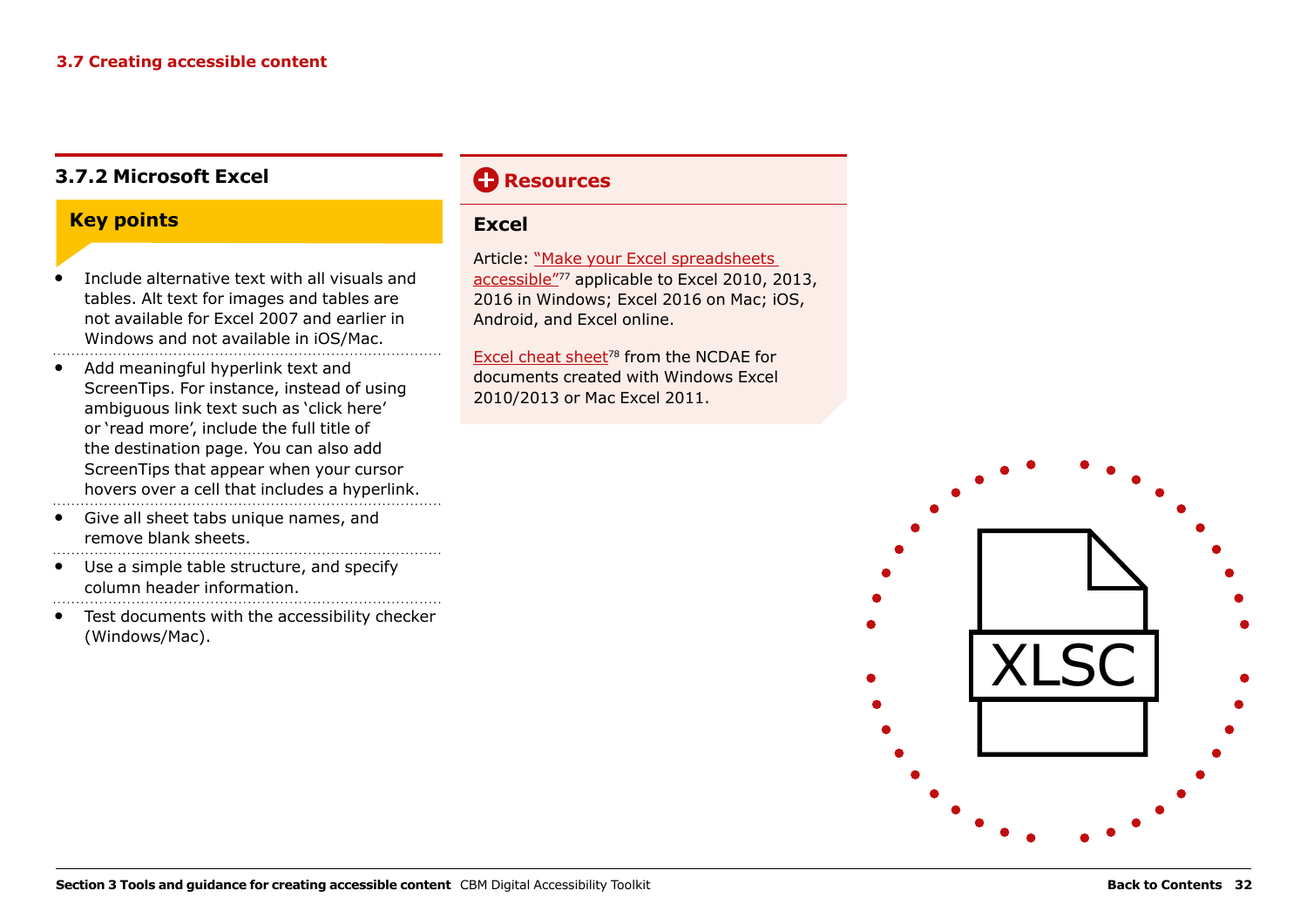#### <span id="page-32-1"></span><span id="page-32-0"></span>**3.7.3 Microsoft PowerPoint**

#### **Key points for building PowerPoint decks**

- Use built-in templates.
- Give each slide a unique title.
- Do not fill the slide with text.
- Use 18-point font or larger.
- Ensure correct reading order of slides.
- Provide captions for videos.
- Test document with the accessibility checker (Windows/Mac).

#### **Resources**

#### **PowerPoint decks**

Microsoft: [accessibility support guide for](https://support.office.com/en-us/article/Accessibility-support-for-PowerPoint-9d2b646d-0b79-4135-a570-b8c7ad33ac2f?ui=en-US&rs=en-US&ad=US#PickTab=Windows)  PowerPoint 201679.

[WebAIM: PowerPoint Accessibility](http://www.webaim.org/techniques/powerpoint/)<sup>80</sup>.

NCDAE: [Microsoft PowerPoint one-page cheat](http://ncdae.org/resources/cheatsheets/#msppt)  sheets $81$ .

#### **Key points for presenting PowerPoint decks**

- Speak slowly and clearly.
- Ensure that all important information is read out and that all graphs are explained orally.
- Face the audience when speaking. People who lip read cannot understand spoken information if the speaker is facing away from them.
- If possible, record presentations on video and audio and provide captioned versions and transcripts via the web. Alternatively, slide decks can be narrated and recorded in PowerPoint, saved as a video, and then uploaded to YouTube or any other platform where it can be manually or automatically captioned.
- Where possible, provide a translator for sign language or tactile signing.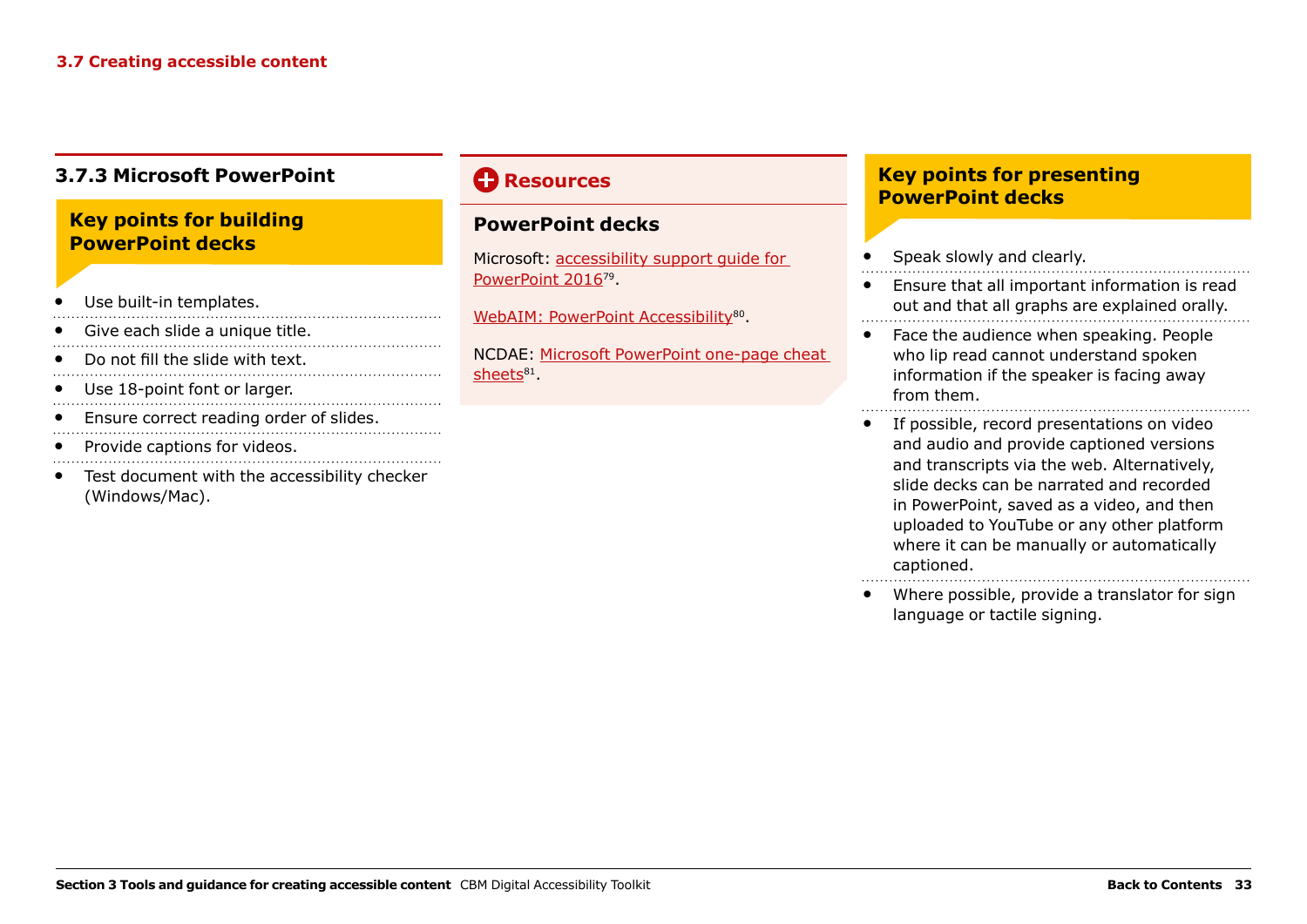#### <span id="page-33-2"></span><span id="page-33-0"></span>**3.7.4 Adobe InDesign**

#### **Key points**

- InDesign is Adobe's page layout programme. It is typically used by graphic designers to create things like brochures.
- The accessibility features are very good but not widely known.
- There is a steep learning curve with InDesign compared to Word and training will likely be required.

#### <span id="page-33-1"></span>**3.7.5 PDF**

#### **Key points**

- Reduce or eliminate the need for additional work in the final PDF by creating accessible source documents (in Word or InDesign) before exporting to PDF. The accessibility features are very good but not widely known.
- Adobe Acrobat versions 11 and later have a built-in accessibility checker.

#### **Resources**

#### **PDFs: accessible publications and tagging documents**

An alternative free downloadable checker is [PAC8](http://www.access-for-all.ch/en/pdf-lab/pdf-accessibility-checker-pac.html)5. PAC is particularly useful if you are working to the [PDF/UA](https://www.pdfa.org/pdfua-the-iso-standard-for-universal-accessibility/) PDF accessibility standard<sup>86</sup>. It is important to note that until a sufficient number of assistive technologies are compliant with this standard, PDF/UAcompliant PDFs may not be fully accessible.

The [Adobe Acrobat XI Best Practices for PDF](http://www.adobe.com/content/dam/acom/en/accessibility/products/acrobat/pdfs/acrobat-xi-pro-accessibility-best-practice-guide.pdf)  Accessibility<sup>87</sup> is a useful resource to resolve issues in checking PDF accessibility.

[WebAIM techniques for accessible PDFs](http://www.webaim.org/techniques/acrobat/)88.

The [PDF Accessible website](http://www.pdf-accessibility.com/)<sup>89</sup>.

The [Accessible Digital Documents Company](https://accessible-digital-documents.com/blog/)  blog<sup>90</sup>.

"How To Make Information Accessible", a [guide to producing easy read documents by](http://www.changepeople.org/getmedia/923a6399-c13f-418c-bb29-051413f7e3a3/How-to-make-info-accessible-guide-2016-Final)  Change<sup>91</sup>

#### **C** Resources

#### **InDesign: accessibility tips and tutorials**

Microsoft[: PDF Accessible website](http://www.pdfaccessible.com/en/tutorials/training-indesign-acrobat-pro/)<sup>82</sup>.

The [Accessible Digital Documents Company](https://accessible-digital-documents.com/blog/)  (ADD) blog<sup>83</sup>.

The NCDAE [Adobe InDesign CS5.5 one-page](http://ncdae.org/resources/cheatsheets/#msppt)  cheat sheet $84$ .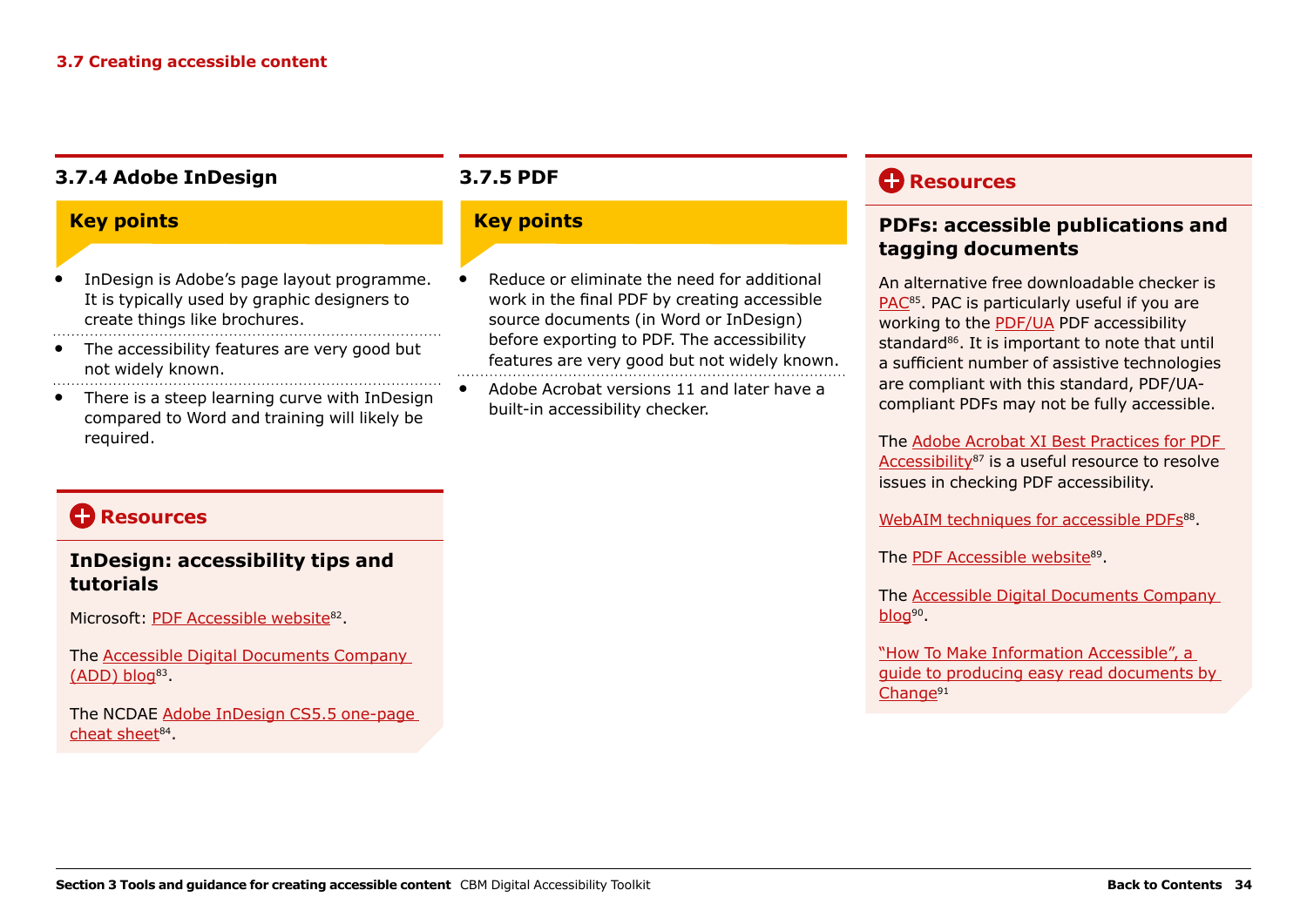#### <span id="page-34-2"></span><span id="page-34-0"></span>**3.7.6 EPUB and Kindle**

#### **Key points**

- The EPUB format is frequently used to store and transport ebooks for eReader technology (such as Kindle and Kobo) but can also be read by applications built for tablets and smartphones.
- Applications usually also read PDFs and other ebook formats.
- Devices may also have built-in or add-on applications that can be activated or installed to provide text-to-speech functions.
- The EPUB format allows for more text customisation than a PDF, allowing the user to easily select and change fonts and font size for readability.
- EPUB works for almost all content types except for tables.
- Adobe InDesign is most commonly used to create EPUB documents.

#### **C** Resources

#### **EPUBs**

The Daisy Consortium provides a guide to the essentials of [Using Adobe InDesign to create](http://www.daisy.org/daisypedia/using-adobe-indesign-create-accessible-epub-3-files)  accessible EPUB 3 files<sup>92</sup>.

[EPUB 3 accessibility guidelines](https://idpf.github.io/a11y-guidelines/)<sup>93</sup>.

Matt Garrish, [Accessible EPUB 3](http://shop.oreilly.com/product/0636920025283.do) (free ebook)94.

The Diagram Center [Top Tips for Creating](http://diagramcenter.org/54-9-tips-for-creating-accessible-epub-3-files.html)  Accessible EPUB 3 Files<sup>95</sup>.

#### <span id="page-34-1"></span>**3.7.7 Email**

#### **Key points**

- Internet connections in some places may not be good enough to receive large emails and the cost of internet may be high.
- Downsize attachments by compressing them using compressed (zipped) folders feature.
- Use short sentences with a clear question or message.
- Use appropriate punctuation.
- Insert alt text for graphics.

#### **C** Resources

#### **Email**

[Making email accessible](http://smartech.gatech.edu/handle/1853/7333)<sup>96</sup>.

[Make your Outlook email accessible](https://support.office.com/en-us/article/Make-your-Outlook-email-accessible-71ce71f4-7b15-4b7a-a2e3-cf91721bbacb#PickTab=Windows)<sup>97</sup>.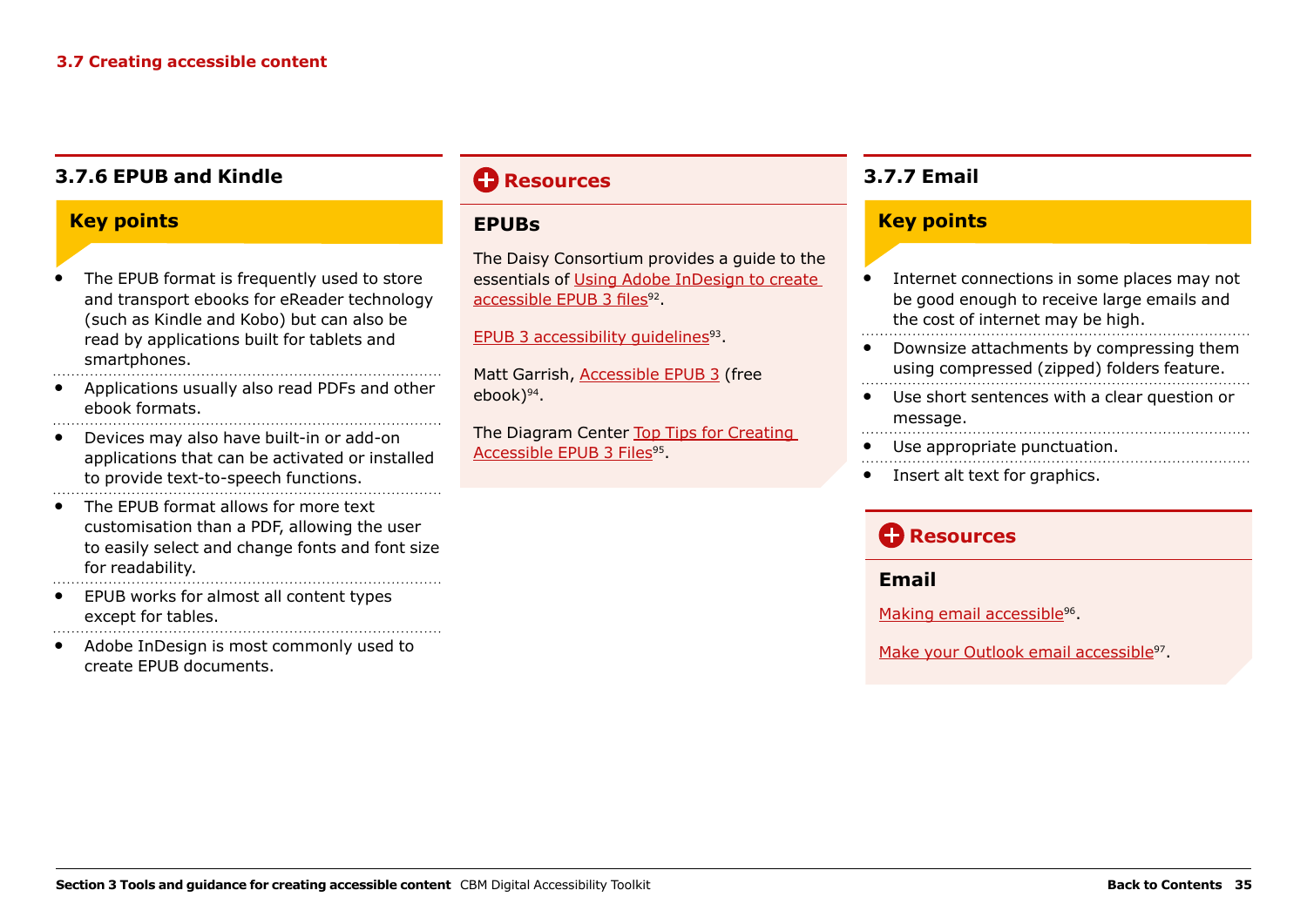#### <span id="page-35-0"></span>**3.7.8 Alternative formats**

#### **Alternative formats for people who have difficulty reading or cannot read standard print include:**

- **Large print:** Documents using a font size of 14-points or larger.
- **Braille:** Braille is a tactile writing system using patterns of raised dots to represent letters. A refreshable Braille display can be used by Braille users to read computer screens. There are three grades of Braille (1, 2, and 3).
- **Tactile diagrams:** These are graphs, diagrams, or other pictorial information that are reproduced using raised patterns. Diagrams may need to be simplified or altered before being produced and the diagram is often accompanied by explanations in Braille.
- **Audio versions:** These include cassette tape recordings, digital audio in MP3 format, audio streams, or a screen reader. Audio recordings of large events, such as speeches at conferences and classroom lectures, may need accompanying transcripts to filter irrelevant audio.
- **DAISY (Digital Accessible Information SYstems) talking books:** To play DAISY books, you will need to install a DAISYcompatible player. Examples include: AMIS for Windows, Android Daisy EPUB Reader, Daisy Delight for Mac, DaisyWorm for iOS, and Victor Reader Stream. The viability of this format may be in danger due to the growing popularity of sites like Audible.
- **Less common alt formats:** Include "**Moon**" (raised, embossed shapes on paper) and "**Giant Print**" which refers to print sizes larger than 18-point font.

The term alternative format (or alt format) can also mean converting from one type of file format, such as PDF, to another format, such as Word or HTML.

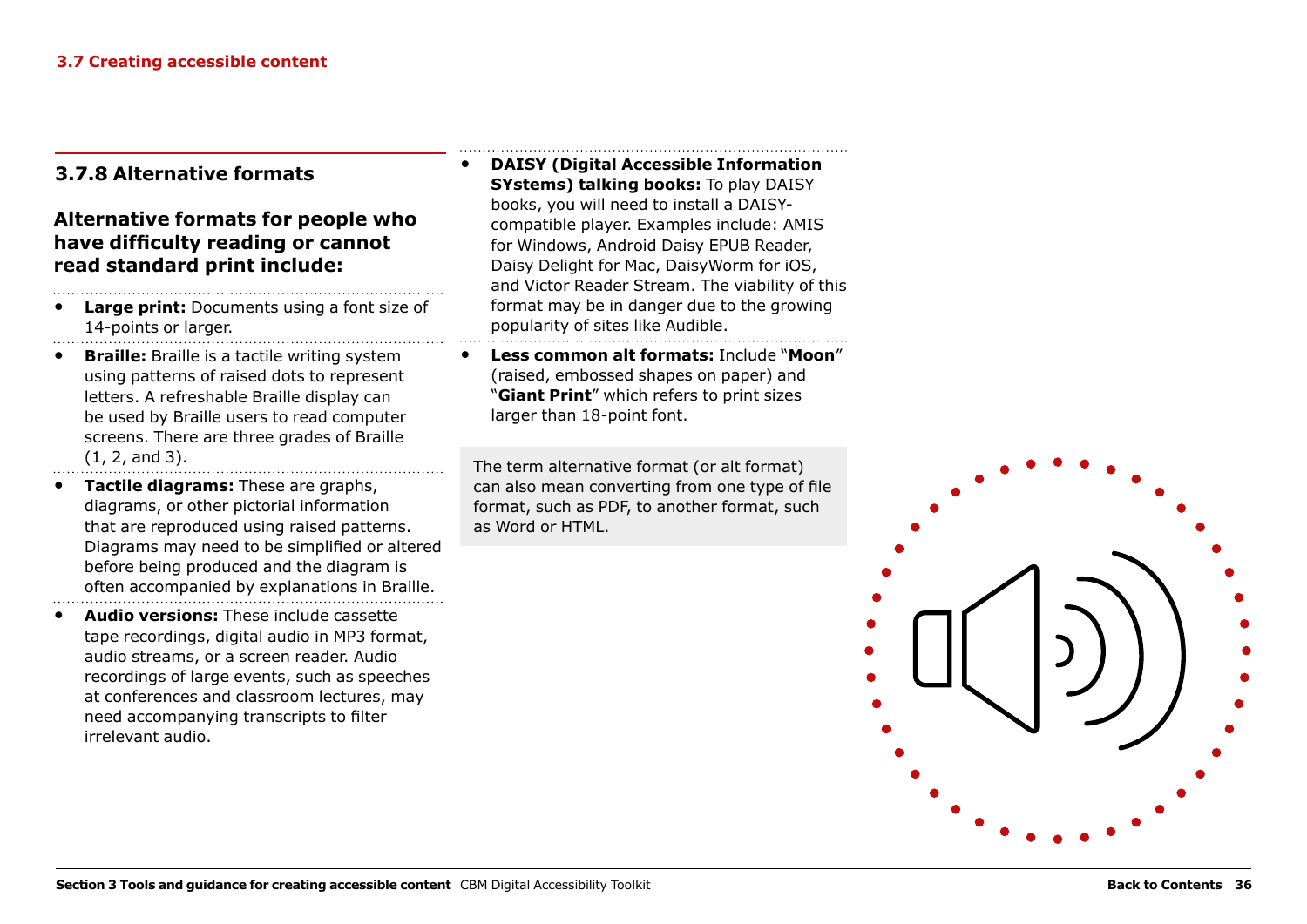### <span id="page-36-0"></span>**3.8 Business cards**

#### **Key points**

- Use the ISO standards most used in the national or international context (for example, 85mm x 55mm is most common in Europe).
- Use 12- to 14-point font size.
- Avoid using too many different colours and ensure sufficient colour contrast. Ensure that the colours are appropriate for the cultural context.
- Emboss the logo in Braille on the printed card or on a blank flap. Grade 2 Braille is preferred. As Braille text is larger than printed text, the Braille text may need to be shortened, but do not just emboss a name. Include the company and contact information.
- Ensure the basics are included (listed here in priority): name, company, phone number(s), email, title, address, website.
- Think of using your digital business cards. It is becoming more popular as they can be generated and sent through Microsoft Outlook, and applications such as SnapDat, OneCard, and Haystack.

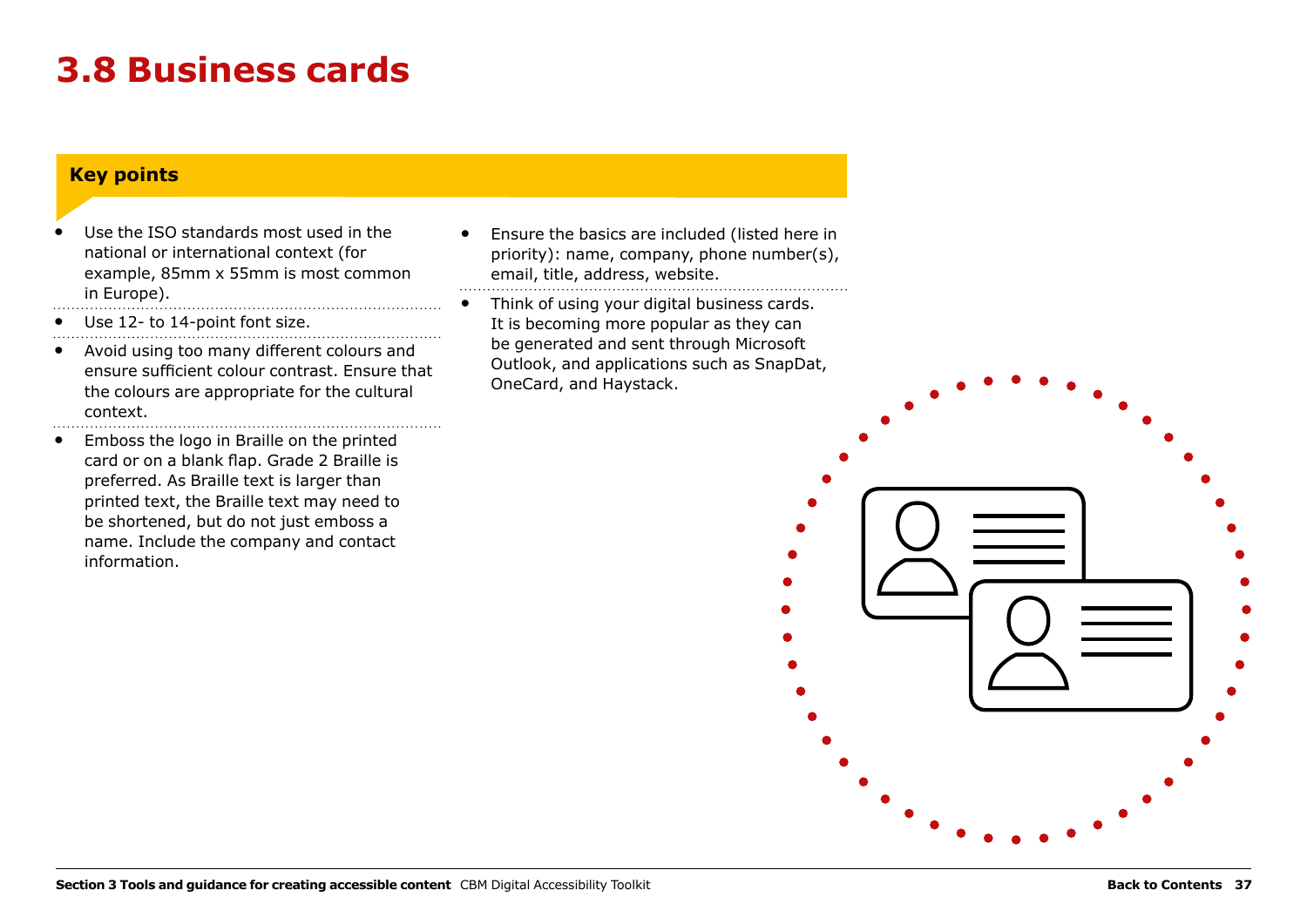# <span id="page-37-1"></span><span id="page-37-0"></span>**Section 4 Web accessibility**

Keeping in mind that CBM recognises and promotes adherence to what is currently (as of November 2017) the most commonly accepted standard (WCAG 2.0), this section highlights resources to build an accessible website and to assess the accessibility of a website.

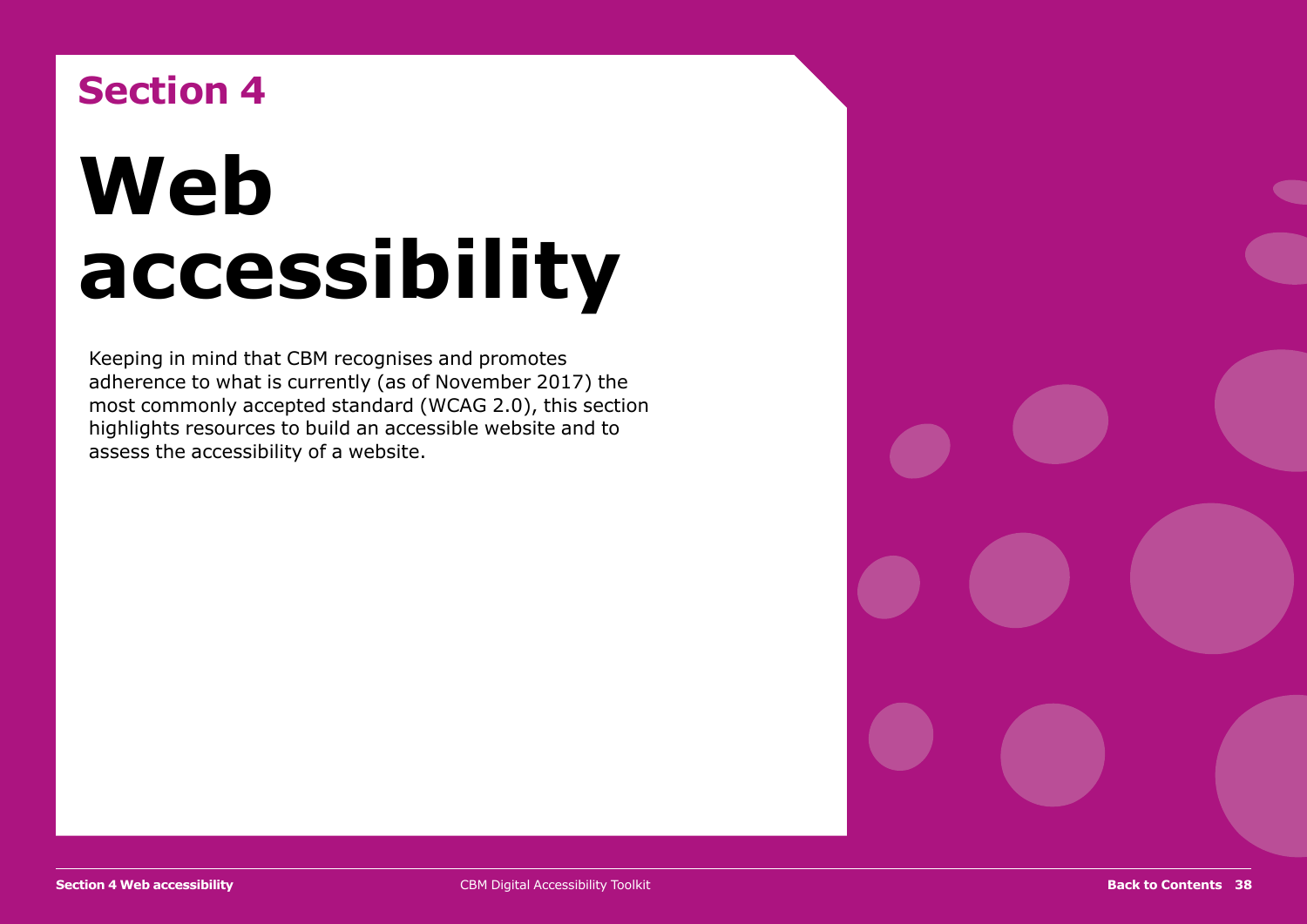## <span id="page-38-1"></span><span id="page-38-0"></span>**4.1 Building an accessible website**

#### **Key points**

- All navigation should be fully accessible through the keyboard.
- Be consistent with navigation layout.
- Navigation bars should be easy to identify and distinguish.
- Navigation bars should provide feedback.
- 
- Make webpages appear and operate in predictable ways.
- Avoid the use of pop-ups.





#### **Use consistent structure and layout**

By presenting recurring features, such as the navigation bar, headings and logos consistently, it helps make the website easier to navigate.

#### **C** Resources

#### **Build an accessible website**

Web Accessibility Initiative, Tips for Getting Started with Web Accessibility<sup>98</sup>.

Google has developed an online course, ["Introduction to Web Accessibility"](https://webaccessibility.withgoogle.com/course)99. This course introduces tools and techniques for web developers to ensure that websites are more accessible to users who are blind or have low vision.

WordPress is a free online blogging and website platform that provides templates and guidance. The WordPress Accessibility team has developed a quick start quide<sup>100</sup> on making an accessible website.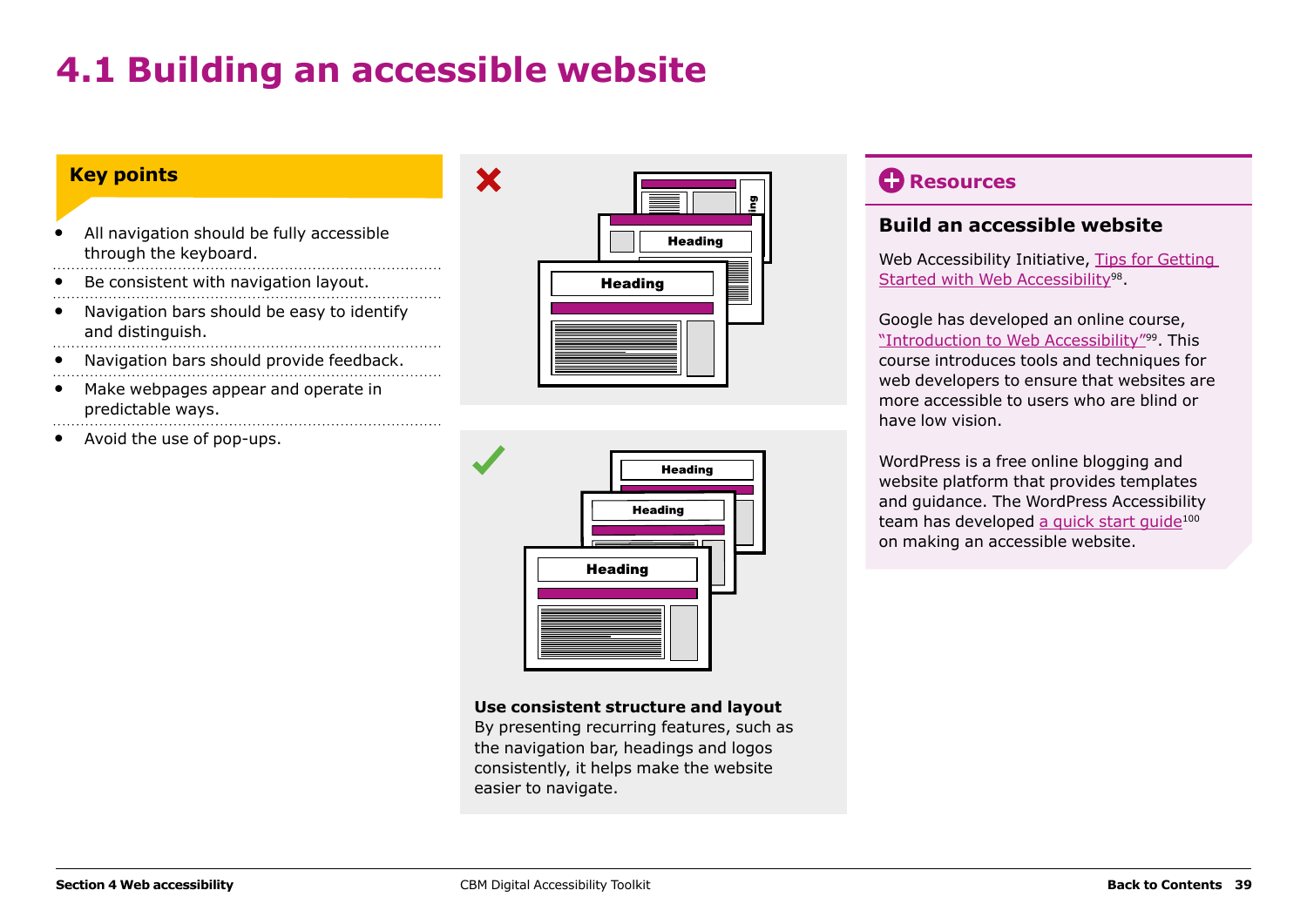## <span id="page-39-1"></span><span id="page-39-0"></span>**4.2 Tools to check website accessibility**

#### **Key points**

- Website accessibility checkers are useful but have their limitations.
- The checkers will sometime identify a logo without alt text as a problem when it is not (i.e. a false positive) or fail to pick up on a heading that was marked as a normal paragraph (i.e. a false negative).

#### **C** Resources

#### **Website accessibility**

[AChecker](https://achecker.ca/checker/index.php)101 checks whether a single HTML page conforms with accessibility standards or not.

[WAVE](http://wave.webaim.org/)<sup>102</sup> also evaluates the accessibility of websites in relation to accessibility standards.

[SortSite](https://www.powermapper.com/products/sortsite/checks/accessibility-checks/)<sup>103</sup> checks websites against multiple accessibility standards.

[The W3C website](https://www.w3.org/WAI/ER/tools/)<sup>104</sup> has a more comprehensive list of web accessibility evaluation tools.

The WAI [Accessibility Evaluation Resources](https://www.w3.org/WAI/eval/Overview)<sup>105</sup> page also provides a comprehensive list of resources to assist in the evaluation website accessibility, fro[m Easy Checks](https://www.w3.org/WAI/eval/preliminary)<sup>106</sup> to [Using Combined Expertise to Evaluate Web](https://www.w3.org/WAI/eval/reviewteams.html)  Accessibility<sup>107</sup>.

[WCAG 2.0](http://www.w3.org/TR/WCAG20/)108.

The United State Access Board, [Section 508](https://www.access-board.gov/guidelines-and-standards/communications-and-it/about-the-section-508-standards)  Rehabilitation Act<sup>109</sup>.

W3C [Web Accessibility Initiative \(WAI\)](http://www.w3.org/WAI/)<sup>110</sup>.

Web style quide<sup>111</sup>.

[Nielsen Norman Group](http://www.useit.com/jakob/)<sup>112</sup>.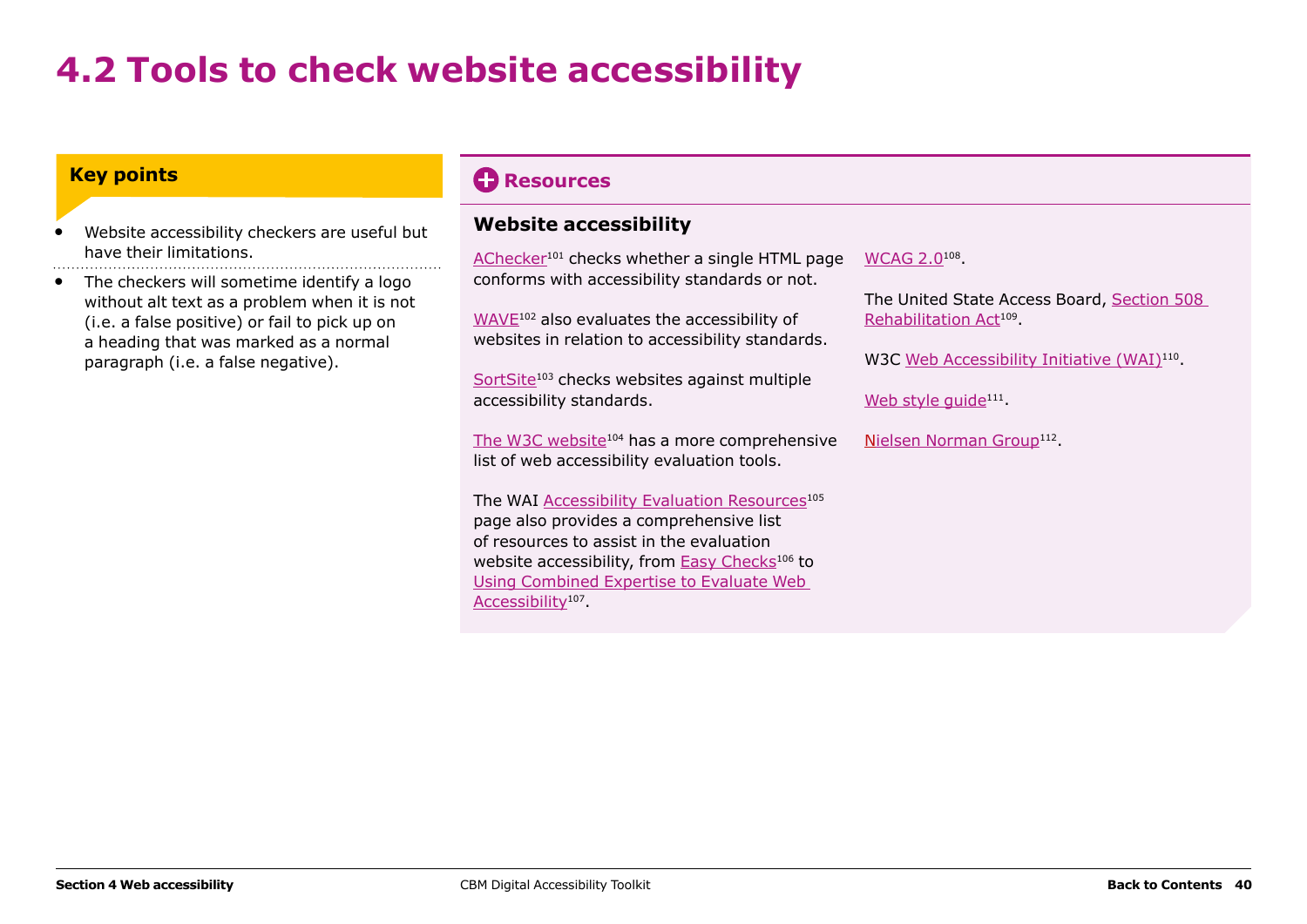## <span id="page-40-1"></span><span id="page-40-0"></span>**4.3 Conference calls**

#### **Key points**

- Conference calling technology like Skype, GoToMeeting, and WebEx usually have several components: the video interaction, the audio call, and the text chat where items and messages can be posted.
- People with visual impairments may not be able to fully access conference call functions without the use of accessibility features and accommodations.
- In your invitation make sure to ask people if they have any accessibility support requests, needs, and preferences.
- Consider accessibility features including live captioning, sign language interpretation, and general accessibility guidance tips.
- At the start of the call, request the audience not to speak too fast and to state their name each time before they speak.
- Speak at a steady pace and close to the microphone, and try to reduce any background noises.
- Avoid complex language or acronyms.
- Describe the key content of all slides, especially if they contain graphics, and state when you are moving on to a new slide.
- Monitor the chat room for any input from participants and repeat it verbally so it is accessible for all.
- Follow up with a presentation or meeting minutes sent by email in accessible format.

#### **C** Resources

#### **Conference calls**

[Accessible webinars – making online work for](https://accessibility.jiscinvolve.org/wp/2016/09/12/webinars/)  everyone<sup>113</sup>.

Citrix - GTM User Manual<sup>114</sup>.

[Citrix – GTM FAQs](https://www.gotomeeting.com/en-au/meeting/online-meeting-support)115.

[Citrix – GTM customer support](https://support.logmeininc.com/gotomeeting) $116$ .

Companies like AI (Access Innovation) media provide live captions, transcripts, closed captions, and audio description. More information is available on [AI media](http://www.ai-media.tv/)  website<sup>117</sup>.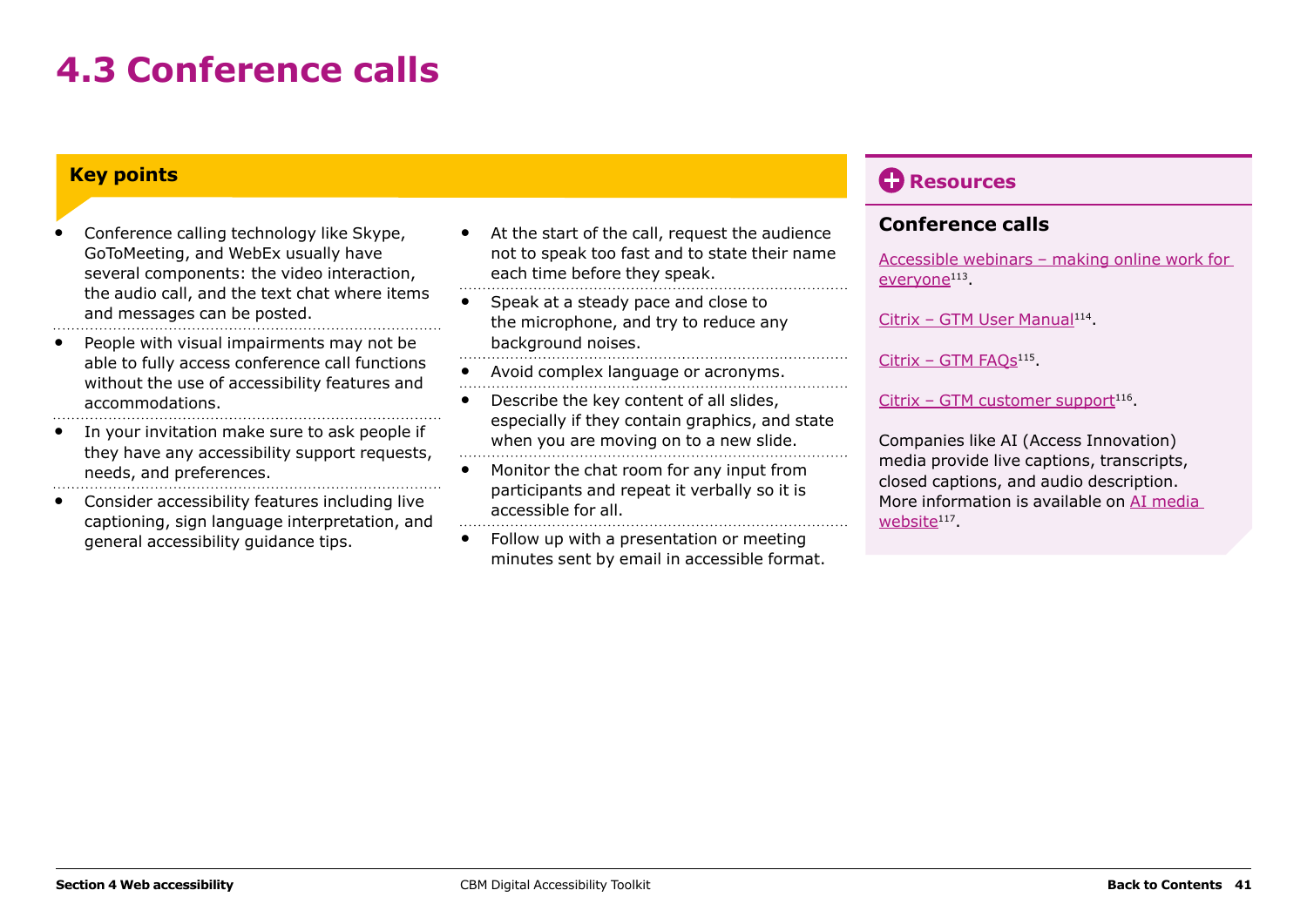## <span id="page-41-1"></span><span id="page-41-0"></span>**4.4 Online forms**

#### **Key points**

- Forms must be properly structured and optimised to support the person in completing the form without errors.
- Even if your online form is accessible, be prepared to have the form available in an accessible Word document in case users experience difficulties with accessing and using the Internet.

#### **C** Resources

#### **Online forms**

[Customer Communications Toolkit for](http://publicservice.universaldesign.ie/index.html)  the Public Service - A universal design  $approad<sup>118</sup>$ .

[A Step-by-Step Guide to Creating More](https://www.surveygizmo.com/survey-software-features/accessibility/)  Accessible Surveys<sup>119</sup>.

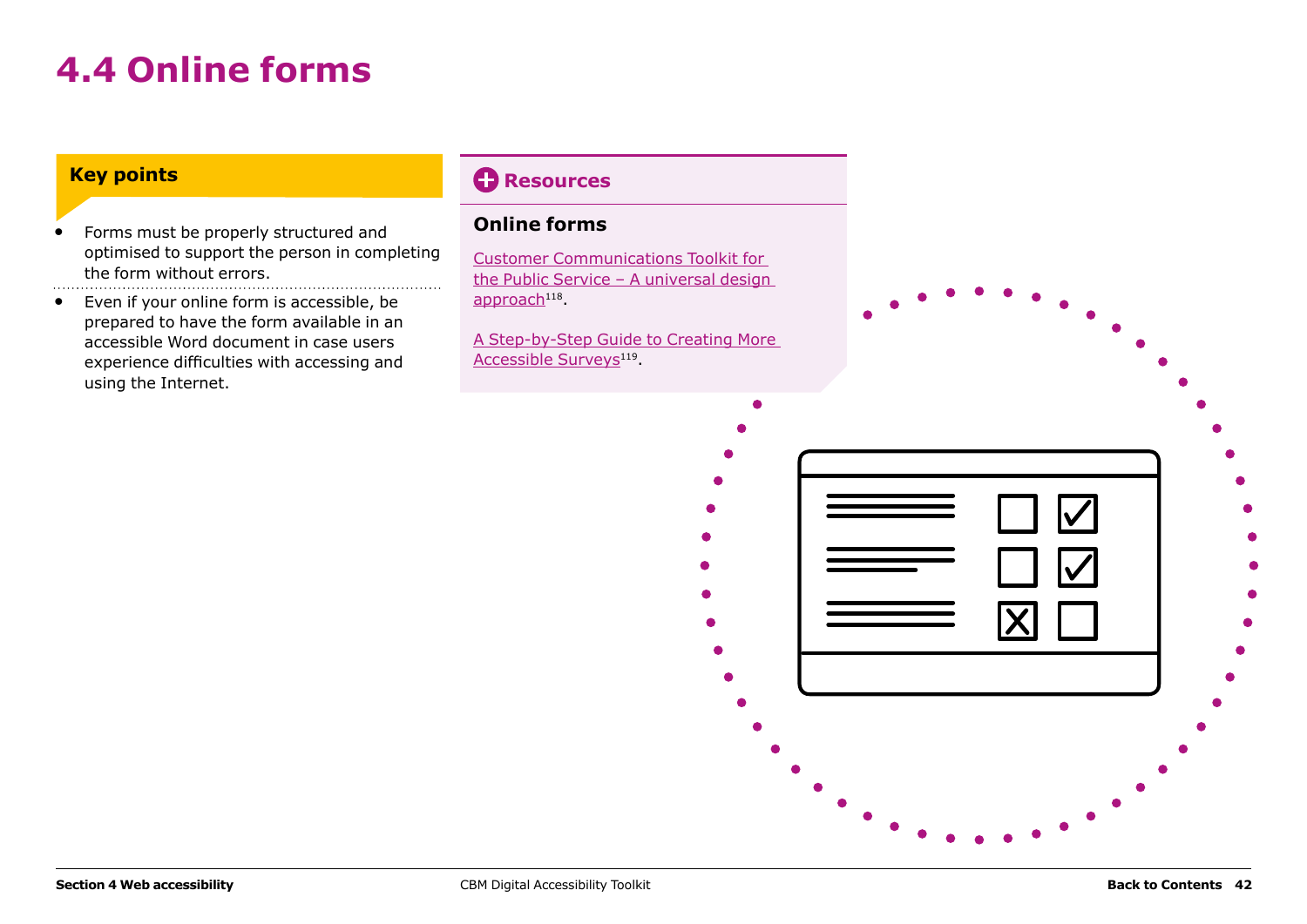### <span id="page-42-1"></span><span id="page-42-0"></span>**4.5 CAPTCHAs**

#### **Key points**

- Where possible, avoid the use of CAPTCHAs.
- Where anti-spam measures must be adopted in forms, use World Wide Web Consortium (W3C) techniques to allow CAPTCHAs to be accessible. This typically requires providing the CAPTCHA test in more than one format (for example, visual and auditory versions) and providing a text alternative that describes these formats.

#### **C** Resources

#### **CAPTCHAs**

The World Wide Web Consortium (W3C) [provides information on the "inaccessibility of](https://www.w3.org/TR/turingtest/)  CAPTCHA: alternatives to visual Turing tests on the web"120.

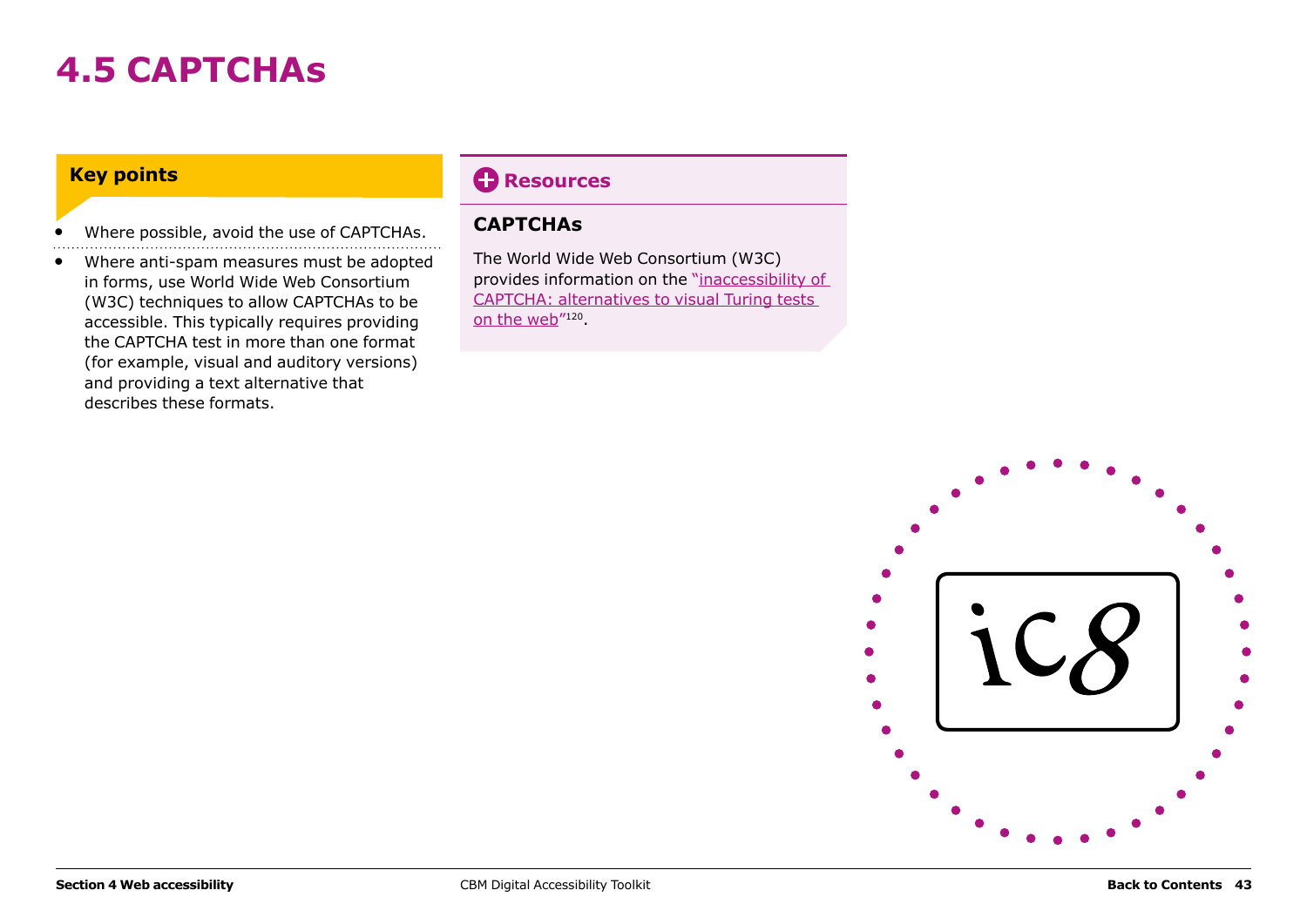## <span id="page-43-1"></span><span id="page-43-0"></span>**Section 5**

## **Procurement**

**Section 5 Procurement CBM Digital Accessibility Toolkit 444**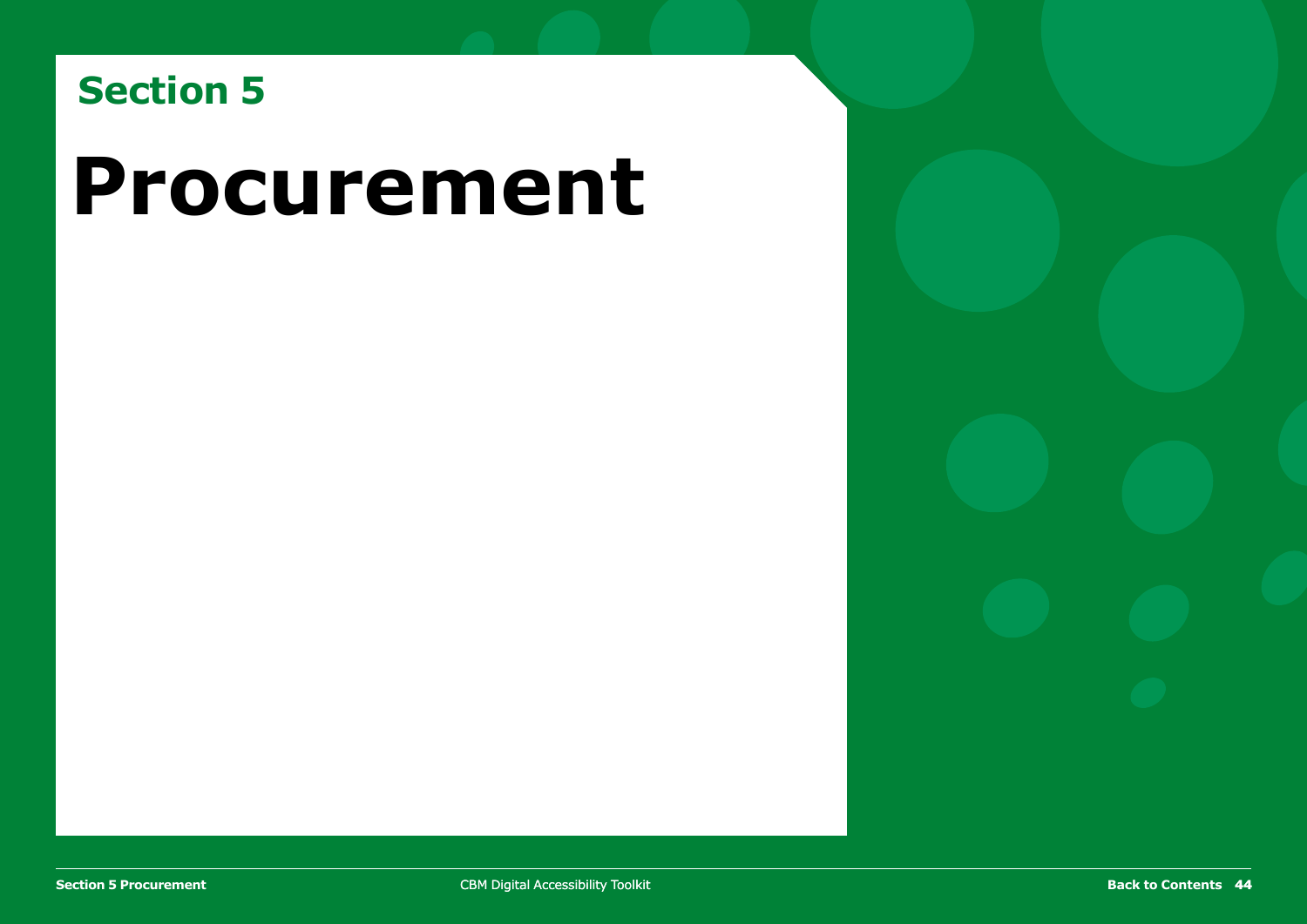## <span id="page-44-0"></span>**5.1 A screening tool: to procure or not to procure?**

#### **Key points**

**•** The procurement process can be timeintensive, expensive, and confusing. This screening tool uses four questions to allow you to make a quick assessment of a potential product and vendor.

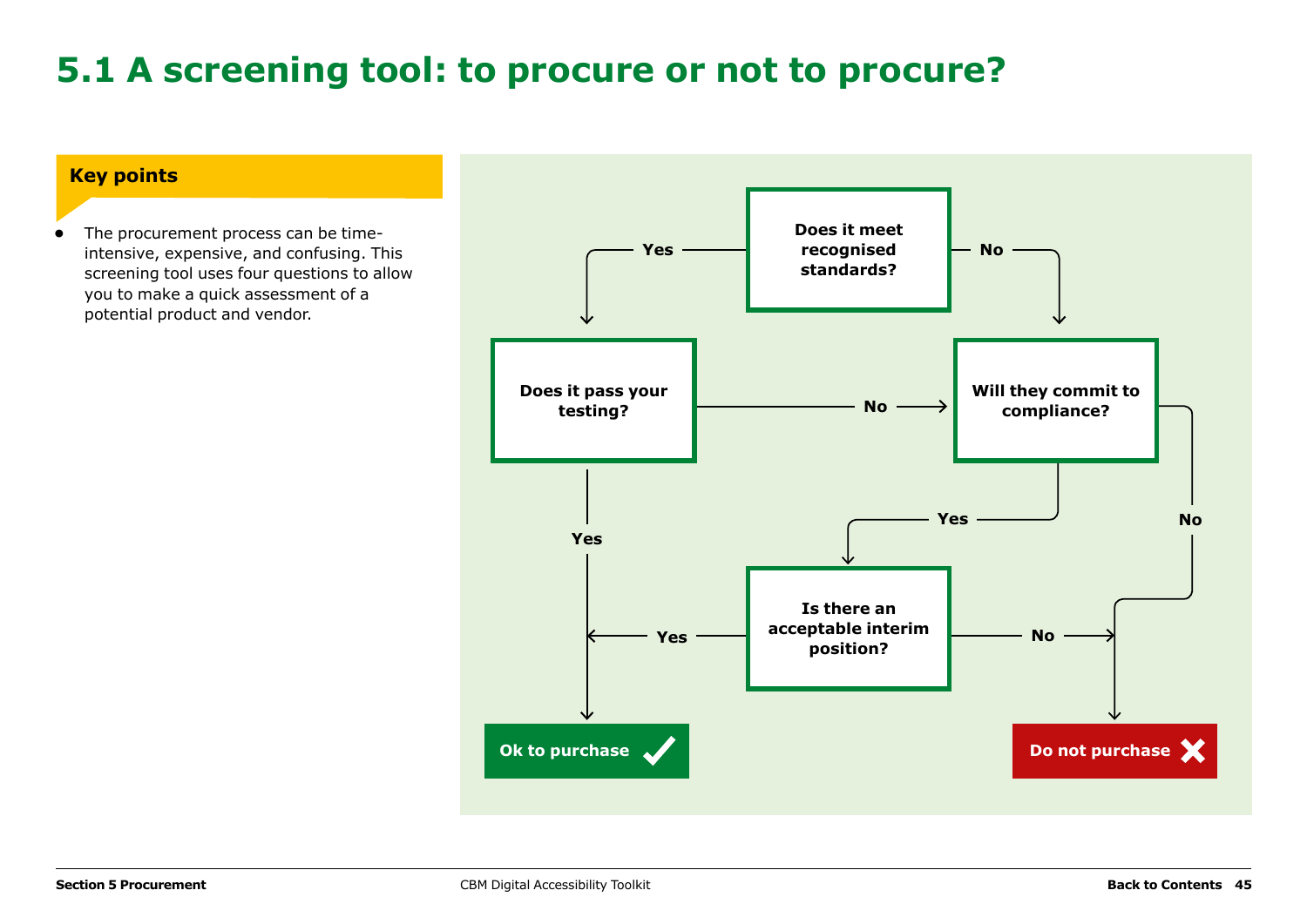### <span id="page-45-0"></span>**5.2 Process considerations**

#### **Key points**

- Become familiar with ICT accessibility standards using the hyperlinks in this toolkit.
- Reach out to industry experts and civil society when necessary.
- Build accessibility requirements into each step of the procurement process.

## **5 steps to building accessibility into the procurement process**

**1. Call for offers:** When asking<br>vendors to submit an offer for what is needed, specify accessibility targets and make accessibility an explicit factor in the award criteria.

**2. When assessing vendors, ask:**  Does previous work include universal design principles? Does previous work demonstrate compliance with relevant guidelines? What were the results of accessibility audits and user testing for existing products? Are the required processes to use the product inclusive? Remember to group all accessibility criteria together.

**3. User-centred development and implementation:** Capture user needs, complete user testing, and make sure the product is sufficiently agile. If an existing accessibility feature will be compromised, ensure the new product can fulfil that need.

**4. Evaluate the deliverable:** Use independent evaluators and ensure the evaluation captures usability as well as technical accessibility against standards. Don't just use automated checkers. Formal user testing and human accessibility experts will yield the best results.

**5. Maintain accessibility:**  Organisational needs, end users, user needs, product use, and standards and technology may change so regularly review accessibility. Consider the type of support and training needed and include accessibility in training.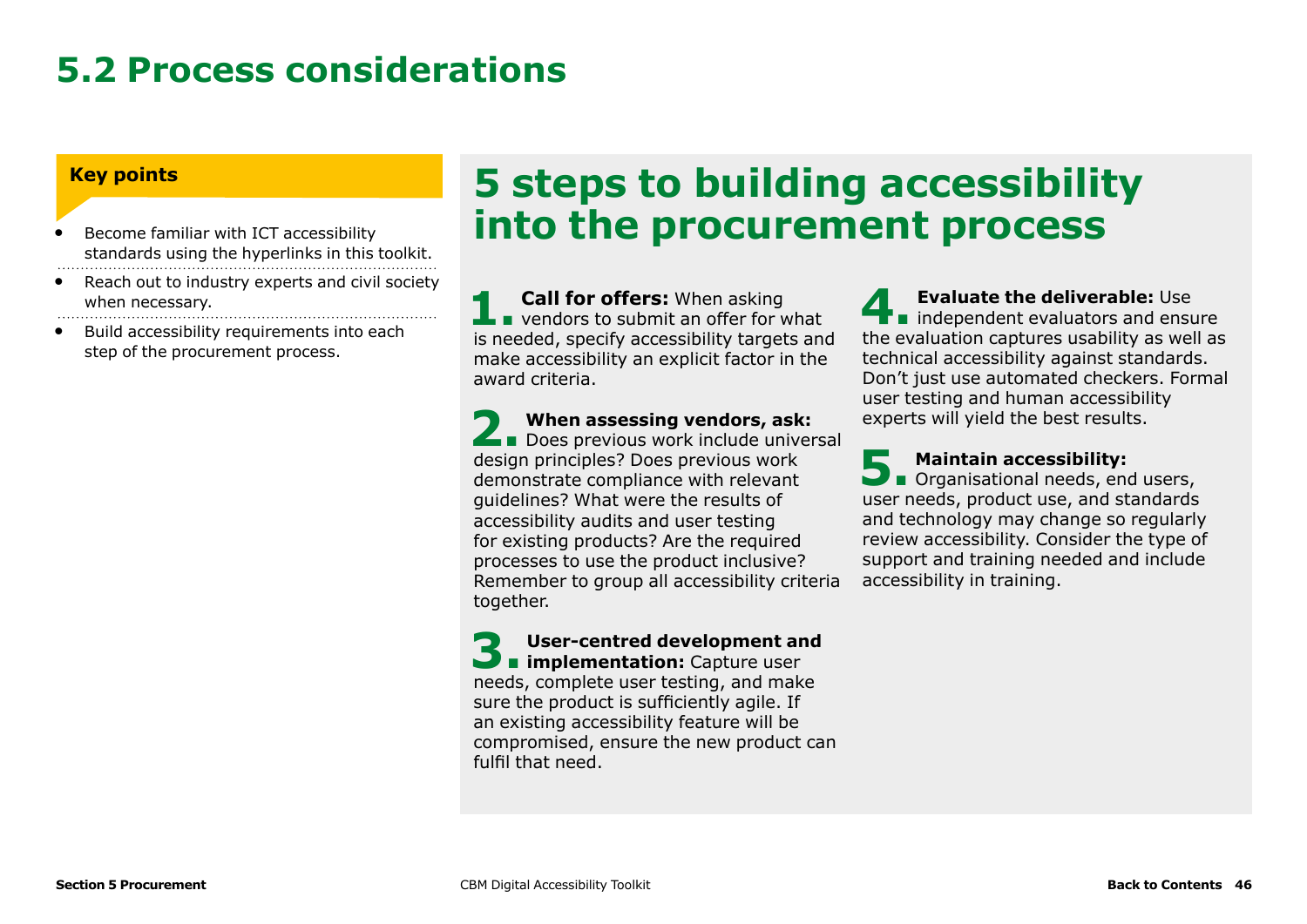## <span id="page-46-1"></span><span id="page-46-0"></span>**5.3 Other considerations**

#### **Key points**

- Consider if an existing product might have positive, unintended functionalities that meet a need. An example is video conferencing software and apps that were intended for scheduling and telecommuting (working remotely) but are also useful for people who communicate through sign language. This exemplifies the benefit of ongoing accessibility reviews.
- Informally or formally share lessons learned through a community of practice. This can help identify reliable vendors and establish and share best practices in procurement and evaluation.

#### **Resources**

#### **Procurement resources and tools**

The National Disability Authority (NDA) provides detailed advice on the [five stages of IT](http://universaldesign.ie/Technology-ICT/IT-Procurement-Toolkit/Stages-of-Procurement/1-Writing-an-RFT/)  procurement.121

The [CEN website](http://mandate376.standards.eu/)<sup>122</sup> identifies tools for writing a call for tenders, evaluating tenders, and deliverables for accessible ICT purchases. This website, based on European Standard EN 301 549, can automatically generate the accessibility requirements for the most common technologies including websites and applications.

The Voluntary Product Accessibility Templates (VPATs): VPATs have a standard format that can serve as a basic reference to evaluate ICT products and services. More information is available on the [Information Technology](http://www.itic.org/policy/accessibility/)  Industry Council (ITIC) website<sup>123</sup>.

IT accessibility expert Jeff Kline's 10 steps for determining where and when accessibility can be infused<sup>124</sup>: PEAT "Accessibility Technology: It Starts with Procurement" web page.

Processes used by some American universities to incorporate accessibility into their procurement processes: [NCDAE procurement article](http://ncdae.org/resources/articles/procurement.php)125.

The Washington University's accessible ICT procurement statement: [Washington University](http://www.washington.edu/accessibility/procurement/)  accessible technology website<sup>126</sup>.

Information about the assessment, access, and acquisition of assistive technologies can be found on the [AMAC Accessibility Solutions and](http://www.amacusg.gatech.edu/amacat.php)  Research Center website<sup>127</sup>.

Manufacturer's accessibility websites that highlight product accessibility features:

[Microsoft: Accessibility](https://www.microsoft.com/en-us/accessibility)<sup>128</sup>.

[Google: Accessibility, Products, and](https://www.google.com/accessibility/products-features.html)  Features<sup>129</sup>.

[Google: Android accessibility](https://support.google.com/accessibility/android/answer/6006564)130.

[Apple: Accessibility](http://www.apple.com/accessibility/)<sup>131</sup>.

[Apple iOS accessibility support](https://support.apple.com/accessibility)<sup>132</sup>.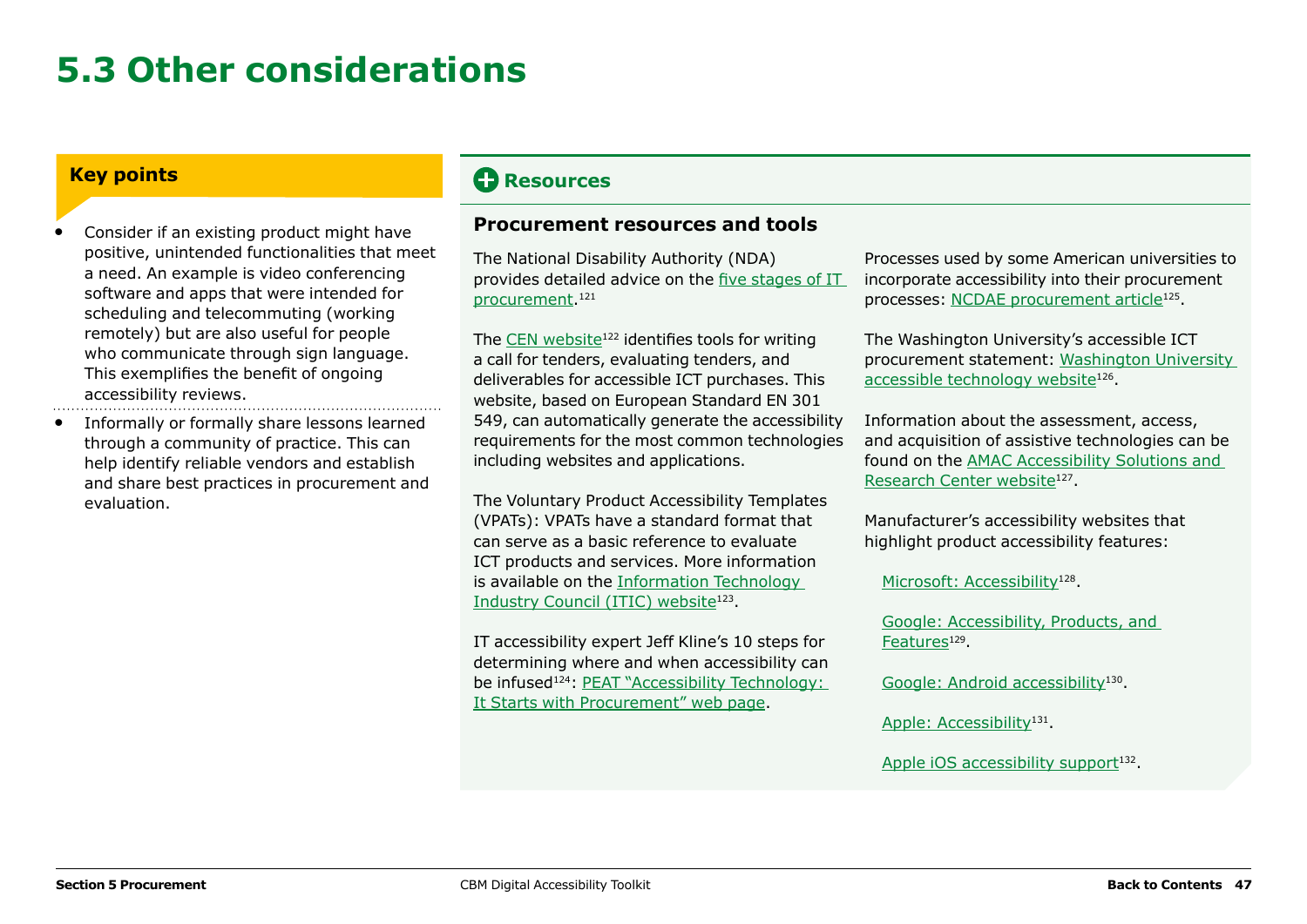<span id="page-47-1"></span><span id="page-47-0"></span>**Section 6**

# **Self-learning resources**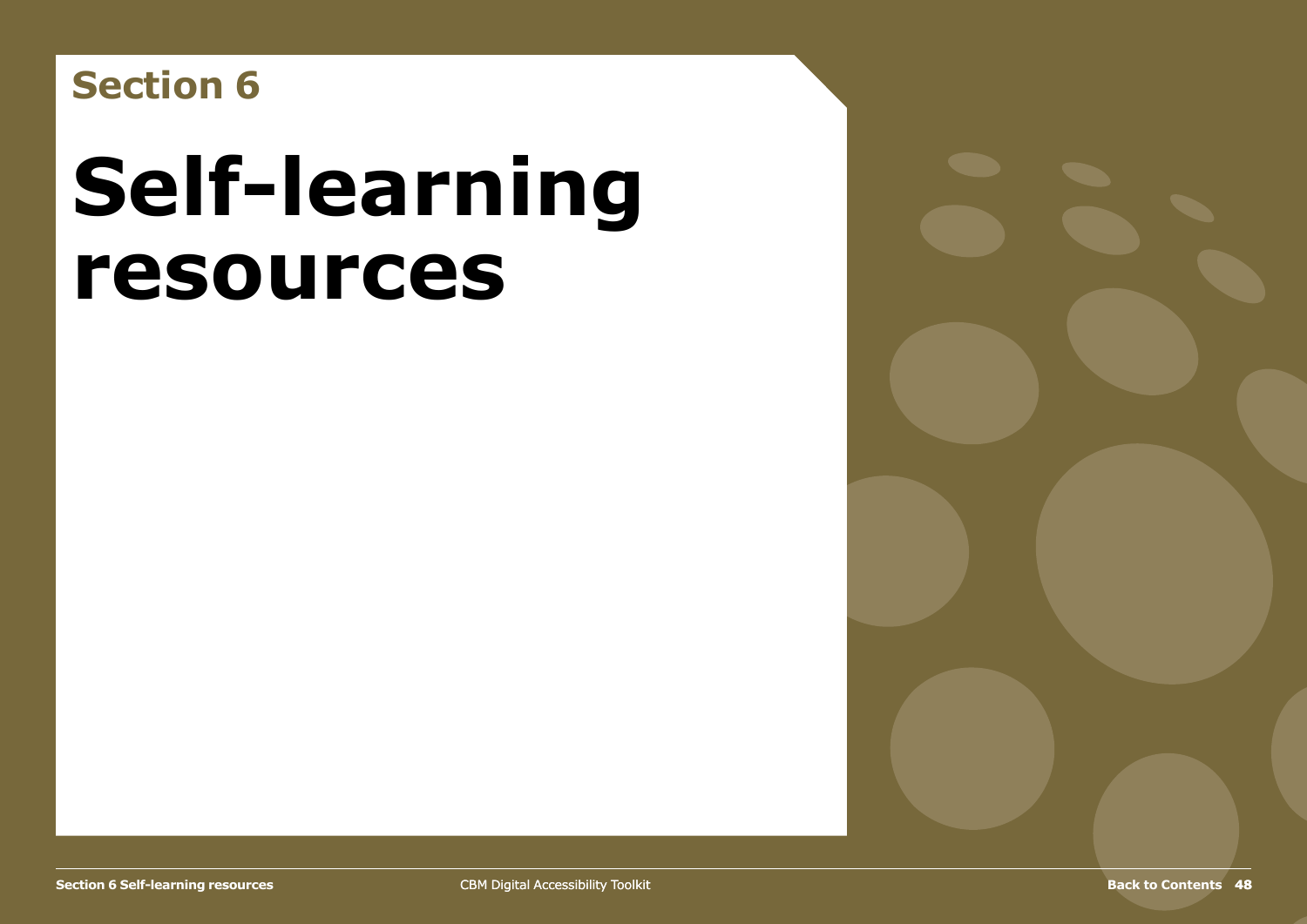## <span id="page-48-1"></span><span id="page-48-0"></span>**6.1 Digital accessibility initiatives around the world**

- **International Telecommunications Union (ITU):** The ITU is the UN specialist agency for information and communications technologies. It is a worldwide reference for this industry and one of their most important concerns is ICT accessibility. More information on the [ITU website](http://www.itu.int/en/Pages/default.aspx)<sup>133</sup>.
- **Global Initiative for Inclusive Information and Communication Technologies (G3ict):** Launched in December 2006 by the United Nations Global Alliance for ICT and Development,

in cooperation with the Secretariat for the Convention on the Rights of Persons with Disabilities (CRPD) at UN DESA, G3ict is an advocacy initiative. Its mission is to facilitate and support the full implementation of ICT accessibility and assistive technologies as set out in the CRPD.134 More information on the [G3ict website](http://g3ict.org/about)<sup>135</sup>.

- **International Association of Accessibility Professionals (IAAP):** The mission of the IAAP is to define, promote, and improve the accessibility profession globally. It does this through networking, education, and certification to enable the creation of accessible products, content, and services. It shares information with its members about accessibility standards and laws around the world, and provides them with updated accessibility training. More information on the [IAAP website](http://www.accessibilityassociation.org/)<sup>136</sup>.
- **E-accessibility toolkit:** This is a joint initiative of ITU and G3ict. It contains online resources for policy makers implementing the CRPD. Within this toolkit, you will find information about e-accessibility basics, e-accessibility initiatives around the world, key areas to promote ICT accessibility, and different tools for policy makers. This is a comprehensive and practical reference website. More information on the [e-accessibility toolkit website](http://www.e-accessibilitytoolkit.org/)<sup>137</sup>.
- **GARI project:** Mobile devices and apps accessibility initiative: "Run by the Mobile & Wireless Forum, the Global Accessibility Reporting Initiative (GARI) is a project designed to help consumers learn more about the accessibility features of mobile devices and to help them identify devices with the features that may assist them with their particular needs".138 More information on the GARI website<sup>139</sup>.
- **Smart Cities for All:** G3ict and World Enabled launched the Smart Cities for All initiative to define the state of ICT accessibility in Smart Cities worldwide. The objective is to eliminate the digital divide for persons with disabilities and older persons in Smart Cities around the world. More information on [Smart Cities for All website](http://smartcities4all.org/)<sup>140</sup>, including the Smart Cities for All Toolkit. The toolkit comprises four tools addressing ICT accessibility and digital inclusion for persons with disabilities and older people.<sup>141</sup>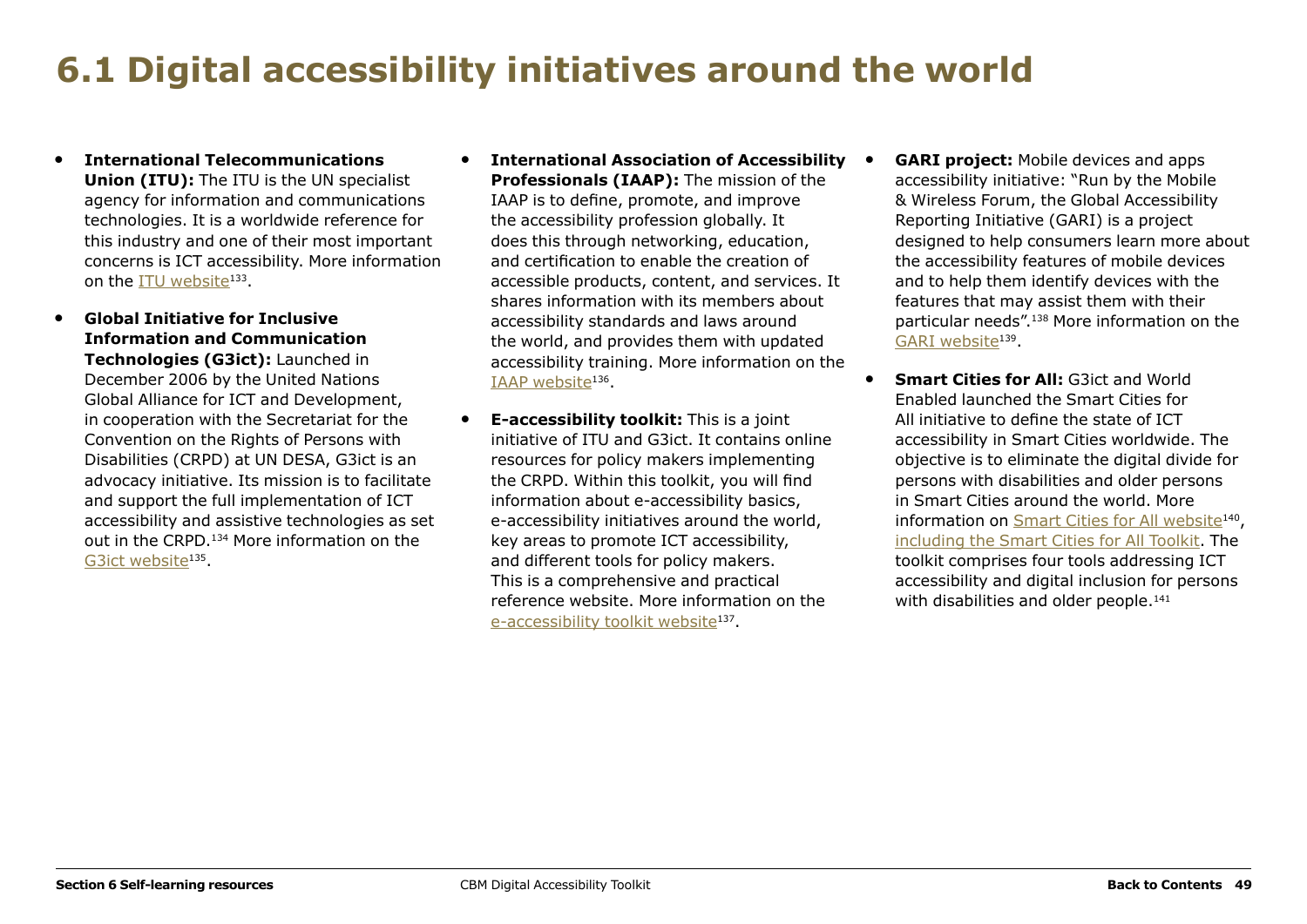## <span id="page-49-1"></span><span id="page-49-0"></span>**6.2 Online courses available in English**

- **"Disability Awareness and Support":**  Developed by the University of Pittsburgh and delivered through [www.coursera.org](http://www.coursera.org/).
- **"Accessibility: Designing and Teaching Courses for All Learners":** Developed by SUNY Empire State College and delivered through [www.canvas.net](http://www.canvas.net/). More information on the [Open SUNY web page](https://www.canvas.net/browse/empirestate/empirestate-buffalostate/courses/accessibility-designing-teaching)<sup>142</sup>.
- **"Information and Communication Technology (ICT) Accessibility"**: Developed by Georgia Tech and delivered through [www.edx.org](http://www.edx.org/). More information on the [edX Georgia Tech web page](https://www.edx.org/course/information-communication-technology-ict-gtx-ict100x)<sup>143</sup>.
- **3PlayMedia Webinars** provide a list of recorded and upcoming webinars on different aspects of web accessibility. Webinars are free and available on their [website](http://www.3playmedia.com/resources/webinars/)<sup>144</sup>.

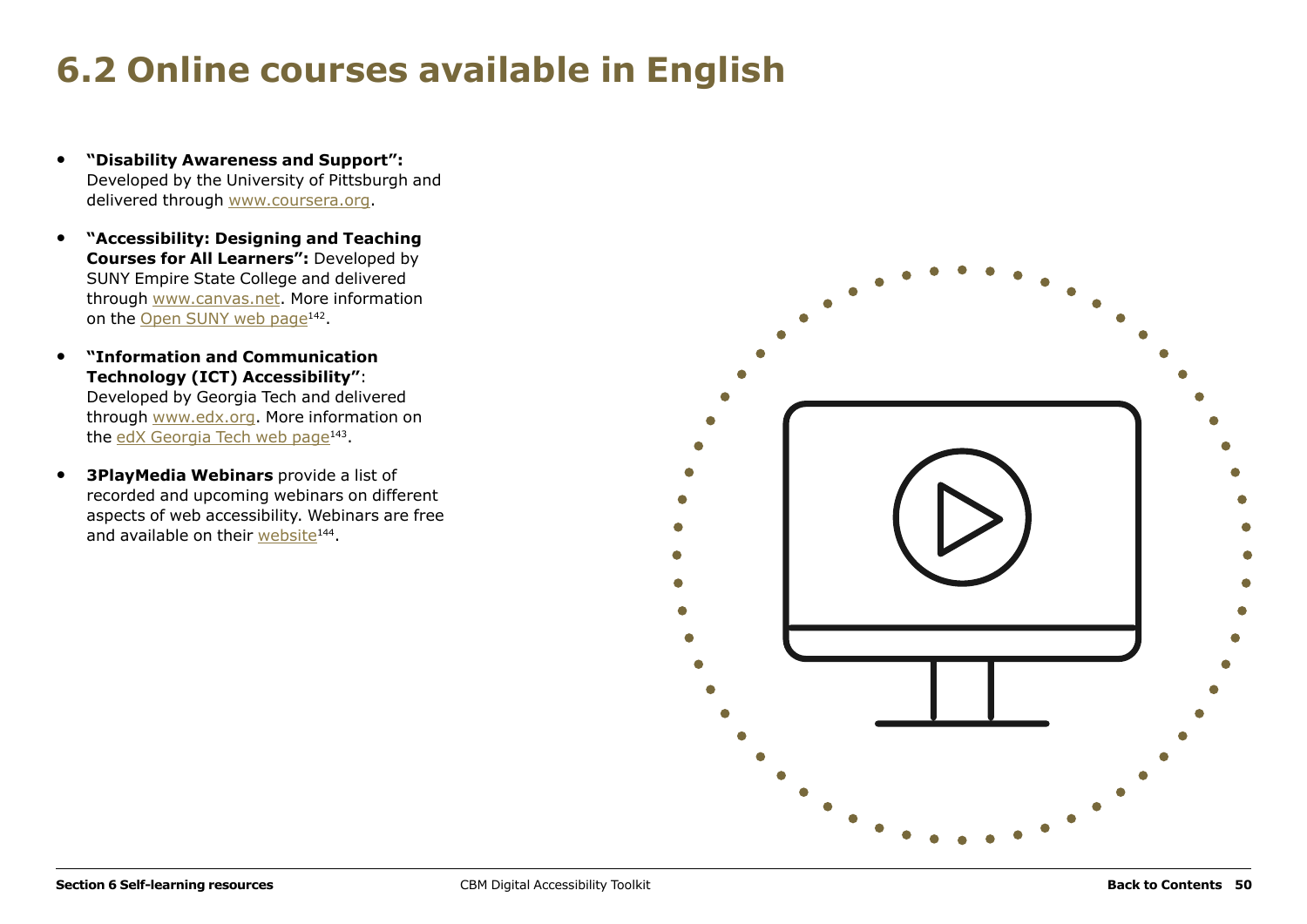## <span id="page-50-1"></span><span id="page-50-0"></span>**6.3 Additional resources and references**

- **Syracuse University "Accessible Technology Toolkit":** Syracuse University offers this toolkit which brings together multiple resources to learn about and create accessible ICT. More information on the [Syracuse University ITS website](https://answers.syr.edu/display/itsservapp011/Accessible+Technology+Toolkit)<sup>145</sup>.
- **Stanford University "Stanford Online Accessibility Program" (SOAP)**: Based on universal design and web standards compliance, SOAP provides resources for web designers, developers, and content creators to produce materials which are accessible to the broadest audience possible. More information on the [SOAP website](https://soap.stanford.edu/)<sup>146</sup>.
- **Association of Assistive Technology Act Programs (ATAP):** ATAP has produced several free videos to foster ICT accessibility training. More information on the [ATAP](http://www.ataporg.org/ICTWebinars/Default)  website<sup>147</sup>.
- **Queen's University, Canada social media accessibility:** Queen's University, Canada, has developed a document providing tips on delivering accessible content on social media platforms such as Facebook, Twitter, and YouTube. More information on the [Queen's University Accessibility Hub](http://www.queensu.ca/accessibility/how-info/social-media-accessibility)  website<sup>148</sup>.
- **Texas Governor accessibility learning modules:** The Texas Governor's Committee on People with Disabilities hosts learning modules on making Microsoft Office documents accessible to persons with disabilities and understanding assistive technology. More information on the Office of [the Texas Governor's websit](https://gov.texas.gov/organization/disabilities/assistivetech)e<sup>149</sup>.

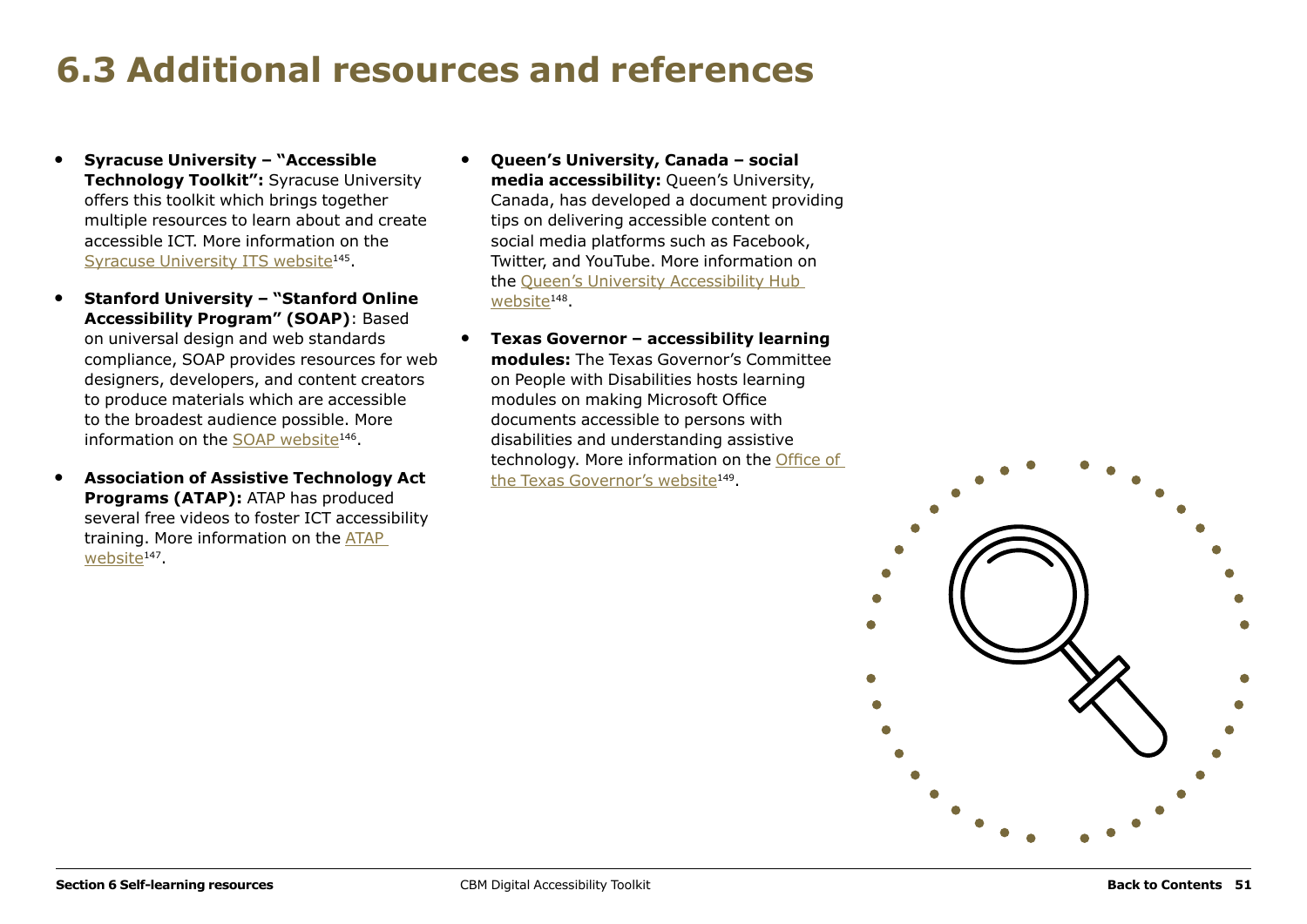## <span id="page-51-1"></span><span id="page-51-0"></span>**Section 7**

# **Need more help?**

If you have a query or would like to get involved in further discussion in digital accessibility, please let us know and feel free to contact CBM's IT Helpdesk:

#### [helpdesk@cbm.de](mailto:helpdesk%40cbm.de?subject=)

They will refer you to the right resource or technical support person.

**Section 7 Need more help?** CBM Digital Accessibility Toolkit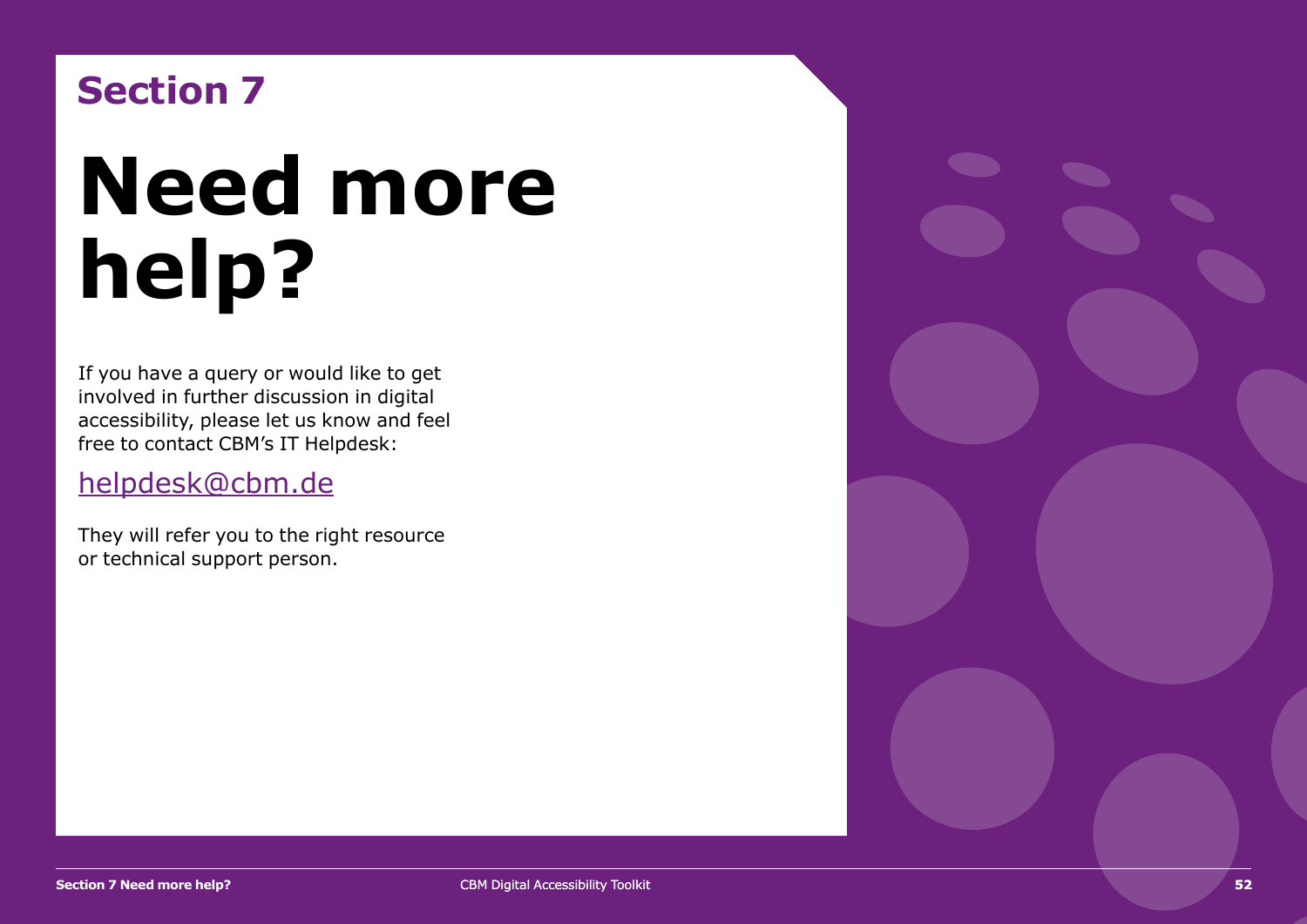

<span id="page-52-0"></span>**End notes End notes End notes End notes Back to CBM Digital Accessibility Toolkit Back to CBM Digital Accessibility Toolkit**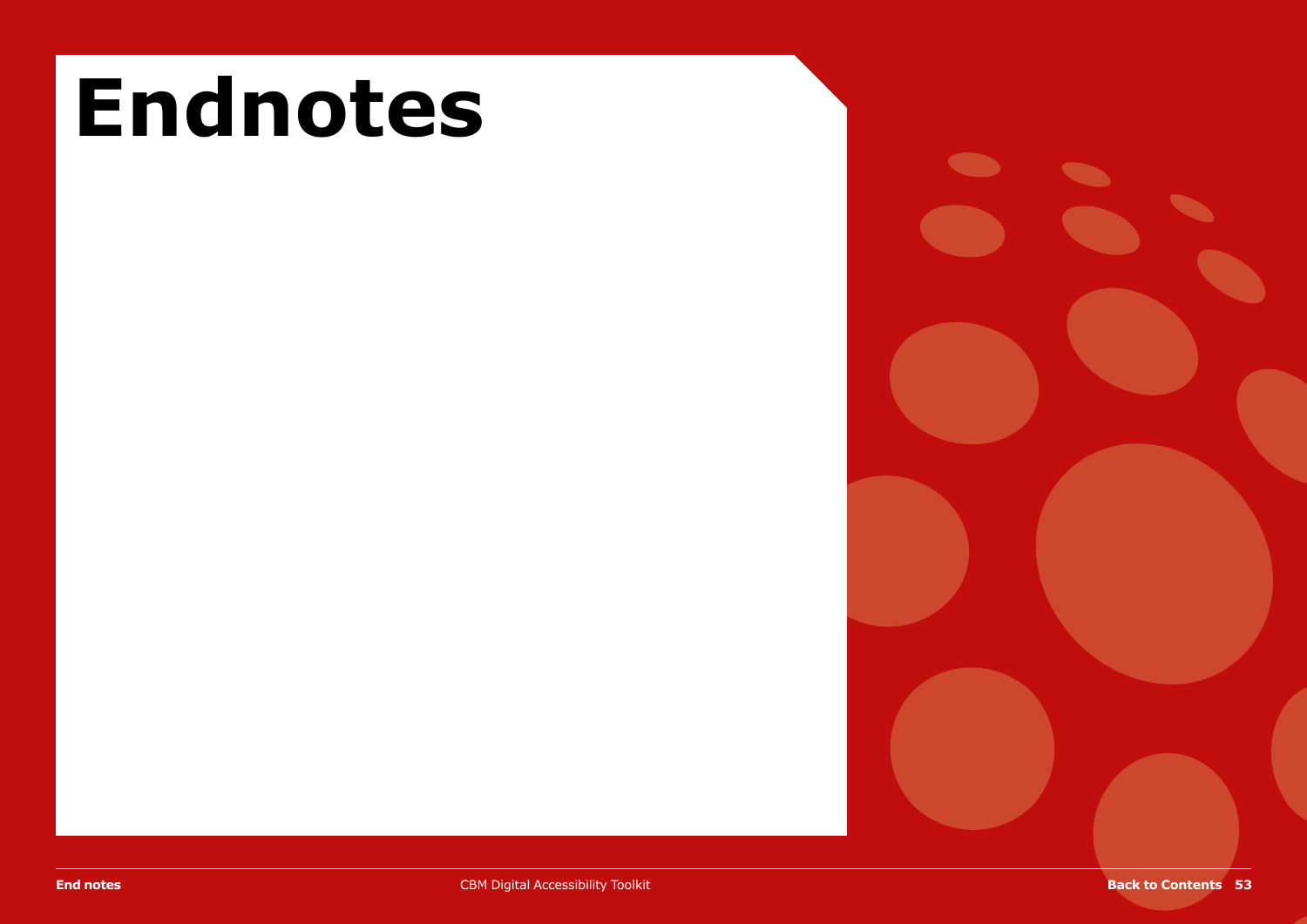- **[1](#page-7-1)** [ISO 6385: 2016, https://www.iso.org/obp/](https://www.iso.org/obp/ui/#iso:std:iso:6385:ed-3:v1:en:term:2.4) ui/#iso:std:iso:6385:ed-3:v1:en:term:2.4
- **[2](#page-7-1)** The full web link for the Agile Manifesto is: <http://agilemanifesto.org>
- **3** The full web link for article 2 of the CRPD is: https://www.un.org/development/desa/ [disabilities/convention-on-the-rights-of-persons](https://www.un.org/development/desa/disabilities/convention-on-the-rights-of-persons-with-disabilities/article-2-definitions.html)with-disabilities/article-2-definitions.html
- **[4](#page-8-0)** Lave, J. & Wenger, E. (1991). Situated learning: Legitimate peripheral participation. Cambridge: Cambridge University Press.
- **[5](#page-8-0)** The full web link for article 1 of the CRPD is: https://www.un.org/development/desa/ [disabilities/convention-on-the-rights-of-persons](https://www.un.org/development/desa/disabilities/convention-on-the-rights-of-persons-with-disabilities/article-1-purpose.html)with-disabilities/article-1-purpose.html
- **[6](#page-9-0)** Adapted from DfID (2000). Disability, poverty and development, poverty and disability – a vicious cycle
- **[7](#page-9-0)** [CRPD General comment number 2: http://www.](http://www.ohchr.org/EN/HRBodies/CRPD/Pages/GC.aspx) ohchr.org/EN/HRBodies/CRPD/Pages/GC.aspx
- **[8](#page-9-0)** United Nations (2006). Convention on the Rights of Persons with Disabilities. Retrieved on 19 April 2017 from: http:// www.ohchr.org/EN/HRBodies/CRPD/Pages/ [ConventionRightsPersonsWithDisabilities.aspx#2](http://www.ohchr.org/EN/HRBodies/CRPD/Pages/ConventionRightsPersonsWithDisabilities.aspx#2)
- **[9](#page-9-0)** Learnersdictionary.com, 2017. Retrieved on 18 [April 2017 from: http://www.learnersdictionary.](http://www.learnersdictionary.com/definition/software) com/definition/software
- **[10](#page-9-0)** [International Standard Organisation: https://](https://www.iso.org/standards.html) www.iso.org/standards.html
- **[11](#page-10-0)** National Disability Authority (2012). "Centre for Excellence in Universal Design: What is Universal [Design". Retrieved on 16 April 2017 from http://](http://universaldesign.ie/What-is-Universal-Design/) universaldesign.ie/What-is-Universal-Design
- **[12](#page-10-0)** ISO 6385: 2016
- **[13](#page-10-0)** W3C Web Accessibility Initiative (WAI) (2017). "Introduction to Web Accessibility, Web Accessibility Initiative, W3C". Retrieved on 19 [April 2017 from: https://www.w3.org/WAI/intro/](https://www.w3.org/WAI/intro/accessibility.php) accessibility.php
- **[14](#page-13-1)** WHO and the World Bank. (2011). World report [on disability. Available at this web link: http://](http://who.int/disabilities/world_report/2011/en/) who.int/disabilities/world\_report/2011/en
- **[15](#page-14-2)** The full web link for article 9 of the CRPD is: https://www.un.org/development/desa/ [disabilities/convention-on-the-rights-of-persons](https://www.un.org/development/desa/disabilities/convention-on-the-rights-of-persons-with-disabilities/article-9-accessibility.html)with-disabilities/article-9-accessibility.html
- **[16](#page-14-2)** The full web link for article 21 of the CRPD is: https://www.un.org/development/desa/ disabilities/convention-on-the-rights-of[persons-with-disabilities/article-21-freedom](https://www.un.org/development/desa/disabilities/convention-on-the-rights-of-persons-with-disabilities/article-21-freedom-of-expression-and-opinion-and-access-to-information.html)of-expression-and-opinion-and-access-toinformation.html
- **[17](#page-14-2)** The full web link for article 2 of the CRPD is: https://www.un.org/development/desa/ [disabilities/convention-on-the-rights-of-persons](https://www.un.org/development/desa/disabilities/convention-on-the-rights-of-persons-with-disabilities/article-2-definitions.html)with-disabilities/article-2-definitions.html
- **[18](#page-14-2)** The full web link for article 11 of the CRPD [is: https://www.un.org/development/desa/](https://www.un.org/development/desa/disabilities/convention-on-the-rights-of-persons-with-disabilities/article-11-situations-of-risk-and-humanitarian-emergencies.html) disabilities/convention-on-the-rights-of-personswith-disabilities/article-11-situations-of-riskand-humanitarian-emergencies.html
- **[19](#page-14-2)** The full web link for article 19 of the CRPD is: https://www.un.org/development/desa/ [disabilities/convention-on-the-rights-of-persons](https://www.un.org/development/desa/disabilities/convention-on-the-rights-of-persons-with-disabilities/article-19-living-independently-and-being-included-in-the-community.html)with-disabilities/article-19-living-independentlyand-being-included-in-the-community.html
- **[20](#page-14-2)** The full web link for article 20 of the CRPD is: https://www.un.org/development/desa/ [disabilities/convention-on-the-rights-of-persons](https://www.un.org/development/desa/disabilities/convention-on-the-rights-of-persons-with-disabilities/article-20-personal-mobility.html)with-disabilities/article-20-personal-mobility. html
- **[21](#page-14-2)** The full web link for article 21 of the CRPD is: https://www.un.org/development/desa/ disabilities/convention-on-the-rights-of[persons-with-disabilities/article-21-freedom](https://www.un.org/development/desa/disabilities/convention-on-the-rights-of-persons-with-disabilities/article-21-freedom-of-expression-and-opinion-and-access-to-information.html)of-expression-and-opinion-and-access-toinformation.html
- **[22](#page-14-2)** The full web link for article 23 of the CRPD is: https://www.un.org/development/desa/ [disabilities/convention-on-the-rights-of-persons](https://www.un.org/development/desa/disabilities/convention-on-the-rights-of-persons-with-disabilities/article-23-respect-for-home-and-the-family.html)with-disabilities/article-23-respect-for-homeand-the-family.html
- **[23](#page-14-2)** The full web link for article 24 of the CRPD is: https://www.un.org/development/desa/ [disabilities/convention-on-the-rights-of-persons](https://www.un.org/development/desa/disabilities/convention-on-the-rights-of-persons-with-disabilities/article-24-education.html)with-disabilities/article-24-education.html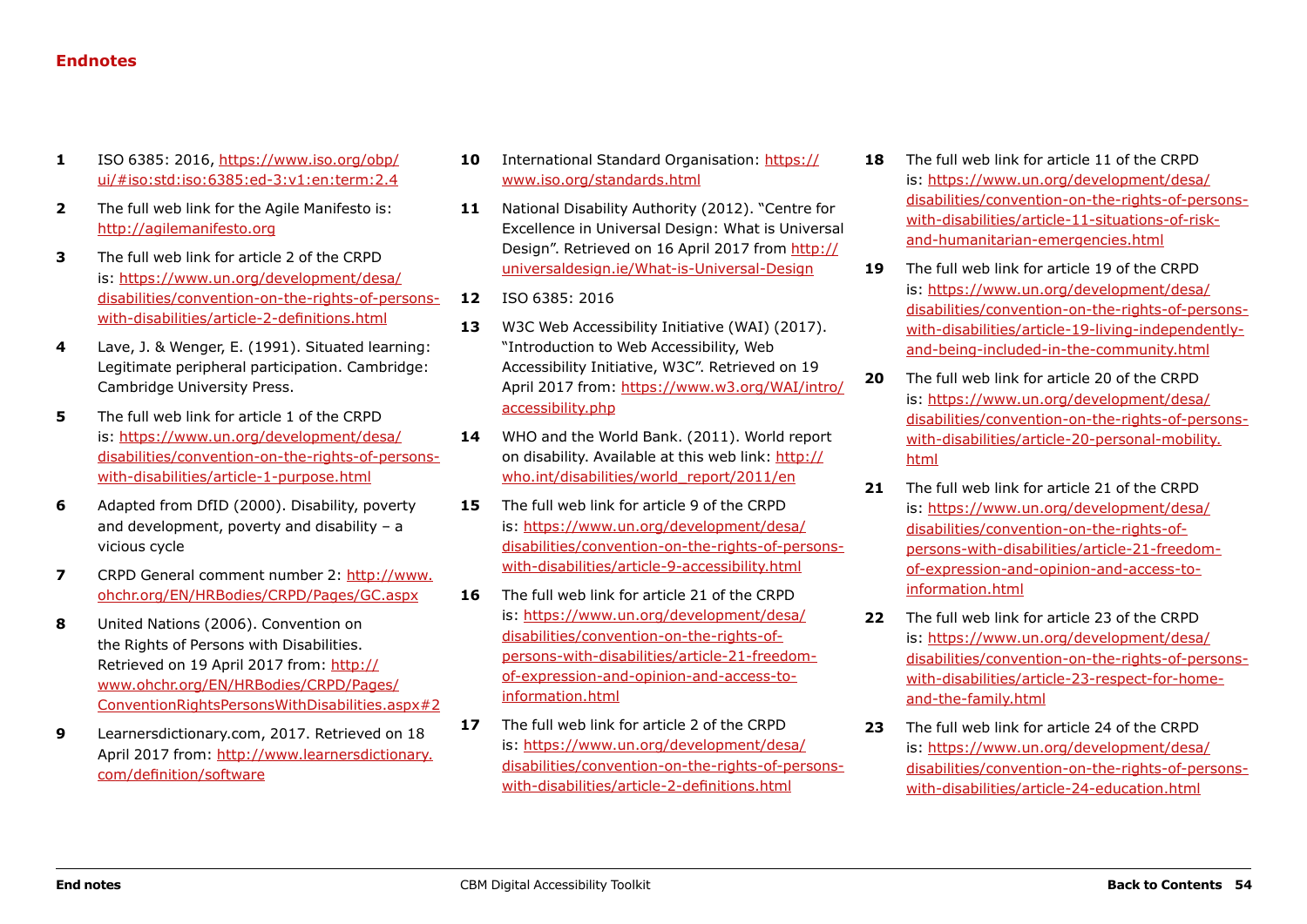- **[24](#page-14-2)** The full web link for article 25 of the CRPD is: https://www.un.org/development/desa/ [disabilities/convention-on-the-rights-of-persons](https://www.un.org/development/desa/disabilities/convention-on-the-rights-of-persons-with-disabilities/article-25-health.html)with-disabilities/article-25-health.html
- **[25](#page-14-2)** The full web link for article 27 of the CRPD is: https://www.un.org/development/desa/ disabilities/convention-on-the-rights-of[persons-with-disabilities/article-27-work-and](https://www.un.org/development/desa/disabilities/convention-on-the-rights-of-persons-with-disabilities/article-27-work-and-employment.html)employment.html
- **[26](#page-14-2)** The full web link for article 29 of the CRPD is: https://www.un.org/development/desa/ [disabilities/convention-on-the-rights-of-persons](https://www.un.org/development/desa/disabilities/convention-on-the-rights-of-persons-with-disabilities/article-29-participation-in-political-and-public-life.html)with-disabilities/article-29-participation-inpolitical-and-public-life.html
- **[27](#page-14-2)** The full web link for article 30 of the CRPD is: https://www.un.org/development/desa/ [disabilities/convention-on-the-rights-of-persons](https://www.un.org/development/desa/disabilities/convention-on-the-rights-of-persons-with-disabilities/article-30-participation-in-cultural-life-recreation-leisure-and-sport.html)with-disabilities/article-30-participation-incultural-life-recreation-leisure-and-sport.html
- **[28](#page-15-1)** Adapted from the WBU web page explaining the Marrakesh Treaty; the full web link is: http:// [www.worldblindunion.org/english/news/Pages/](http://www.worldblindunion.org/english/news/Pages/The-Treaty-of-Marrakesh.aspx) The-Treaty-of-Marrakesh.aspx
- **[29](#page-15-1)** The full web link for the CRPD is: http:// www.ohchr.org/EN/HRBodies/CRPD/Pages/ [ConventionRightsPersonsWithDisabilities.aspx#](http://www.ohchr.org/EN/HRBodies/CRPD/Pages/ConventionRightsPersonsWithDisabilities.aspx#)
- **[30](#page-15-1)** The full web link for the CRPD general comment [number 2 on accessibility is: http://www.ohchr.](http://www.ohchr.org/EN/HRBodies/CRPD/Pages/GC.aspx) org/EN/HRBodies/CRPD/Pages/GC.aspx
- **[31](#page-15-1)** The full web link for the CBM "Disability Inclusive [Development Toolkit" is: http://www.cbm.org/](http://www.cbm.org/article/downloads/54741/CBM-DID-TOOLKIT-accessible.pdf) article/downloads/54741/CBM-DID-TOOLKITaccessible.pdf
- **[32](#page-15-1)** The full web link for the CBM document, "The Inclusion Imperative" is: http://www.ohchr. org/Documents/Issues/Housing/Disabilities/ [CivilSociety/CBM-TheInclusionImperative.pdf](http://www.ohchr.org/Documents/Issues/Housing/Disabilities/CivilSociety/CBM-TheInclusionImperative.pdf)
- **[33](#page-15-1)** The full web link for the Smart Cities for All toolkit is:<http://smartcities4all.org/#toolkits>
- **[34](#page-16-1)** For a full description of the conditions please [refer to: http://www.w3.org/standards/](https://www.w3.org/standards/webdesign/accessibility) webdesign/accessibility
- **[35](#page-16-1)** The full web link for the European Standard EN [301 549 is: http://mandate376.standards.eu/](http://mandate376.standards.eu/standard/functional-statements) standard
- **[36](#page-16-1)** The full web link for the Section 508 standards is: [https://www.access-board.gov/guidelines-and](https://www.access-board.gov/guidelines-and-standards/communications-and-it/about-the-section-508-standards/section-508-standards)standards/communications-and-it/about-thesection-508-standards/section-508-standards
- **[37](#page-16-1)** The full web link for the Smart Cities for All toolkit is:<http://smartcities4all.org/#toolkits>
- **[38](#page-16-1)** The full web link for the web content accessibility [guidelines is: http://www.w3.org/standards/](http://www.w3.org/standards/webdesign/accessibility) webdesign/accessibility
- **[39](#page-17-2)** The full web link for this Smart Cities for All publication communicating the importance of [ICT accessibility is: https://smartcities4all.org/](https://smartcities4all.org/SC4A_Communicating_the_Case_XT.php) SC4A Communicating the Case XT.php
- **[40](#page-17-2)** Adapted from David Fazio's "Harmony at Work" [article. The full web link for this article is: http://](http://g3ict.org/resource_center/newsletter/news/p/id_390) g3ict.org/resource\_center/newsletter/news/p/ id\_390
- **[41](#page-17-2)** The full web link for this article about M-Pesa IVR Solution is: https://www.safaricom.co.ke/ [about/media-center/publications/press-release/](https://www.safaricom.co.ke/about/media-center/publications/press-release/release/405) release/405
- **[42](#page-18-0)** The full web link for the wheelmap.org webpage that provides information on how to use the maps, including updating map information, is: <https://news.wheelmap.org/en/faq/>The full web [link for the map is: https://wheelmap.org/en/](https://wheelmap.org/en/map#/?zoom=14)  $map\#$ /?zoom=14
- **[43](#page-18-0)** The full web link for the Click and Go wayfinding [app is: http://www.clickandgomaps.com/](http://www.clickandgomaps.com/clickandgo-wayfinding-app/) clickandgo-wayfinding-app/. The full range of features offered by Click and Go can be accessed at this web link:<http://www.clickandgomaps.com>
- **[44](#page-19-1)** The full web link for CBM's "Humanitarian Hands-on Tool" app is: http://www.cbm.org/ [CBM-launches-Humanitarian-Hands-on-Tool-](http://www.cbm.org/CBM-launches-Humanitarian-Hands-on-Tool-HHoT--530657.php)HHoT--530657.php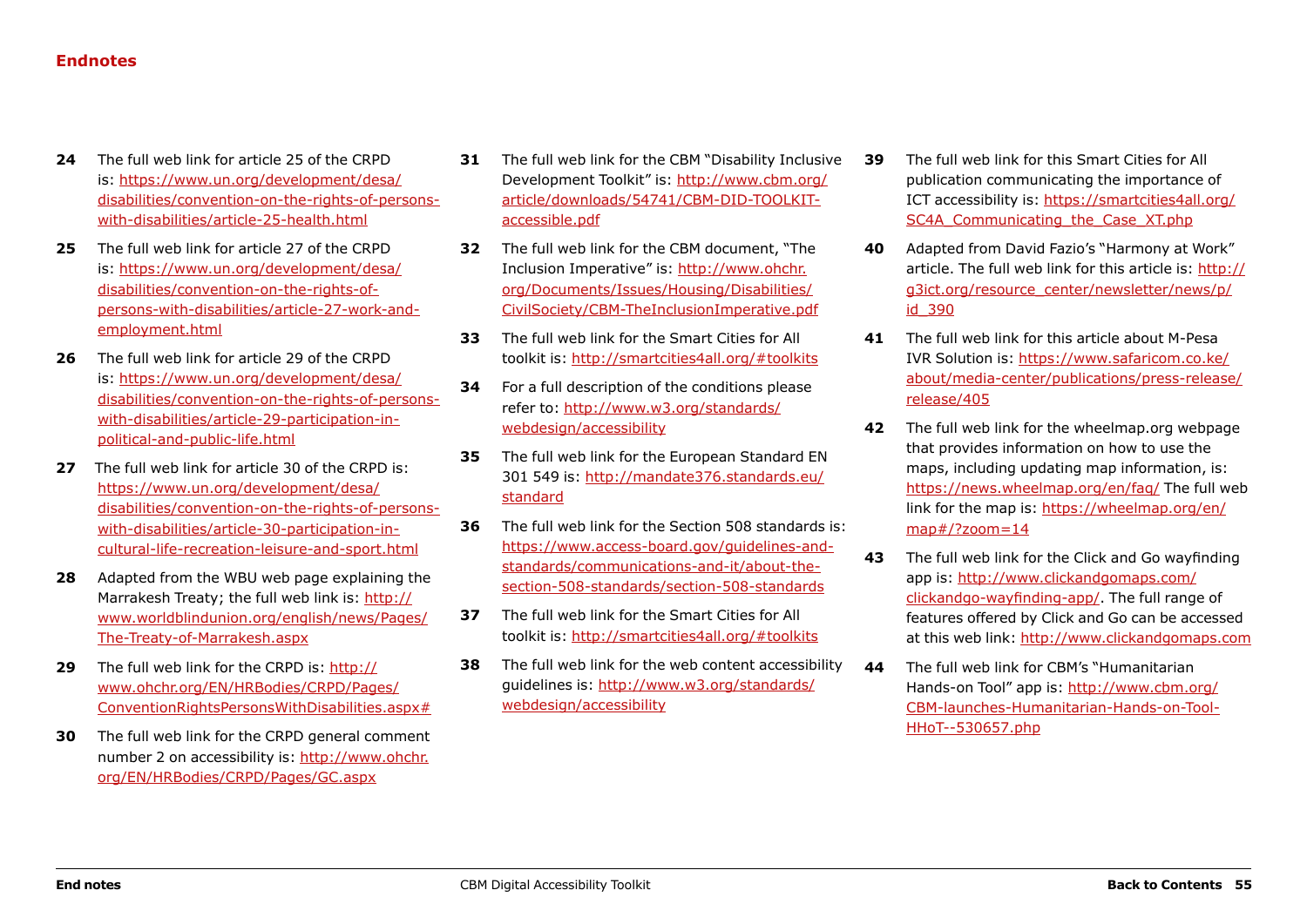- **[45](#page-19-1)** This is adapted from a blog published on the CBM website. The full web link is: http://www.cbm. [org/CBM-launches-Humanitarian-Hands-on-Tool-](http://www.cbm.org/CBM-launches-Humanitarian-Hands-on-Tool-HHoT--530657.php)HHoT--530657.php
- **[46](#page--1-0)** The full web link for this report by One Voice Coalition for Accessible ICT is: http://www. [onevoiceict.org/sites/default/files/Accessible%20](http://www.onevoiceict.org/sites/default/files/Accessible%20ICT%20-%20Benefits%20to%20Business%20and%20Society.pdf) ICT%20-%20Benefits%20to%20Business%20 and%20Society.pdf
- **[47](#page-23-1)** The full web link for information on Serifs font [legibility is: https://www.ncbi.nlm.nih.gov/pmc/](https://www.ncbi.nlm.nih.gov/pmc/articles/PMC4612630/) articles/PMC4612630
- **[48](#page-23-1)** The full web link for information on Serifs font [legibility is: https://webaim.org/techniques/](https://webaim.org/techniques/fonts/#readability) fonts/#readability
- **[49](#page-24-1)** The full web link for the Plain English Campaign is: [http://www.plainenglish.co.uk](http://www.plainenglish.co.uk/)
- **[50](#page-24-1)** The full web link for the Change organisation is: [http://www.changepeople.org](http://www.changepeople.org/)
- **[51](#page-24-1)** The full web link for the Change guide, "How to make information accessible" is: http://www. changepeople.org/getmedia/923a6399-c13f-[418c-bb29-051413f7e3a3/How-to-make-info](http://www.changepeople.org/getmedia/923a6399-c13f-418c-bb29-051413f7e3a3/How-to-make-info-accessible-guide-2016-Final)accessible-guide-2016-Final
- **[52](#page-26-1)** The full web link for the Web accessibility [tutorials on structuring page content is: https://](https://www.w3.org/WAI/tutorials/page-structure/) www.w3.org/WAI/tutorials/page-structure
- **[53](#page-27-1)** The full web link for the colour contrast analyser and to download it is: https://developer. [paciellogroup.com/resources/contrastanalyser](https://developer.paciellogroup.com/resources/contrastanalyser/)
- **[54](#page-27-1)** The full web link for the snook.ca colour contrast [checker is: https://snook.ca/technical/colour\\_](https://snook.ca/technical/colour_contrast/colour.html#fg=33FF33,bg=333333) contrast/colour.html#fg=33FF33,bg=333333
- **[55](#page-27-1)** [The full web link for Color Oracle is: http://](http://colororacle.org/) colororacle.org
- **[56](#page-27-1)** The full web link for the Penn State University guidelines on how to make charts more [accessible is: http://accessibility.psu.edu/](http://accessibility.psu.edu/images/charts/) images/charts
- **[57](#page-27-1)** The full web link for the Ontario University [guidelines on describing graphics is: https://](https://carmenwiki.osu.edu/display/10292/Describing+Graphics) carmenwiki.osu.edu/display/10292/ Describing+Graphics
- **[58](#page-27-1)** The full web link for the Penn State University information on colour and contrast on web [page is: http://accessibility.psu.edu/color/](http://accessibility.psu.edu/color/contrasthtml/) contrasthtml
- **[59](#page-27-1)** The full web link for the W3C note on [understanding WCAG 2.0, contrast, is: http://](http://www.w3.org/TR/UNDERSTANDING-WCAG20/visual-audio-contrast-contrast.html) www.w3.org/TR/UNDERSTANDING-WCAG20/ visual-audio-contrast-contrast.html
- **[60](#page-27-1)** The full web link for the WebAIM colour contrast [checker is: https://webaim.org/resources/](https://webaim.org/resources/contrastchecker/) contrastchecker
- **[61](#page-28-1)** The full web link for information on alt text from [Jim Thatcher is: http://www.jimthatcher.com/](http://www.jimthatcher.com/webcourse2.htm) webcourse2.htm
- **[62](#page-28-1)** The full web link for information on alt text from [WebAIM is: https://webaim.org/techniques/](https://webaim.org/techniques/alttext/#overview) alttext/#overview
- **[63](#page-28-1)** The full web link for altformat.org, accessible text for learning, is:<http://www.altformat.org/>
- **[64](#page-28-1)** The full web link for Diagram Center's "Image [Description Guidelines" is: http://diagramcenter.](http://diagramcenter.org/making-images-accessible.html#guide) org/making-images-accessible.html#guide
- **[65](#page-28-1)** The full web link for information on making [images accessible on Twitter is: https://support.](https://support.twitter.com/articles/20174660?lang=en#) twitter.com/articles/20174660?lang=en#
- **[66](#page-29-1)** The full web link for the NCDAE tutorial on [captioning YouTube videos is: http://ncdae.org/](http://ncdae.org/resources/cheatsheets/youtube.php) resources/cheatsheets/youtube.php
- **[67](#page-29-1)** The full web link for information on automatically generating captions on your Facebook videos [is: http://wersm.com/how-to-automatically](http://wersm.com/how-to-automatically-generate-captions-on-your-facebook-videos/)generate-captions-on-your-facebook-videos
- **[68](#page-29-1)** The full web link for this video on automatically [transcribing video/audio to text is: https://www.](https://www.youtube.com/watch?v=erx9czQsY2Q) youtube.com/watch?v=erx9czQsY2Q
- **[69](#page-29-1)** The full web link for DCMP tips and advice on [editing captions is: http://www.captioningkey.](http://www.captioningkey.org/text.html) org/text.html
- **[70](#page-30-2)** The full web link for the Microsoft accessibility [website is: https://www.microsoft.com/en-us/](https://www.microsoft.com/en-us/accessibility/) accessibility
- **[71](#page-30-2)** The full web link for the Microsoft guide on how to use its accessibility checker tool is: https:// support.office.com/en-us/article/Use-the-[Accessibility-Checker-on-your-Windows-desktop](https://support.office.com/en-us/article/Use-the-Accessibility-Checker-on-your-Windows-desktop-to-find-accessibility-issues-a16f6de0-2f39-4a2b-8bd8-5ad801426c7f)to-find-accessibility-issues-a16f6de0-2f39-4a2b-8bd8-5ad801426c7f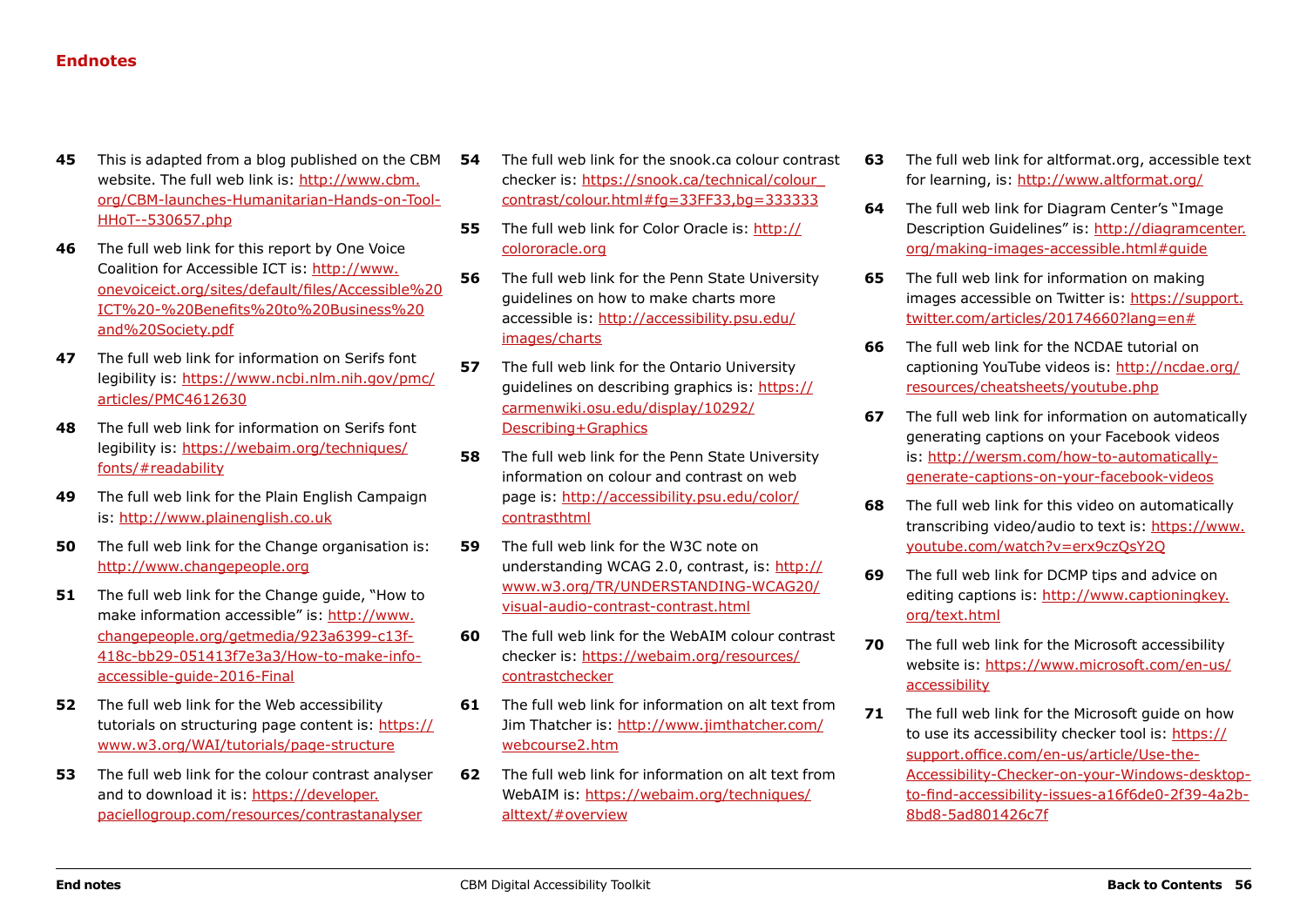- **[72](#page-30-2)** The full web link for information on the [limitations of accessibility checkers is: https://](https://accessible-digital-documents.com/blog/pdf-accessibility-checker/#errors) accessible-digital-documents.com/blog/pdfaccessibility-checker/#errors
- **[73](#page-30-2)** The full web link for the Microsoft stepby-step tutorial for Word 2013 onwards is: https://support.office.com/en-us/ article/Make-your-Word-documentsaccessible-d9bf3683-87ac-47ea-b91a-78dcacb3c66d?CorrelationId=dfdf4ff9-7c5e-[4975-8e06-26356774364c&ui=en-US&rs=en-](https://support.office.com/en-us/article/Make-your-Word-documents-accessible-d9bf3683-87ac-47ea-b91a-78dcacb3c66d?CorrelationId=dfdf4ff9-7c5e-4975-8e06-26356774364c&ui=en-US&rs=en-US&ad=US)US&ad=US
- **[74](#page-30-2)** The full web link for the NCDAE one-page [Microsoft Word cheat sheets is: http://ncdae.](http://ncdae.org/resources/cheatsheets/#msword) org/resources/cheatsheets/#msword
- **[75](#page-30-2)** The full web link on how to make a PDF document accessible from Microsoft Word is: [http://www.pdfaccessible.com/en/tutorials/](http://www.pdfaccessible.com/en/tutorials/training-accessible-word/) training-accessible-word
- **[76](#page-30-2)** The full web link for the Adobe website and information about accessibility is: http:// www.adobe.com/content/dam/Adobe/en/ accessibility/products/acrobat/pdfs/acrobat-x[pdf-accessibility-best-practices.pdf \(PDF 6.42MB\)](https://www.adobe.com/content/dam/acom/en/accessibility/products/acrobat/pdfs/acrobat-x-pdf-accessibility-best-practices.pdf)
- **[77](#page-31-1)** The full web link for the Microsoft "Make your [Excel spreadsheets accessible" article is: https://](https://support.office.com/en-us/article/Make-your-Excel-spreadsheets-accessible-6cc05fc5-1314-48b5-8eb3-683e49b3e593) support.office.com/en-us/article/Make-your-Excel-spreadsheets-accessible-6cc05fc5-1314- 48b5-8eb3-683e49b3e593
- **[78](#page-31-1)** The full web link for the NCDAE Excel cheat sheet 85 [is: http://ncdae.org/resources/cheatsheets/](http://ncdae.org/resources/cheatsheets/excel.php) excel.php
- **[79](#page-32-1)** The full web link for the Microsoft accessibility support guide for PowerPoint 2016 and online accessibility is: https://support.office. [com/en-us/article/Accessibility-support](https://support.office.com/en-us/article/Accessibility-support-for-PowerPoint-9d2b646d-0b79-4135-a570-b8c7ad33ac2f?ui=en-US&rs=en-US&ad=US#PickTab=Windows)for-PowerPoint-9d2b646d-0b79-4135 a570-b8c7ad33ac2f?ui=en-US&rs=en-US&ad=US#PickTab=Windows
- **[80](#page-32-1)** The full web link for WebAIM's information on [PowerPoint accessibility is: https://webaim.org/](https://webaim.org/techniques/powerpoint/) techniques/powerpoint/
- **[81](#page-32-1)** The full web link for the NCDAE cheat sheets [on PowerPoint is: http://ncdae.org/resources/](http://ncdae.org/resources/cheatsheets/#msppt) cheatsheets/#msppt
- **[82](#page-33-2)** The full web link for the Microsoft accessibility support guide for PowerPoint 2016 and online accessibility is: https://support.office. [com/en-us/article/Accessibility-support](https://support.office.com/en-us/article/Accessibility-support-for-PowerPoint-9d2b646d-0b79-4135-a570-b8c7ad33ac2f?ui=en-US&rs=en-US&ad=US#PickTab=Windows)for-PowerPoint-9d2b646d-0b79-4135 a570-b8c7ad33ac2f?ui=en-US&rs=en-US&ad=US#PickTab=Windows
- **[83](#page-33-2)** The full web link for WebAIM's information on [PowerPoint accessibility is: https://webaim.org/](https://webaim.org/techniques/powerpoint/) techniques/powerpoint/
- **[84](#page-33-2)** The full web link for the NCDAE cheat sheets [on PowerPoint is: http://ncdae.org/resources/](http://ncdae.org/resources/cheatsheets/#msppt) cheatsheets/#msppt
- **[85](#page-33-2)** The full web link for the PAC accessibility checker [is: http://www.access-for-all.ch/en/pdf-lab/pdf](http://www.access-for-all.ch/en/pdf-lab/pdf-accessibility-checker-pac.html)accessibility-checker-pac.html
- **[86](#page-33-2)** The full web link for the PDF/UA PDF accessibility [standard is: https://www.pdfa.org/pdfua-the](https://www.pdfa.org/pdfua-the-iso-standard-for-universal-accessibility/)iso-standard-for-universal-accessibility
- **[87](#page-33-2)** The full web link for the Adobe website and information about accessibility is: http:// www.adobe.com/content/dam/acom/en/ [accessibility/products/acrobat/pdfs/acrobat-xi](https://www.adobe.com/content/dam/acom/en/accessibility/products/acrobat/pdfs/acrobat-xi-pro-accessibility-best-practice-guide.pdf)pro-accessibility-best-practice-guide.pdf (PDF 9.76MB)
- **[88](#page-33-2)** The full web link for WebAIM's information [on PDF accessibility is: https://webaim.org/](https://webaim.org/techniques/acrobat/) techniques/acrobat
- **[89](#page-33-2)** The full web link for the PDF Accessible website is: [http://www.pdf-accessibility.com](http://www.pdf-accessibility.com/)
- **[90](#page-33-2)** The full web link for ADD's information on PDF accessibility checkers is: https://accessible[digital-documents.com/blog/pdf-accessibility](https://accessible-digital-documents.com/blog/pdf-accessibility-checker/)checker
- **[91](#page-33-2)** The full web link for the Change guide to making information accessible is: http://www. changepeople.org/getmedia/923a6399-c13f-[418c-bb29-051413f7e3a3/How-to-make-info](http://www.changepeople.org/getmedia/923a6399-c13f-418c-bb29-051413f7e3a3/How-to-make-info-accessible-guide-2016-Final)accessible-guide-2016-Final
- **[92](#page-34-2)** The full web link for the DAISY Consortium guide to create accessible EPUB 3 files is: http://www. [daisy.org/daisypedia/using-adobe-indesign](http://www.daisy.org/daisypedia/using-adobe-indesign-create-accessible-epub-3-files)create-accessible-epub-3-files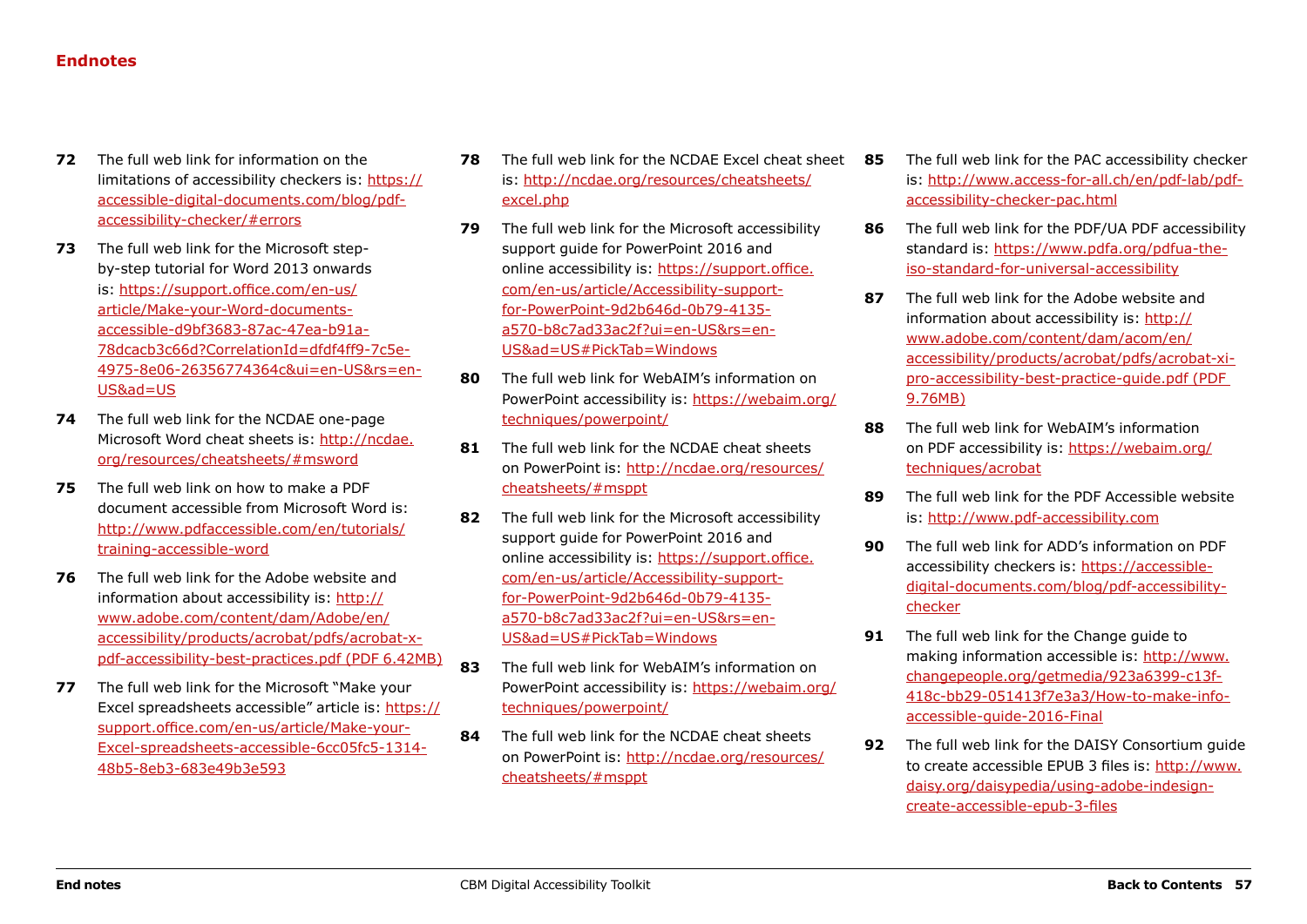- **[93](#page-34-2)** The full web link for the EPUB 3 accessibility [guidelines is: https://idpf.github.io/a11y](https://idpf.github.io/a11y-guidelines/)guidelines
- **[94](#page-34-2)** The full web link for Matt Garrish's e-book, ["Accessible EPUB 3", is: http://shop.oreilly.com/](http://shop.oreilly.com/product/0636920025283.do) product/0636920025283.do
- **[95](#page-34-2)** The full web link for the Diagram Center top tips for creating accessible EPUB 3 files is: http:// [diagramcenter.org/54-9-tips-for-creating](http://diagramcenter.org/54-9-tips-for-creating-accessible-epub-3-files.html)accessible-epub-3-files.html
- **[96](#page-34-2)** The full web link for this information on making [email accessible is: https://smartech.gatech.](https://smartech.gatech.edu/handle/1853/7333) edu/handle/1853/7333
- **[97](#page-34-2)** The full web link for advice on making your Outlook email accessible is: https://support. office.com/en-us/article/Make-your-Outlook[email-accessible-71ce71f4-7b15-4b7a-a2e3](https://support.office.com/en-us/article/Make-your-Outlook-email-accessible-71ce71f4-7b15-4b7a-a2e3-cf91721bbacb#PickTab=Windows) cf91721bbacb#PickTab=Windows
- **[98](#page-38-1)** The full web link for tips from Web Accessibility Initiative on getting started with web accessibility is: [https://www.w3.org/WAI/gettingstarted/tip](https://www.w3.org/WAI/gettingstarted/tips/)
- **[99](#page-38-1)** The full web link for the Google "Introduction [to Web Accessibility" online course is: https://](https://webaccessibility.withgoogle.com/course) webaccessibility.withgoogle.com/course
- [100](#page-38-1) The full web link for the WordPress Accessibility team "Quick Start Guide" is: https://make. [wordpress.org/accessibility/handbook/quick](https://make.wordpress.org/accessibility/handbook/quick-start-guide/)start-guide
- **[101](#page-39-1)** The full web link for the AChecker website is: <https://achecker.ca/checker/index.php>
- **[102](#page-39-1)** The full web link for the WebAIM WAVE web page is: [http://wave.webaim.org](http://wave.webaim.org/)
- **[103](#page-39-1)** The full web link for the SortSite web page is: [https://www.powermapper.com/products/](https://www.powermapper.com/products/sortsite/checks/accessibility-checks) sortsite/checks/accessibility-checks
- **[104](#page-39-1)** The full web link for the W3C list of web [accessibility evaluation tools is: https://www.](https://www.w3.org/WAI/ER/tools) w3.org/WAI/ER/tools
- [105](#page-39-1) The full web link for the Web Accessibility Initiative accessibility evaluation resources is: <https://www.w3.org/WAI/eval/Overview>
- **[106](#page-39-1)** The full web link for the Web Accessibility Initiative first review of web accessibility, easy [checks, is: https://www.w3.org/WAI/eval/](https://www.w3.org/WAI/eval/preliminary) preliminary
- **[107](#page-39-1)** The full web link for the Web Accessibility Initiative information on using combined expertise to evaluate web accessibility is: <https://www.w3.org/WAI/eval/reviewteams.html>
- **[108](#page-39-1)** [The full web link for the WCAG 2.0 is: http://](http://www.w3.org/TR/WCAG20/) www.w3.org/TR/WCAG20
- **[109](#page-39-1)** The full web link for the US section 508 standards is: https://www.access-board.gov/guidelines[and-standards/communications-and-it/about](https://www.access-board.gov/guidelines-and-standards/communications-and-it/about-the-section-508-standards)the-section-508-standards
- [110](#page-39-1) The full web link for the Web Accessibility Initiative is:<http://www.w3.org/WAI/>
- **[111](#page-39-1)** The full web link for the Lynch and Horton web style guide is: [http://www.webstyleguide.com](http://www.webstyleguide.com/)
- **[112](#page-39-1)** The full web link for the Nielson Norman Group [is: https://www.nngroup.com/people/jakob](https://www.nngroup.com/people/jakob-nielsen/)nielsen
- **[113](#page-40-1)** The full web link for information on accessible [webinars is: https://accessibility.jiscinvolve.org/](https://accessibility.jiscinvolve.org/wp/2016/09/12/webinars/) wp/2016/09/12/webinars
- **[114](#page-40-1)** The full web link for the GTM User Manual is: [https://support.logmeininc.com/gotomeeting/](https://support.logmeininc.com/gotomeeting/attendee-user-guide) attendee-user-guide
- **[115](#page-40-1)** The full web link for the GTM FAQs is: https:// [www.gotomeeting.com/en-au/meeting/online](https://www.gotomeeting.com/en-au/meeting/online-meeting-support)meeting-support
- [116](#page-40-1) The full web link for GTM customer support is: <https://support.logmeininc.com/gotomeeting>
- **[117](#page-40-1)** [The full web link for the AI website is: http://](http://www.ai-media.tv/) www.ai-media.tv
- **[118](#page-41-1)** The full web link for the NDA "Customer Communications Toolkit for the Public Service – A Universal Design Approach" is: http:// [publicservice.universaldesign.ie/index.html](http://publicservice.universaldesign.ie/index.html)
- [119](#page-41-1) The full web link for the Survey Gizmo guide to [creating more accessible online is: https://www.](https://www.surveygizmo.com/survey-software-features/accessibility/) surveygizmo.com/survey-software-features/ accessibility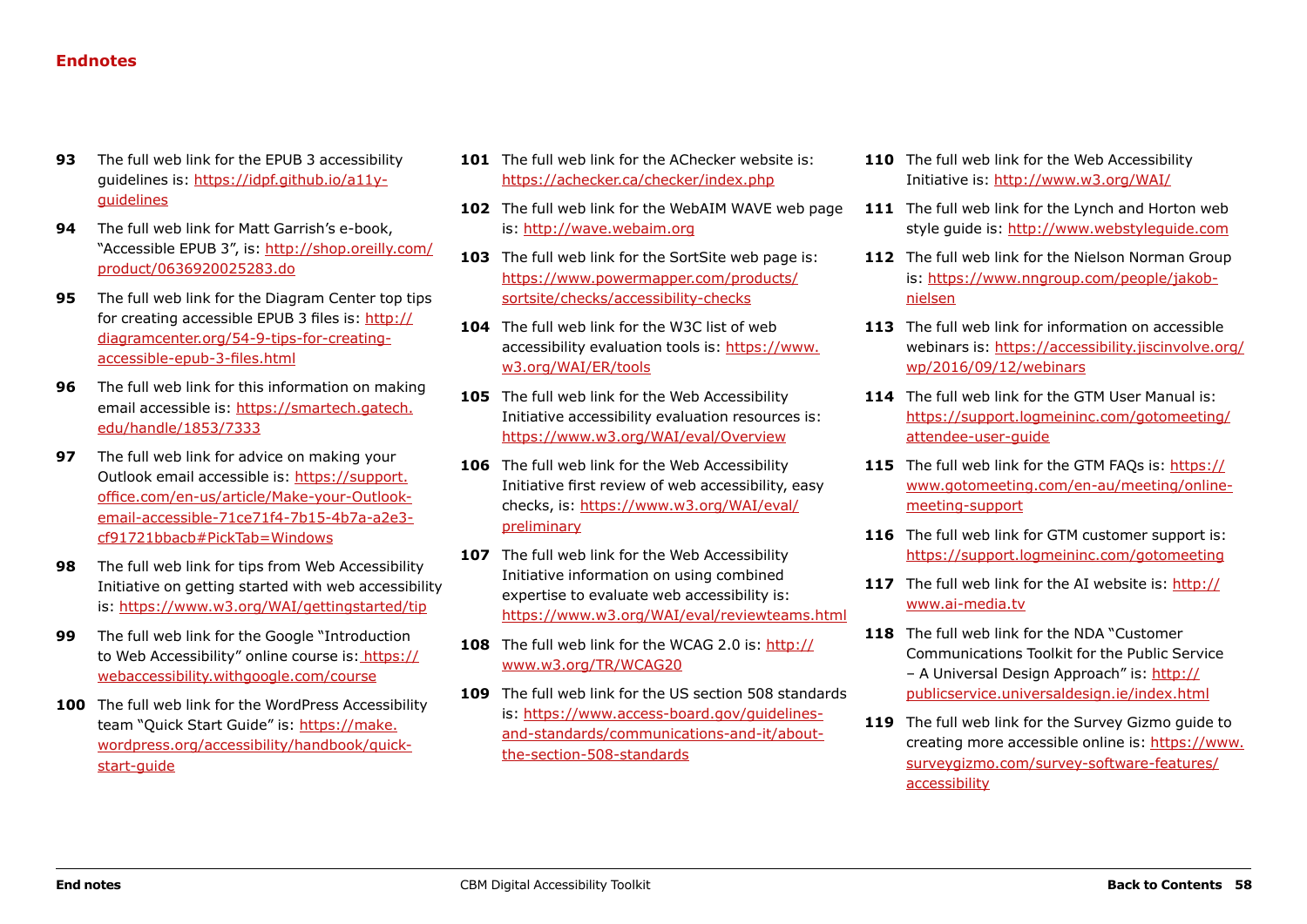- **[120](#page-42-1)** The full web link for the W3C alternatives to CAPTCHAs is: [http://www.w3.org/TR/turingtest](http://www.w3.org/TR/turingtest/)
- **[121](#page-46-1)** The full web link for the NDA tips on the five stages of IT procurement is: http:// universaldesign.ie/Technology-ICT/IT-[Procurement-Toolkit/Stages-of-Procurement/1-](http://universaldesign.ie/Technology-ICT/IT-Procurement-Toolkit/Stages-of-Procurement/1-Writing-an-RFT/) Writing-an-RFT
- **[122](#page-46-1)** [The full web link for the CEN website is: http://](http://mandate376.standards.eu/) mandate376.standards.eu
- **[123](#page-46-1)** [The full web link for the ITIC website is: http://](http://www.itic.org/policy/accessibility/) www.itic.org/policy/accessibility
- **[124](#page-46-1)** Kline, J. (2011). "Strategic IT Accessibility: Enabling the Organization", Live Oak Book Company.
- **[125](#page-46-1)** The full web link for the NCDAE procurement [article is: http://ncdae.org/resources/articles/](http://ncdae.org/resources/articles/procurement.php) procurement.php
- [126](#page-46-1) The full web link for the Washington University accessible IT procurement statement is: http:// [www.washington.edu/accessibility/procurement/](http://www.washington.edu/accessibility/procurement/)
- **[127](#page-46-1)** [The full web link for the AMAC website is: http://](http://www.amacusg.gatech.edu/amacat.php) www.amacusg.gatech.edu/amacat.php
- **[128](#page-46-1)** The full web link for Microsoft "Accessibility" is: <https://www.microsoft.com/en-us/accessibility>
- [129](#page-46-1) The full web link for Google "Accessibility, [Products and Features" is: https://www.google.](https://www.google.com/accessibility/products-features.html) com/accessibility/products-features.html
- [130](#page-46-1) The full web link for Google "Android Accessibility [overview" is: https://support.google.com/](https://support.google.com/accessibility/android/answer/6006564) accessibility/android/answer/6006564
- [131](#page-46-1) The full web link for Apple "Accessibility" is: [http://www.apple.com/accessibility](http://www.apple.com/accessibility/)
- [132](#page-46-1) The full web link for accessibility features [available in iOS is: https://support.apple.com/](https://support.apple.com/accessibility) accessibility
- **[133](#page-48-1)** The full web link for the ITU website is: <http://www.itu.int/en/Pages/default.aspx>
- **[134](#page-48-1)** This description was retrieved on 19 April 2017 from:<http://g3ict.org/about>
- **[135](#page-48-1)** The full web link for the G3ict website is: <http://g3ict.org/about>
- **[136](#page-48-1)** The full web link for the IAAP website is: [http://www.accessibilityassociation.org](http://www.accessibilityassociation.org/)
- [137](#page-48-1) The full web link for the e-accessibility toolkit website, a joint initiative of ITU and G3ict is: [http://www.e-accessibilitytoolkit.org](http://www.e-accessibilitytoolkit.org/)
- **[138](#page-48-1)** Mobiles Manufacturer's Forum. (2016). "Global Accessibility Reporting Initiative". Text was taken from:<http://gari.info/index.cfm>
- **[139](#page-48-1)** The full web link for the GARI website is: [http://www.gari.info](http://www.gari.info/)
- **[140](#page-48-1)** The full web link for the Smart Cities for All website is: [http://smartcities4all.org](http://smartcities4all.org/)
- **[141](#page-48-1)** The full web link for the Smart Cities for All toolkit is:<http://smartcities4all.org/#toolkits>
- **[142](#page-49-1)** The full web link for the SUNY "Accessibility: Designing and Teaching Courses for All Learners" online course is: https://www.canvas.net/ [browse/empirestate/empirestate-buffalostate/](https://www.canvas.net/browse/empirestate/empirestate-buffalostate/courses/accessibility-designing-teaching) courses/accessibility-designing-teaching
- [143](#page-49-1) The full link for the edX Georgia Tech "Information and Communication Technology (ICT) Accessibility" online course is: https://www.edx.org/course/information[communication-technology-ict-gtx-ict100x](https://www.edx.org/course/information-communication-technology-ict-gtx-ict100x)
- **[144](#page-49-1)** The full web link for the 3PlayMedia website is: [http://www.3playmedia.com/resources/webinars](http://www.3playmedia.com/resources/webinars/)
- [145](#page-50-1) The full web link for the Syracuse University [ITS services and applications toolkit is: https://](https://answers.syr.edu/display/itsservapp011/Accessible+Technology+Toolkit) answers.syr.edu/display/itsservapp011/ Accessible+Technology+Toolkit
- **[146](#page-50-1)** The full web link for the Stanford University SOAP programme is:<https://soap.stanford.edu/>
- [147](#page-50-1) The full web link for the ATAP ICT accessibility [training videos is: http://www.ataporg.org/](http://www.ataporg.org/ICTWebinars/Default) ICTWebinars/Default
- [148](#page-50-1) The full web link for the Queen's University, Canada, social media accessibility web page is: [http://www.queensu.ca/accessibility/how-info/](http://www.queensu.ca/accessibility/how-info/social-media-accessibility) social-media-accessibility
- **[149](#page-50-1)** The full web link for the Office of the Texas Governor's information on accessible and [assistive technology training is: http://gov.texas.](http://gov.texas.gov/disabilities/resources/assistivetech) gov/disabilities/resources/assistivetech